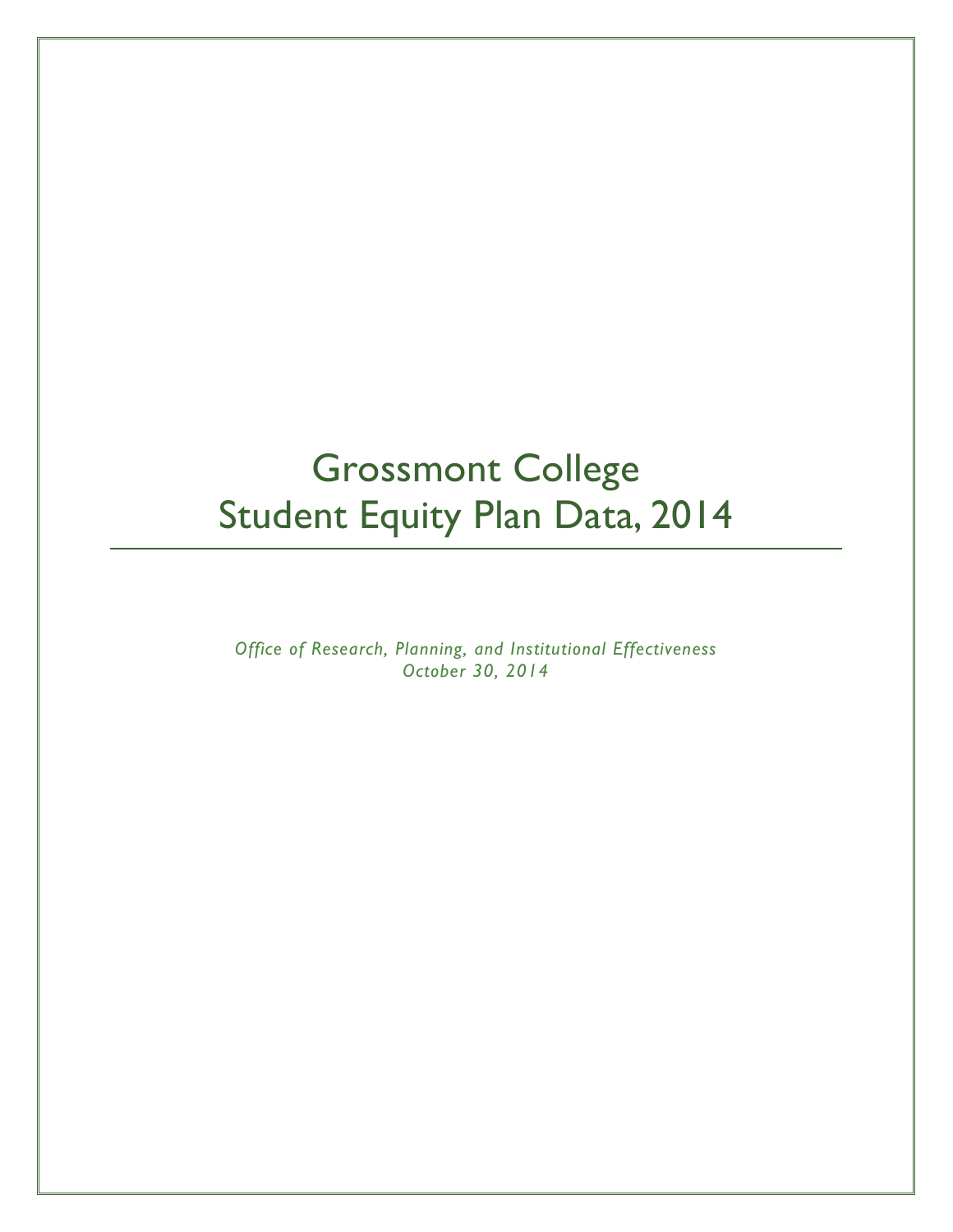# **Table of Contents**

| A. |  |
|----|--|
| В. |  |
| C. |  |
|    |  |
|    |  |
|    |  |
|    |  |
| D. |  |
|    |  |
|    |  |
|    |  |
|    |  |
| E. |  |
|    |  |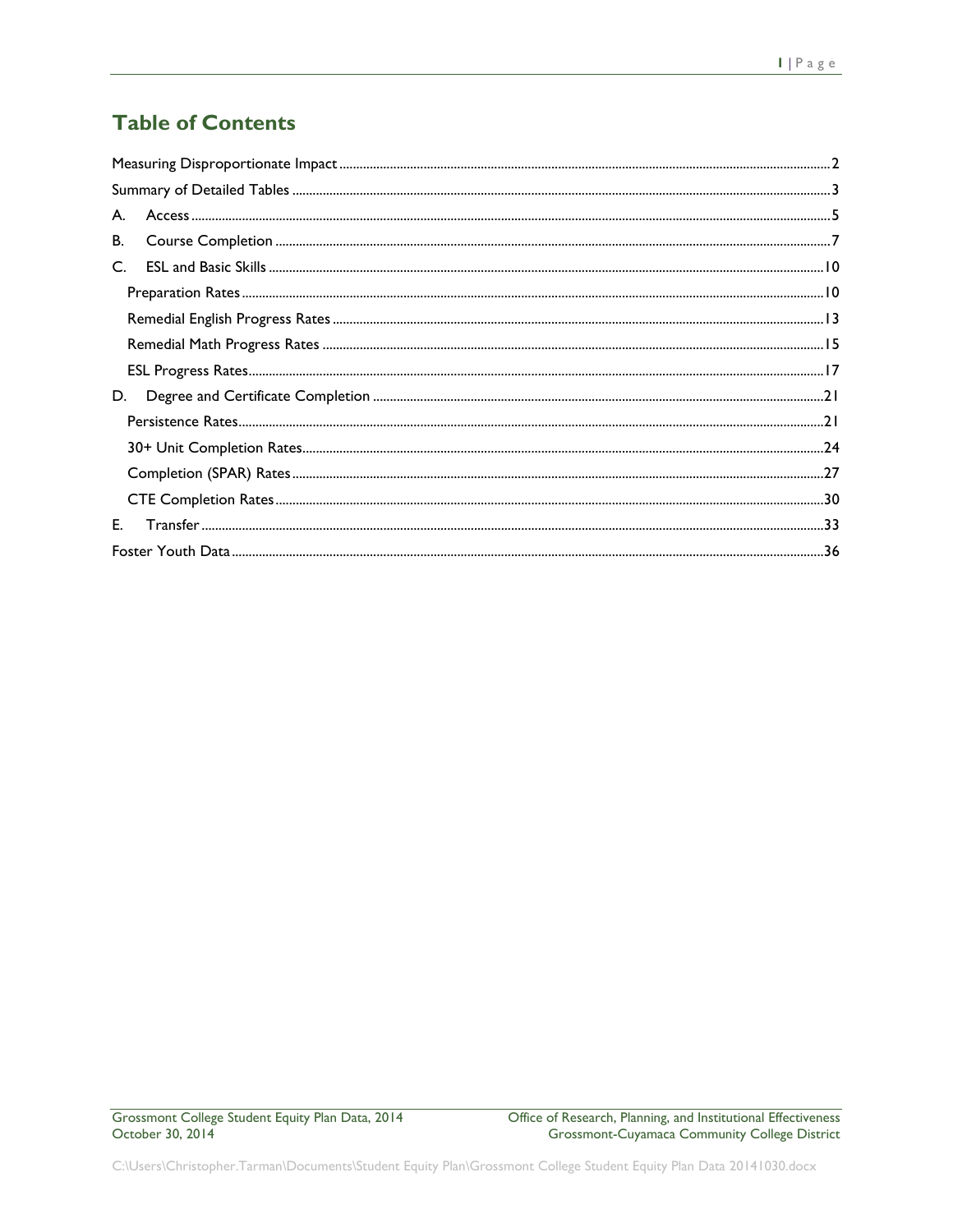# <span id="page-2-0"></span>**Measuring Disproportionate Impact**

Using cohorts and outcomes from the California Community Colleges Chancellor's Office (CCCCO) Student Success Scorecard and DataMart, this document presents two methodologies to measure disproportional impact for disaggregated subgroups within the California Community Colleges (CCC) student population: the 80% test and the proportionality test.

Disproportionate impact occurs when "the percentage of persons from a particular racial, ethnic, gender, age or disability group who are directed to a particular service or placement based on an assessment instrument, method, or procedure is significantly different from the representation of that group in the population of persons being assessed, and that discrepancy is not justified by empirical evidence demonstrating that the assessment instrument, method or procedure is a valid and reliable predictor of performance in the relevant educational setting." [Title 5 Section 55502(d)]

The second-to-last column of all tables disaggregated by cohort student characteristics contains an evaluation of possible disproportionate impact for each subgroup of students using the "80% Rule" outlined in the 1978 Uniform Guidelines on Employee Selection Procedures and was used in Title VII enforcement by the U.S. Equal Opportunity Commission, Department of Labor, and the Department of Justice.

The 80% Rule states that: "A selection rate for any race, sex, or ethnic group which is less than four-fifths (4/5) (or eighty percent) of the rate for the group with the highest rate will generally be regarded by the Federal enforcement agencies as evidence of adverse impact, while a greater than four-fifths rate will generally not be regarded by Federal enforcement agencies as evidence of adverse impact." [Section 60-3, Uniform Guidelines on Employee Selection Procedure (1978); 43 FR 38295(August 25, 1978)]

Subgroups that do not comprise at least two percent of the cohort are denoted by with an asterisk (\*). The bold percentage located at the bottom of the disproportionate impact column provides the outcome percentage of the reference group multiplied by 80 percent (the reference group is provided in parentheses).

The last column of all tables contains the results obtained from the proportionality methodology. The proportionality methodology **compares the percentage of a disaggregated subgroup in an initial cohort to its own percentage in the resultant outcome group.** The formula for proportionality is the percentage in the outcome group divided by the percentage in the original cohort (outcome percentage/cohort percentage). For example, 7.9 percent of the first-time, "degree/transfer-seeking" cohort is comprised of African American or black students; whereas 6.0 percent of the students who achieved a successful outcome (i.e., degree, certificate, transfer, or transfer-prepared) were African American or black students. Dividing 6.0% by 7.9% we find a proportionality index of 0.76. The higher the proportionality, the higher the rate at which a subgroup has attained a desired educational outcome; the lower the proportionality index, the lower the attainment rate.

| <b>Proportionality Index</b> | Interpretation                                   |
|------------------------------|--------------------------------------------------|
| 1.0                          | Proportions of subgroups are equal.              |
| Less Than 1.0                | Subgroup is less prevalent in the outcome group. |
| More Than 1.0                | Subgroup is more prevalent in the outcome group. |

The proportionality methodology does not specify at which point a proportionality index should be considered as a "disproportionate impact." The designation of which disaggregated subgroups should be considered as disproportionately impacted will rely on the judgment of the analysis team at the college.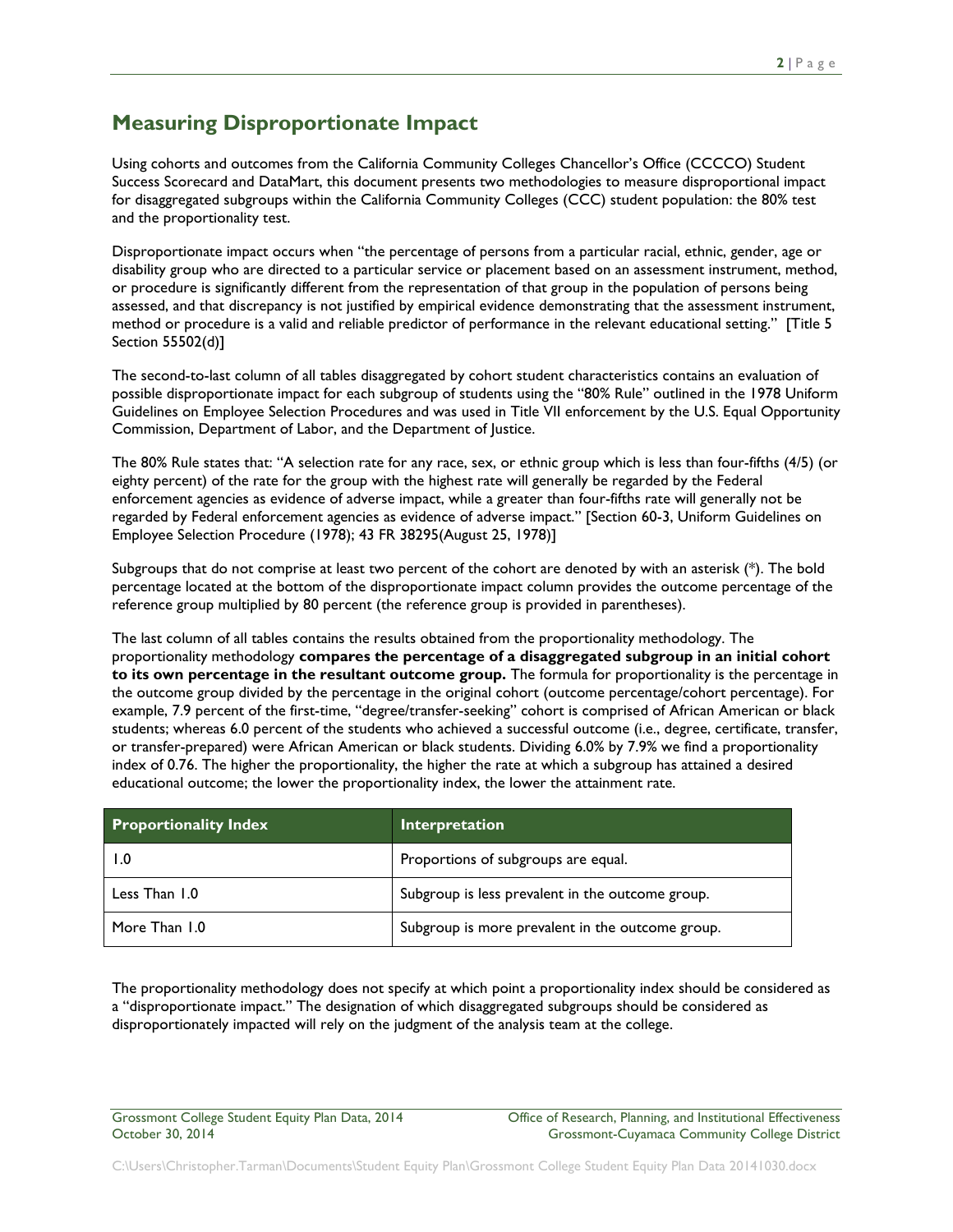# <span id="page-3-0"></span>**Summary of Detailed Tables**

The tables below summarize the indicators of possible disproportionate impact by the different population groups of students across all measures investigated in this report. The summary categories are defined as:

| <b>Classification</b> | <b>Description</b>                                                                                       |
|-----------------------|----------------------------------------------------------------------------------------------------------|
| Yes                   | Disproportionate impact indicated by <b>BOTH</b> the 80% test and the proportionality test $($ < 0.90)   |
| Yes                   | Disproportionate impact indicated by the 80% test but <b>NOT</b> the proportionality test ( $> = 0.90$ ) |
| Yes <sup>2</sup>      | Disproportionate impact indicated by the proportionality test $(< 0.90$ ) but <b>NOT</b> the 80% test    |
| No                    | Disproportionate impact NOT indicated                                                                    |
| N/A                   | Sample size less than 30 students                                                                        |

#### **Table 1: Summary Table by Race/Ethnicity**

|                  | Course                        |                  | <b>Remedial</b>  | Remedial         |            |           | 30+ Units |                                              | <b>CTE</b> |                 |  |
|------------------|-------------------------------|------------------|------------------|------------------|------------|-----------|-----------|----------------------------------------------|------------|-----------------|--|
|                  | <b>Completion Preparation</b> |                  | <b>English</b>   | Math             | <b>ESL</b> |           |           | Persistence Completion Completion Completion |            | <b>Transfer</b> |  |
| African American | <b>Yes</b>                    | <b>Yes</b>       | <b>Yes</b>       | <b>Yes</b>       | <b>Yes</b> | <b>No</b> | Yes       | <b>Yes</b>                                   | Yes        | <b>Yes</b>      |  |
| American Indian  | <b>No</b>                     | Yes <sup>1</sup> | <b>No</b>        | Yes <sup>1</sup> | N/A        | <b>No</b> | <b>No</b> | <b>Yes</b>                                   | <b>No</b>  | <b>Yes</b>      |  |
| Asian            | <b>No</b>                     | <b>Yes</b>       | <b>No</b>        | <b>No</b>        | <b>No</b>  | <b>No</b> | <b>No</b> | <b>No</b>                                    | <b>No</b>  | <b>No</b>       |  |
| Filipino         | <b>No</b>                     | <b>Yes</b>       | <b>No</b>        | <b>No</b>        | <b>Yes</b> | <b>No</b> | <b>No</b> | <b>No</b>                                    | <b>No</b>  | <b>No</b>       |  |
| <b>Hispanic</b>  | <b>No</b>                     | <b>Yes</b>       | Yes <sup>1</sup> | Yes <sup>1</sup> | <b>Yes</b> | <b>No</b> | <b>No</b> | <b>Yes</b>                                   | <b>No</b>  | <b>Yes</b>      |  |
| Pacific Islander | <b>Yes</b>                    | <b>Yes</b>       | Yes <sup>1</sup> | Yes <sup>1</sup> | N/A        | <b>No</b> | <b>No</b> | Yes <sup>1</sup>                             | <b>No</b>  | <b>Yes</b>      |  |
| White            | <b>No</b>                     | <b>No</b>        | <b>No</b>        | Yes <sup>1</sup> | <b>Yes</b> | <b>No</b> | <b>No</b> | <b>No</b>                                    | <b>No</b>  | <b>No</b>       |  |
| <b>Unknown</b>   | <b>No</b>                     | <b>No</b>        | <b>No</b>        | Yes <sup>1</sup> | <b>Yes</b> | <b>No</b> | <b>No</b> | <b>No</b>                                    | <b>No</b>  | <b>No</b>       |  |

#### **Table 2: Summary Table by Gender**

|        | <b>Course</b> |                        | <b>Remedial</b> | <b>Remedial</b> |            |           | 30+ Units | <b>CTE</b> |                                              |           |
|--------|---------------|------------------------|-----------------|-----------------|------------|-----------|-----------|------------|----------------------------------------------|-----------|
|        |               | Completion Preparation | <b>English</b>  | Math            | <b>ESL</b> |           |           |            | Persistence Completion Completion Completion | Transfer  |
| Female | <b>No</b>     | <b>No</b>              | <b>No</b>       | <b>No</b>       | <b>No</b>  | <b>No</b> | <b>No</b> | <b>No</b>  | <b>No</b>                                    | <b>No</b> |
| Male   | <b>No</b>     | <b>No</b>              | <b>No</b>       | Yes             | <b>No</b>  | <b>No</b> | <b>No</b> | <b>No</b>  | <b>No</b>                                    | <b>No</b> |

Grossmont College Student Equity Plan Data, 2014 College Office of Research, Planning, and Institutional Effectiveness<br>October 30, 2014 Crossmont-Cuyamaca Community College District Grossmont-Cuyamaca Community College District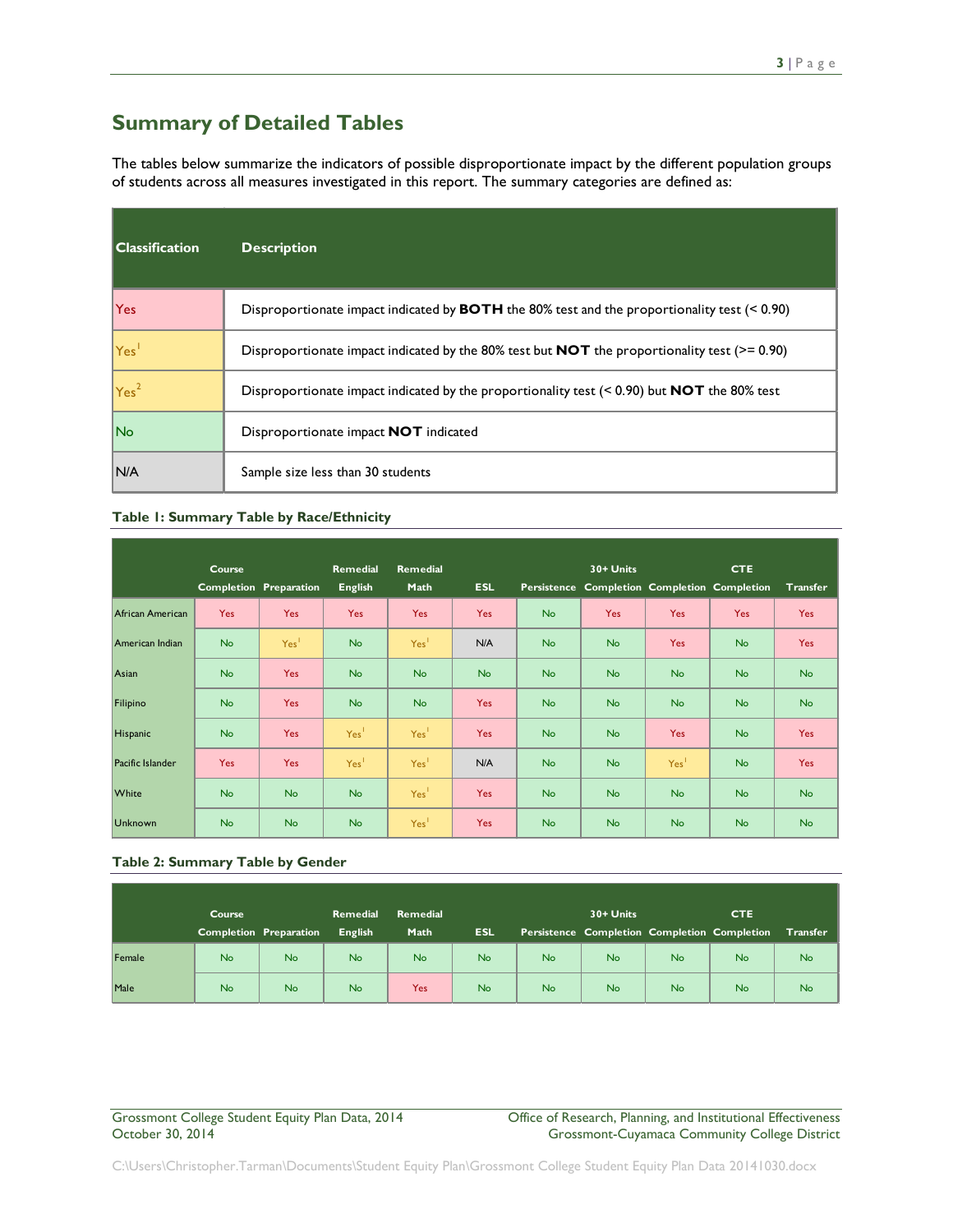#### **Table 3: Summary Table by Age**

|                     | Course<br><b>Completion Preparation</b> |                  | <b>Remedial</b> | <b>Remedial</b> |            |           | 30+ Units        | <b>CTE</b> |                                              |                 |
|---------------------|-----------------------------------------|------------------|-----------------|-----------------|------------|-----------|------------------|------------|----------------------------------------------|-----------------|
|                     |                                         |                  | <b>English</b>  | Math            | <b>ESL</b> |           |                  |            | Persistence Completion Completion Completion | <b>Transfer</b> |
| $< 20$ years        | <b>No</b>                               | <b>No</b>        | <b>No</b>       | <b>No</b>       | <b>No</b>  | <b>No</b> | <b>No</b>        | <b>No</b>  | <b>No</b>                                    | <b>No</b>       |
| 20-24 years         | <b>No</b>                               | Yes <sup>2</sup> | <b>Yes</b>      | <b>No</b>       | <b>No</b>  | <b>No</b> | Yes <sup>2</sup> | <b>Yes</b> | <b>No</b>                                    | <b>Yes</b>      |
| 25-39 years         | <b>No</b>                               | <b>Yes</b>       | <b>Yes</b>      | <b>No</b>       | <b>Yes</b> | <b>No</b> | Yes <sup>2</sup> | <b>Yes</b> | <b>No</b>                                    | <b>Yes</b>      |
| $40 + \text{years}$ | <b>No</b>                               | <b>Yes</b>       | <b>Yes</b>      | <b>No</b>       | <b>Yes</b> | <b>No</b> | Yes <sup>2</sup> | <b>Yes</b> | <b>Yes</b>                                   | <b>Yes</b>      |

#### **Table 4: Summary Table by Disability Status**

|             | Course    |                               | <b>Remedial</b>  | <b>Remedial</b> |            |           | 30+ Units |                                              | <b>CTE</b> |                 |  |
|-------------|-----------|-------------------------------|------------------|-----------------|------------|-----------|-----------|----------------------------------------------|------------|-----------------|--|
|             |           | <b>Completion Preparation</b> | <b>English</b>   | Math            | <b>ESL</b> |           |           | Persistence Completion Completion Completion |            | <b>Transfer</b> |  |
| <b>DSPS</b> | <b>No</b> | Yes <sup>.</sup>              | Yes <sup>2</sup> | <b>No</b>       | Yes        | <b>No</b> | <b>No</b> | Yes <sup>2</sup>                             | <b>No</b>  | <b>Yes</b>      |  |
| Not DSPS    | <b>No</b> | <b>No</b>                     | <b>No</b>        | <b>No</b>       | <b>No</b>  | <b>No</b> | <b>No</b> | <b>No</b>                                    | <b>No</b>  | <b>No</b>       |  |

#### **Table 5: Summary Table by Economically Disadvantaged Status**

|                        | Course            |             | Remedial       |                      |     |             | $30 +$ Units      |                   | <b>CTE</b>        |                 |
|------------------------|-------------------|-------------|----------------|----------------------|-----|-------------|-------------------|-------------------|-------------------|-----------------|
|                        | <b>Completion</b> | Preparation | <b>English</b> | <b>Remedial Math</b> | ESL | Persistence | <b>Completion</b> | <b>Completion</b> | <b>Completion</b> | <b>Transfer</b> |
| Econ Disadvantaged     | No                | Yes         | <b>No</b>      | No                   | Yes | <b>No</b>   | <b>No</b>         | <b>No</b>         | No                | No              |
| Not Econ Disadvantaged | No                | <b>No</b>   | No             | No                   | No  | <b>No</b>   | No                | <b>No</b>         | No                | No              |

#### **Table 6: Summary Table by Veteran Status**

|             | Course    |                               | <b>Remedial</b><br><b>Remedial</b> |           |            |           | 30+ Units | <b>CTE</b>                                   |           |           |
|-------------|-----------|-------------------------------|------------------------------------|-----------|------------|-----------|-----------|----------------------------------------------|-----------|-----------|
|             |           | <b>Completion Preparation</b> | <b>English</b>                     | Math      | <b>ESL</b> |           |           | Persistence Completion Completion Completion |           | Transfer  |
| Veteran     | <b>No</b> | Yes <sup>2</sup>              | <b>No</b>                          | <b>No</b> | Yes        | <b>No</b> | <b>No</b> | <b>No</b>                                    | <b>No</b> | <b>No</b> |
| Non Veteran | <b>No</b> | <b>No</b>                     | <b>No</b>                          | <b>No</b> | <b>No</b>  | <b>No</b> | <b>No</b> | <b>No</b>                                    | <b>No</b> | <b>No</b> |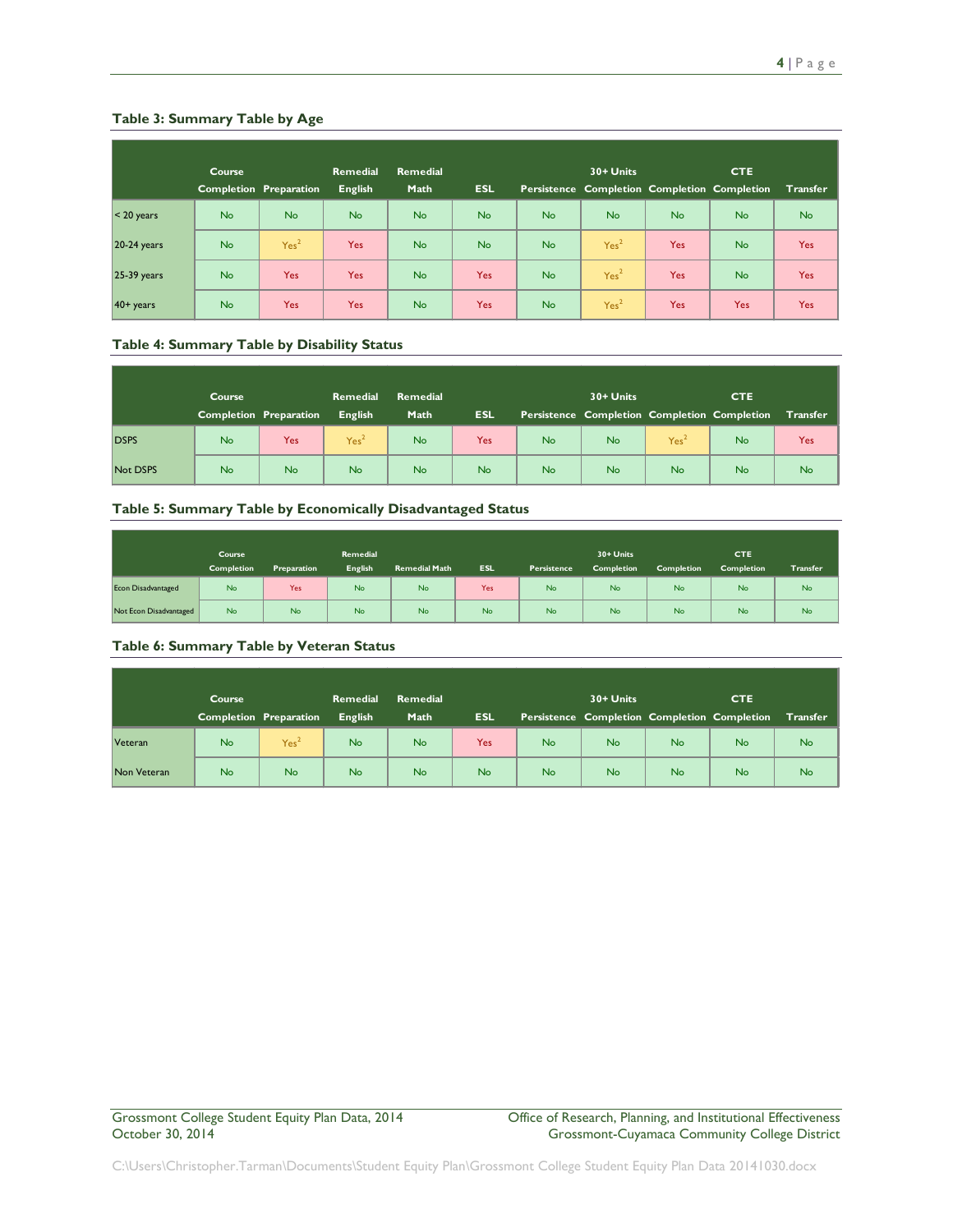# **A. Access**

|                  | 2008-09<br>Service Area<br><b>GC Students</b> |                   | 2009-10<br>Service Area<br><b>GC Students</b> |                   | $2010 - 11$<br><b>Service Area</b><br><b>GC Students</b> |                   | $2011 - 12$<br>Service Area<br><b>GC Students</b> |                   | $2012 - 13$<br>Service Area<br><b>GC Students</b> |                   | Average<br><b>Service Area</b><br><b>GC Students</b> |                   |
|------------------|-----------------------------------------------|-------------------|-----------------------------------------------|-------------------|----------------------------------------------------------|-------------------|---------------------------------------------------|-------------------|---------------------------------------------------|-------------------|------------------------------------------------------|-------------------|
|                  |                                               | <b>Population</b> |                                               | <b>Population</b> |                                                          | <b>Population</b> |                                                   | <b>Population</b> |                                                   | <b>Population</b> |                                                      | <b>Population</b> |
| African-American | 8.1%                                          | 4.9%              | 8.1%                                          | 5.5%              | 8.1%                                                     | 6.3%              | 7.7%                                              | 6.2%              | 7.2%                                              | 6.0%              | 7.9%                                                 | 5.7%              |
| American Indian  | 1.0%                                          | 0.4%              | 0.7%                                          | 0.4%              | 0.6%                                                     | 0.4%              | 0.5%                                              | 0.4%              | 0.4%                                              | 0.4%              | 0.6%                                                 | 0.4%              |
| Asian            | 11.5%                                         | 10.8%             | 10.7%                                         | 12.6%             | 10.4%                                                    | 12.1%             | 9.7%                                              | 12.4%             | 9.5%                                              | 11.9%             | 10.4%                                                | 11.9%             |
| Hispanic         | 19.6%                                         | 30.5%             | 22.2%                                         | 29.9%             | 24.6%                                                    | 34.5%             | 27.1%                                             | 35.5%             | 29.5%                                             | 37.0%             | 24.3%                                                | 33.0%             |
| Pacific Islander | 1.4%                                          | 0.4%              | 1.1%                                          | 0.4%              | 0.9%                                                     | 0.5%              | 0.8%                                              | 0.5%              | 0.6%                                              | 0.5%              | 1.0%                                                 | 0.5%              |
| Two or More      | 1.4%                                          | 3.1%              | 4.3%                                          | 3.3%              | 5.9%                                                     | 3.2%              | 6.9%                                              | 3.2%              | 7.3%                                              | 3.3%              | 5.0%                                                 | 3.2%              |
| White            | 46.8%                                         | 49.6%             | 45.9%                                         | 47.8%             | 44.6%                                                    | 42.8%             | 43.9%                                             | 41.6%             | 43.1%                                             | 40.7%             | 45.0%                                                | 45.1%             |
| Unknown/Other    | 10.3%                                         | 0.2%              | 6.9%                                          | 0.2%              | 4.8%                                                     | 0.2%              | 3.4%                                              | 0.2%              | 2.5%                                              | 0.2%              | 5.7%                                                 | 0.2%              |
| Total            | 100%                                          | 100%              | 100%                                          | 100%              | 100%                                                     | 100%              | 100%                                              | 100%              | 100%                                              | 100%              | 100%                                                 | 100%              |

**Table 7: Grossmont College Service Area Population and Student Comparison by Race/Ethnicity**

<span id="page-5-0"></span>*SOURCE: GCCCD Research Database and SANDAG Population Estimates (retrieved on 1/29/14).*

*NOTE: Service area is defined by the zip codes in which 90% of the enrolled students reside in each academic year.*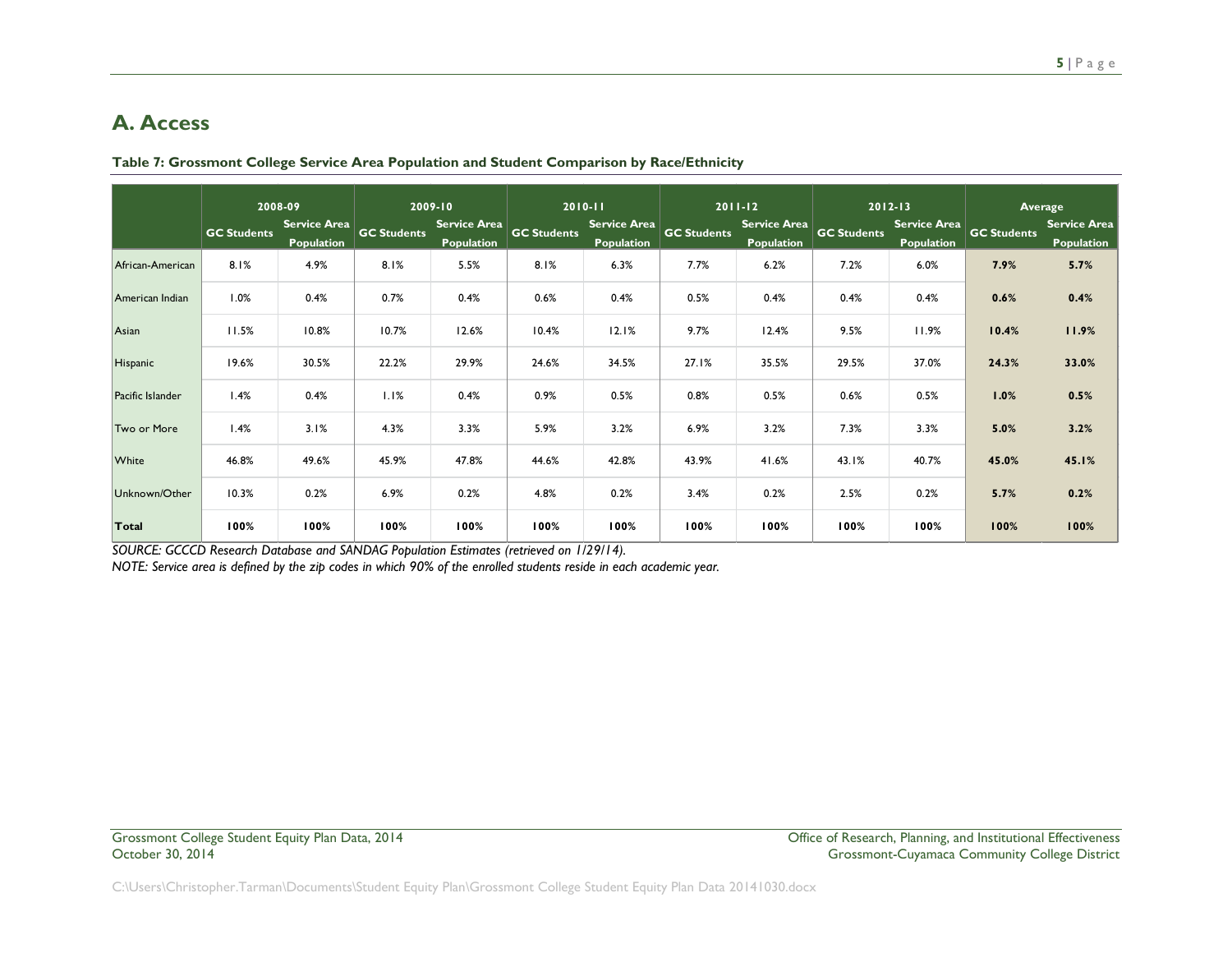|                | 2008-09            |                            | 2009-10            |                                   | $2010 - 11$        |                                   | $2011 - 12$        |                                   | $2012 - 13$        |                                   | Average            |                                   |
|----------------|--------------------|----------------------------|--------------------|-----------------------------------|--------------------|-----------------------------------|--------------------|-----------------------------------|--------------------|-----------------------------------|--------------------|-----------------------------------|
|                | <b>GC Students</b> | Service Area<br>Population | <b>GC Students</b> | Service Area<br><b>Population</b> | <b>GC Students</b> | Service Area<br><b>Population</b> | <b>GC Students</b> | Service Area<br><b>Population</b> | <b>GC Students</b> | Service Area<br><b>Population</b> | <b>GC Students</b> | <b>Service Area</b><br>Population |
| Female         | 57.7%              | 50.2%                      | 56.8%              | 50.2%                             | 55.8%              | 50.0%                             | 54.8%              | 50.1%                             | 54.9%              | 50.2%                             | 56.1%              | 50.2%                             |
| Male           | 41.2%              | 49.8%                      | 42.2%              | 49.8%                             | 43.3%              | 50.0%                             | 44.2%              | 49.9%                             | 44.3%              | 49.8%                             | 42.9%              | 49.8%                             |
| <b>Unknown</b> | 1.1%               | 0.0%                       | 1.1%               | 0.0%                              | 0.9%               | 0.0%                              | 1.0%               | 0.0%                              | 0.8%               | 0.0%                              | 1.0%               | 0.0%                              |
| Total          | 100%               | 100%                       | 100%               | 100%                              | 100%               | 100%                              | 100%               | 100%                              | 100%               | 100%                              | 100%               | 100%                              |

#### **Table 8: Grossmont College Services Area Population and Student Comparison by Gender**

*SOURCE: GCCCD Research Database and SANDAG Population Estimates (retrieved on 6/18/14).*

*NOTE: Service area is defined by the zip codes in which 90% of the enrolled students reside in each academic year.*

#### **Table 9: Grossmont College Service Area Population and Student Comparison by Age**

|                    | 2008-09            |                                          | 2009-10            |                                          |                    | $2010 - 11$                       |                    | $2011 - 12$                       |                    | $2012 - 13$                       | Average            |                                          |
|--------------------|--------------------|------------------------------------------|--------------------|------------------------------------------|--------------------|-----------------------------------|--------------------|-----------------------------------|--------------------|-----------------------------------|--------------------|------------------------------------------|
|                    | <b>GC Students</b> | <b>Service Area</b><br><b>Population</b> | <b>GC Students</b> | <b>Service Area</b><br><b>Population</b> | <b>GC Students</b> | Service Area<br><b>Population</b> | <b>GC Students</b> | Service Area<br><b>Population</b> | <b>GC Students</b> | Service Area<br><b>Population</b> | <b>GC Students</b> | <b>Service Area</b><br><b>Population</b> |
| 10-17 Years        | 5.5%               | 12.4%                                    | 4.7%               | 11.7%                                    | 3.7%               | 12.0%                             | 3.6%               | 12.1%                             | 3.1%               | 12.0%                             | 4.2%               | 12.1%                                    |
| 18-24 Years        | 60.5%              | 13.0%                                    | 60.0%              | 13.0%                                    | 60.8%              | 13.3%                             | 61.2%              | 13.2%                             | 62.9%              | 13.1%                             | 61.0%              | 13.1%                                    |
| <b>25-29 Years</b> | 13.0%              | 8.6%                                     | 13.9%              | 9.2%                                     | 14.3%              | 10.1%                             | 14.5%              | 10.0%                             | 13.7%              | 9.9%                              | 13.8%              | 9.5%                                     |
| 30-39 Years        | 9.9%               | 16.5%                                    | 10.8%              | 16.6%                                    | 10.9%              | 16.8%                             | 10.9%              | 16.6%                             | 10.5%              | 16.7%                             | 10.6%              | 16.6%                                    |
| <b>40-64 Years</b> | 10.6%              | 36.4%                                    | 10.2%              | 36.6%                                    | 9.8%               | 35.4%                             | 9.5%               | 35.6%                             | 9.3%               | 35.3%                             | 9.9%               | 35.9%                                    |
| $65+Years$         | 0.5%               | 13.2%                                    | 0.5%               | 12.8%                                    | 0.4%               | 12.3%                             | 0.4%               | 12.5%                             | 0.4%               | 13.0%                             | 0.4%               | 12.8%                                    |
| Total              | 100%               | 100%                                     | 100%               | 100%                                     | 100%               | 100%                              | 100%               | 100%                              | 100%               | 100%                              | 100%               | 100%                                     |

*SOURCE: GCCCD Research Database and SANDAG Population Estimates (retrieved on 1/29/14).*

*NOTE: Service area is defined by the zip codes in which 90% of the enrolled students reside in each academic year.*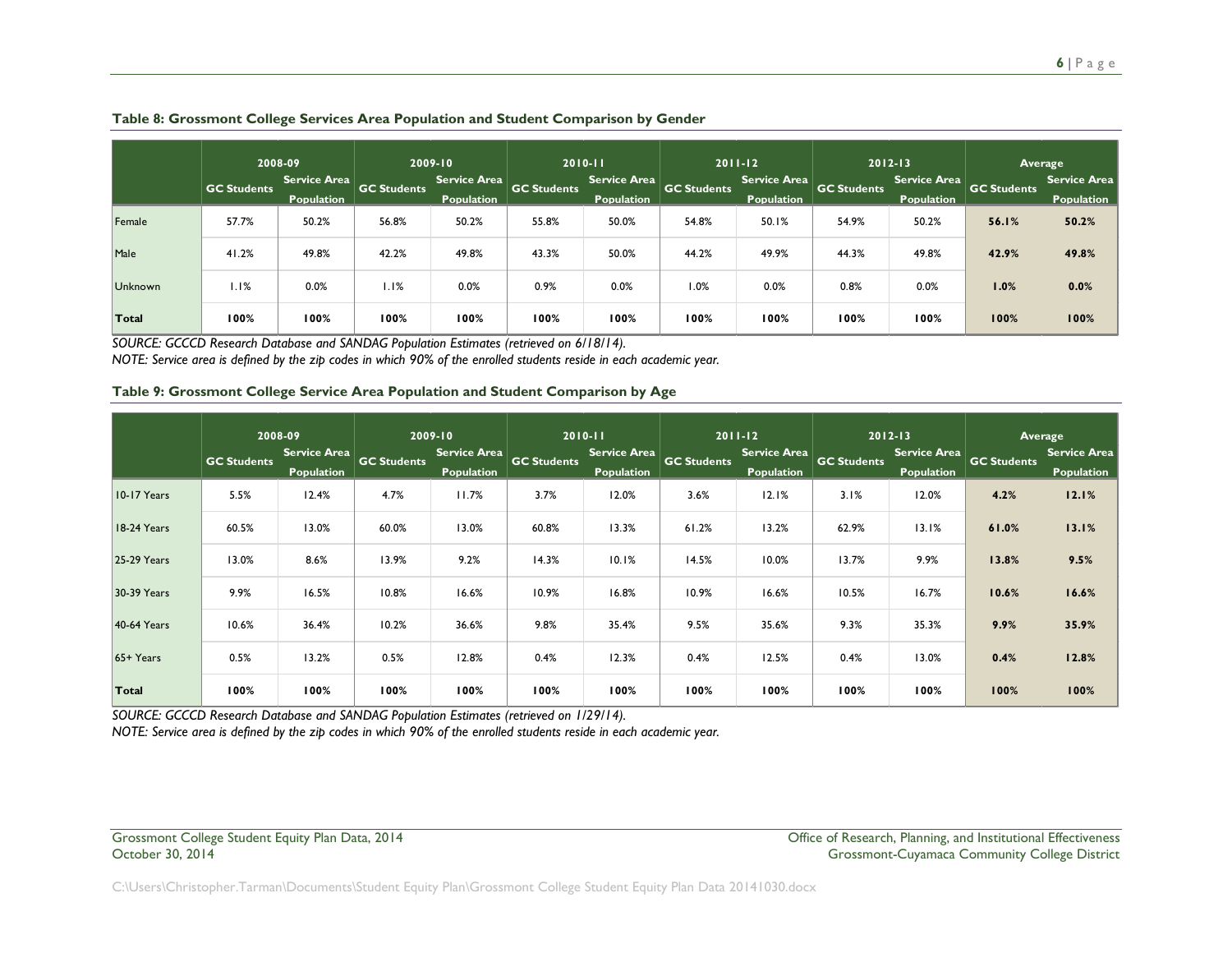# <span id="page-7-0"></span>**B. Course Completion**

|                  | Fall<br>2009           | Fall<br>2010           | Fall<br>2011           | Fall<br>2012           | Fall<br>2013           | Five-Year<br>Average                                                                          | <b>80% Test</b>  | Proportionality |
|------------------|------------------------|------------------------|------------------------|------------------------|------------------------|-----------------------------------------------------------------------------------------------|------------------|-----------------|
| African American | 53.0%<br>$(n = 4906)$  | 55.8%<br>$(n = 4490)$  | 55.7%<br>$(n = 4271)$  | 58.0%<br>$(n = 3634)$  | 52.6%<br>$(n = 3877)$  | 54.9%<br>$(n = 21178)$                                                                        | <b>YES</b>       | 0.80            |
| American Indian  | 59.1%<br>$(n = 428)$   | 64.2%<br>$(n = 332)$   | 65.1%<br>$(n = 275)$   | 61.7%<br>$(n = 193)$   | 58.9%<br>$(n = 158)$   | 61.8%<br>$(n = 1386)$                                                                         | NO <sup>*</sup>  | 0.90            |
| Asian            | 77.6%<br>$(n = 4521)$  | 76.6%<br>$(n = 4053)$  | 75.3%<br>$(n = 3739)$  | 77.2%<br>$(n = 3397)$  | 76.1%<br>$(n = 3358)$  | 76.6%<br>$(n = 19068)$                                                                        | <b>NO</b>        | 1.12            |
| Filipino         | 67.1%<br>$(n = 2488)$  | 70.4%<br>$(n = 2574)$  | 71.5%<br>$(n = 2302)$  | 73.8%<br>$(n = 2178)$  | 71.1%<br>$(n = 2267)$  | 70.7%<br>$(n = 11809)$                                                                        | <b>NO</b>        | 1.03            |
| Hispanic         | 61.2%<br>$(n = 13305)$ | 63.6%<br>$(n = 14057)$ | 64.5%<br>$(n = 15455)$ | 65.5%<br>$(n = 15347)$ | 63.6%<br>$(n = 17415)$ | 63.7%<br>$(n = 75579)$                                                                        | <b>NO</b>        | 0.93            |
| Pacific Islander | 58.3%<br>$(n = 773)$   | 62.0%<br>$(n = 568)$   | 58.2%<br>$(n = 500)$   | 63.3%<br>$(n = 365)$   | 66.3%<br>$(n = 276)$   | 60.8%<br>$(n = 2482)$                                                                         | YES*             | 0.88            |
| Two or More      | 58.8%<br>$(n = 3020)$  | 64.7%<br>$(n = 3663)$  | 65.8%<br>$(n = 4048)$  | 68.6%<br>$(n = 3689)$  | 67.9%<br>$(n = 4162)$  | 65.5%<br>$(n = 18582)$                                                                        | <b>NO</b>        | 0.95            |
| White            | 70.6%<br>$(n = 26926)$ | 73.3%<br>$(n = 25157)$ | 74.2%<br>$(n = 24342)$ | 76.0%<br>$(n = 21801)$ | 73.3%<br>$(n = 22343)$ | 73.3%<br>$(n = 120569)$                                                                       | <b>NO</b>        | 1.07            |
| Unknown          | 69.9%<br>$(n = 3900)$  | 70.0%<br>$(n = 2564)$  | 71.1%<br>$(n = 1751)$  | 71.7%<br>$(n = 1114)$  | 70.2%<br>$(n = 829)$   | 70.4%<br>$(n = 10158)$                                                                        | <b>NO</b>        | 1.02            |
| Total            | 66.6%                  | 68.8%                  | 69.2%                  | 70.8%                  | 68.3%                  | 68.7%<br>$(n = 60267)$ $(n = 57458)$ $(n = 56683)$ $(n = 51718)$ $(n = 54685)$ $(n = 280811)$ | 61.3%<br>(Asian) |                 |

**Table 10: Course Success Rates by Race/Ethnicity, Fall 2009-2013**

*SOURCE: GCCCD Colleague Reports (retrieved on 5/28/14). Samples based on duplicated enrollments. Success Rate = Grades (A, B, C, P)/ Grades (A, B, C, P, D, F, NP, I, W).*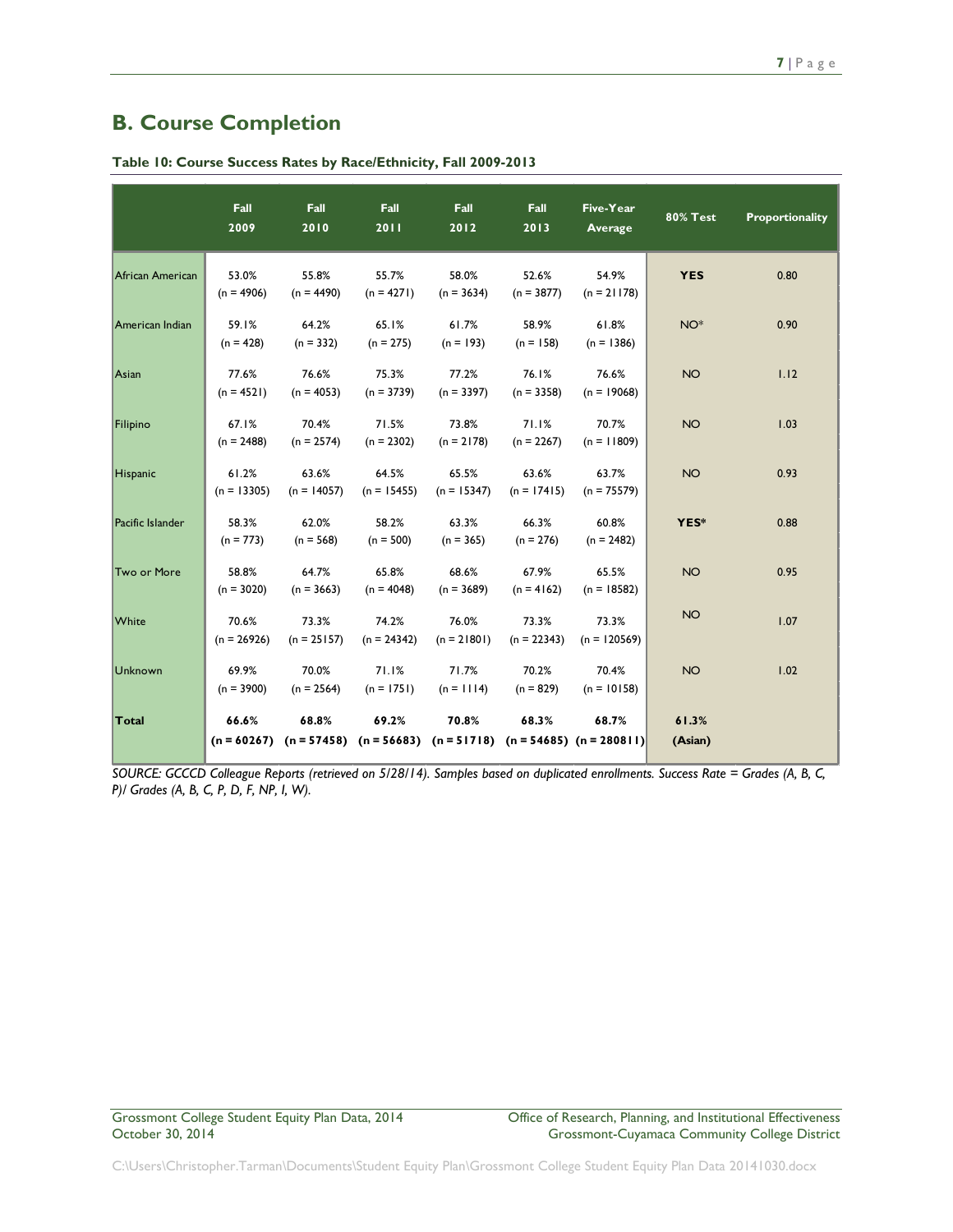|                | <b>Fall</b><br>2009    | <b>Fall</b><br>2010    | Fall<br>2011           | Fall<br>2012           | <b>Fall</b><br>2013    | Five-Year<br>Average                                                                          | <b>80% Test</b>   | <b>Proportionality</b> |
|----------------|------------------------|------------------------|------------------------|------------------------|------------------------|-----------------------------------------------------------------------------------------------|-------------------|------------------------|
| Female         | 67.7%<br>$(n = 31709)$ | 69.8%<br>$(n = 30257)$ | 70.4%<br>$(n = 29720)$ | 72.6%<br>$(n = 27593)$ | 69.5%<br>$(n = 28822)$ | 72.1%<br>$(n = 148101)$                                                                       | <b>NO</b>         | 1.05                   |
| Male           | 65.2%<br>$(n = 28077)$ | 67.6%<br>$(n = 26740)$ | 67.9%<br>$(n = 26487)$ | 68.8%<br>$(n = 23767)$ | 66.8%<br>$(n = 25461)$ | 64.8%<br>$(n = 130532)$                                                                       | <b>NO</b>         | 0.94                   |
| <b>Unknown</b> | 67.2%<br>$(n = 482)$   | 65.1%<br>$(n = 461)$   | 66.5%<br>$(n = 477)$   | 66.3%<br>$(n = 359)$   | 68.6%<br>$(n = 404)$   | 66.7%<br>$(n = 2183)$                                                                         | NO <sup>*</sup>   | 0.97                   |
| Total          | 66.6%                  | 68.8%                  | 69.2%                  | 70.8%                  | 68.3%                  | 68.7%<br>$(n = 60268)$ $(n = 57458)$ $(n = 56684)$ $(n = 51719)$ $(n = 54687)$ $(n = 280816)$ | 57.7%<br>(Female) |                        |

*SOURCE: GCCCD Colleague Reports (retrieved on 5/28/14). Samples based on duplicated enrollments. Success Rate = Grades (A, B, C, P)/ Grades (A, B, C, P, D, F, NP, I, W).*

**Table 12: Course Success Rates by Age, Fall 2009-2013**

|                 | Fall<br>2009           | <b>Fall</b><br>2010    | <b>Fall</b><br>2011    | <b>Fall</b><br>2012    | <b>Fall</b><br>2013    | Five-Year<br>Average                                                                          | <b>80% Test</b>                | <b>Proportionality</b> |
|-----------------|------------------------|------------------------|------------------------|------------------------|------------------------|-----------------------------------------------------------------------------------------------|--------------------------------|------------------------|
| $\leq$ 20 years | 65.3%<br>$(n = 20375)$ | 67.2%<br>$(n = 19129)$ | 69.0%<br>$(n = 19446)$ | 70.1%<br>$(n = 17151)$ | 68.2%<br>$(n = 18412)$ | 67.9%<br>$(n = 94513)$                                                                        | <b>NO</b>                      | 0.99                   |
| $20-24$ years   | 65.1%<br>$(n = 22843)$ | 67.5%<br>$(n = 21901)$ | 66.9%<br>$(n = 20979)$ | 69.0%<br>$(n = 20221)$ | 66.1%<br>$(n = 21537)$ | 66.9%<br>$(n = 107481)$                                                                       | <b>NO</b>                      | 0.97                   |
| $ 25-29$ years  | 68.2%<br>$(n = 7310)$  | 70.5%<br>$(n = 7001)$  | 70.6%<br>$(n = 7123)$  | 72.5%<br>$(n = 5986)$  | 69.7%<br>$(n = 6335)$  | 70.2%<br>$(n = 33755)$                                                                        | <b>NO</b>                      | 1.02                   |
| $30-49$ years   | 71.2%<br>$(n = 7964)$  | 73.6%<br>$(n = 7733)$  | 73.7%<br>$(n = 7523)$  | 75.3%<br>$(n = 6853)$  | 72.3%<br>$(n = 6838)$  | 73.2%<br>$(n = 36911)$                                                                        | <b>NO</b>                      | 1.07                   |
| $50+ years$     | 72.5%<br>$(n = 1776)$  | 75.1%<br>$(n = 1694)$  | 76.4%<br>$(n = 1613)$  | 77.4%<br>$(n = 1508)$  | 76.0%<br>$(n = 1565)$  | 75.4%<br>$(n = 8156)$                                                                         | <b>NO</b>                      | 1.10                   |
| Total           | 66.6%                  | 68.8%                  | 69.2%                  | 70.8%                  | 68.3%                  | 68.7%<br>$(n = 60268)$ $(n = 57458)$ $(n = 56684)$ $(n = 51719)$ $(n = 54687)$ $(n = 280816)$ | 60.3%<br>$(50 + \text{years})$ |                        |

*SOURCE: GCCCD Colleague Reports (retrieved on 5/28/14). Samples based on duplicated enrollments. Success Rate = Grades (A, B, C, P)/ Grades (A, B, C, P, D, F, NP, I, W).*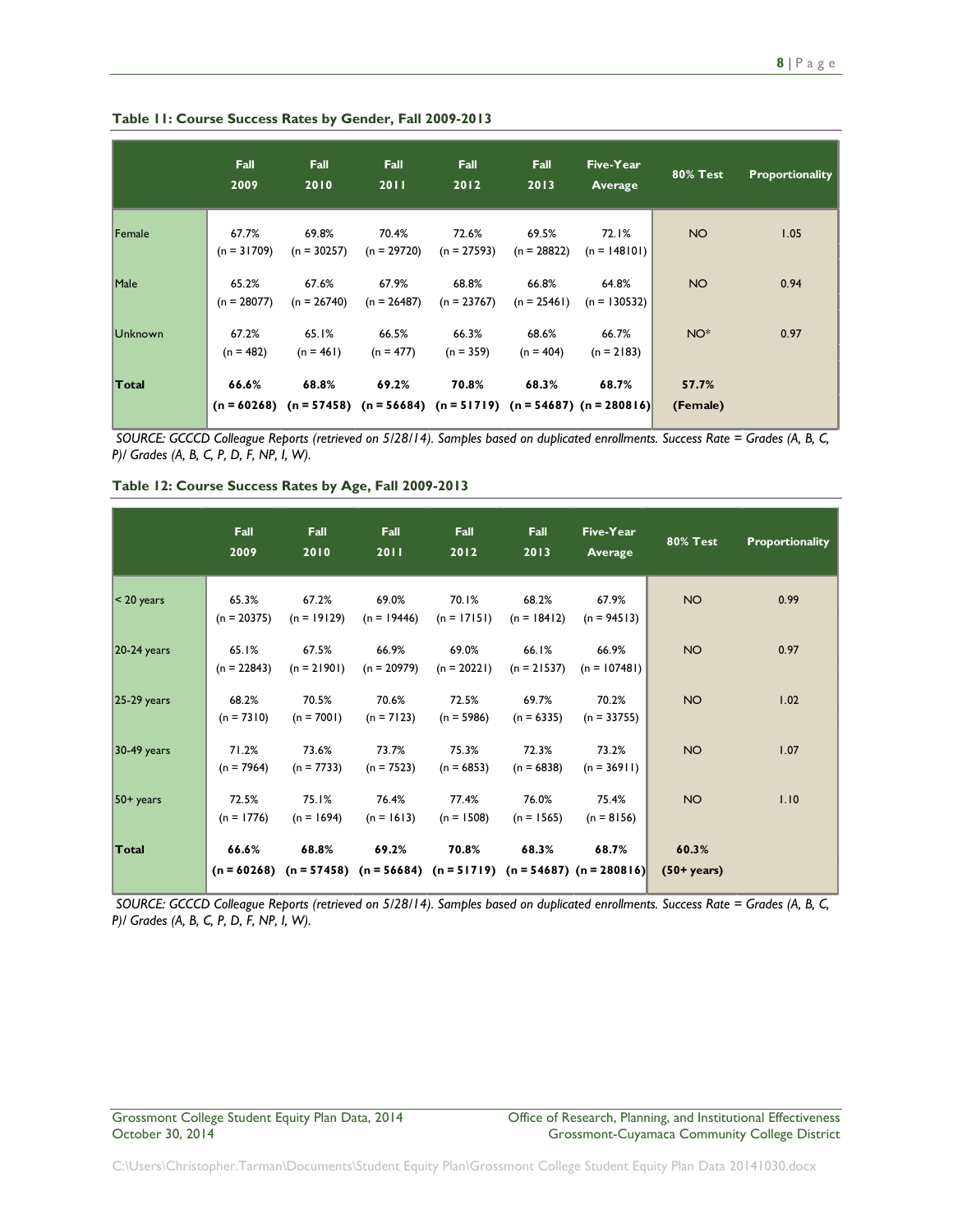| Table 13: Course Success Rates by Disability Status, Fall 2009-2013 |  |  |
|---------------------------------------------------------------------|--|--|
|---------------------------------------------------------------------|--|--|

|              | Fall<br>2009           | <b>Fall</b><br>2010    | <b>Fall</b><br>2011    | Fall<br>2012           | Fall<br>2013           | Five-Year<br>Average                                                                                     |           | 80% Test Proportionality |
|--------------|------------------------|------------------------|------------------------|------------------------|------------------------|----------------------------------------------------------------------------------------------------------|-----------|--------------------------|
| Yes          | 63.6%<br>$(n = 3980)$  | 64.7%<br>$(n = 3548)$  | 67.1%<br>$(n = 3465)$  | 68.2%<br>$(n = 3998)$  | 65.1%<br>$(n = 4060)$  | 65.7%<br>$(n = 19051)$                                                                                   | <b>NO</b> | 0.96                     |
| No           | 66.8%<br>$(n = 56386)$ | 68.9%<br>$(n = 53940)$ | 69.0%<br>$(n = 53245)$ | 70.8%<br>$(n = 47744)$ | 68.3%<br>$(n = 50758)$ | 68.7%<br>$(n = 262073)$                                                                                  | <b>NO</b> | 1.00                     |
| <b>Total</b> | 66.6%                  | 68.6%                  | 68.9%                  | 70.6%                  | 68.0%                  | 68.5%<br>$(n = 60366)$ $(n = 57488)$ $(n = 56710)$ $(n = 51742)$ $(n = 54818)$ $(n = 281124)$ (Non DSPS) | 55.0%     |                          |

*SOURCE: GCCCD Research Database. Samples based on duplicated enrollments. Success Rate = Grades (A, B, C, P)/ Grades (A, B, C, P, D, F, NP, I, W).*

| Table 14: Course Success Rates by Economically Disadvantaged, Fall 2009-2013 |  |  |  |  |
|------------------------------------------------------------------------------|--|--|--|--|
|------------------------------------------------------------------------------|--|--|--|--|

|                | Fall<br>2009           | <b>Fall</b><br>2010    | Fall<br>2011           | Fall<br>2012           | <b>Fall</b><br>2013    | Five-Year<br>Average                                                                                    |                 | <b>80% Test</b> Proportionality |
|----------------|------------------------|------------------------|------------------------|------------------------|------------------------|---------------------------------------------------------------------------------------------------------|-----------------|---------------------------------|
| <b>Yes</b>     | 62.9%<br>$(n = 27849)$ | 65.8%<br>$(n = 29445)$ | 66.3%<br>$(n = 32603)$ | 68.9%<br>$(n = 31391)$ | 66.1%<br>$(n = 34654)$ | 66.1%<br>$(n = 155942)$                                                                                 | NO <sub>1</sub> | 0.96                            |
| N <sub>o</sub> | 69.7%<br>$(n = 32517)$ | 71.6%<br>$(n = 28043)$ | 72.4%<br>$(n = 24107)$ | 73.3%<br>$(n = 20351)$ | 71.3%<br>$(n = 20164)$ | 71.5%<br>$(n = 125182)$                                                                                 | NO <sub>1</sub> | 1.04                            |
| Total          | 66.6%                  | 68.6%                  | 68.9%                  | 70.6%                  | 68.0%                  | 68.5%<br>$(n = 60366)$ $(n = 57488)$ $(n = 56710)$ $(n = 51742)$ $(n = 54818)$ $(n = 281124)$ (No Econ) | 57.2%           |                                 |

*SOURCE: GCCCD Research Database. Samples based on duplicated enrollments. Success Rate = Grades (A, B, C, P)/ Grades (A, B, C, P, D, F, NP, I, W). Economically Disadvantaged measured by BOG waiver recipients.*

|       | <b>Fall</b><br>2009    | <b>Fall</b><br>2010    | <b>Fall</b><br>2011    | Fall<br>2012           | Fall<br>2013           | Five-Year<br>Average                                                                                    |                 | 80% Test Proportionality |
|-------|------------------------|------------------------|------------------------|------------------------|------------------------|---------------------------------------------------------------------------------------------------------|-----------------|--------------------------|
| Yes   | 68.5%<br>$(n = 3142)$  | 72.7%<br>$(n = 3447)$  | 72.2%<br>$(n = 3698)$  | 69.1%<br>$(n = 3141)$  | 68.9%<br>$(n = 3219)$  | 70.4%<br>$(n = 16647)$                                                                                  | NO <sub>1</sub> | 1.03                     |
| No.   | 66.5%<br>$(n = 57224)$ | 68.3%<br>$(n = 54041)$ | 68.7%<br>$(n = 53012)$ | 70.7%<br>$(n = 48601)$ | 68.0%<br>$(n = 51599)$ | 68.4%<br>$(n = 264477)$                                                                                 | NO <sub>1</sub> | 1.00                     |
| Total | 66.6%                  | 68.6%                  | 68.9%                  | 70.6%                  | 68.0%                  | 68.5%<br>$(n = 60366)$ $(n = 57488)$ $(n = 56710)$ $(n = 51742)$ $(n = 54818)$ $(n = 281124)$ (Non Vet) | 54.7%           |                          |

#### **Table 15: Course Success Rates by Veteran Status, Fall 2009-2013**

*SOURCE: GCCCD Research Database. Samples based on duplicated enrollments. Success Rate = Grades (A, B, C, P)/ Grades (A, B, C, P, D, F, NP, I, W). Veteran Status measured by benefit recipients.*

Grossmont College Student Equity Plan Data, 2014 Office of Research, Planning, and Institutional Effectiveness<br>October 30, 2014 Crossmont-Cuyamaca Community College District Grossmont-Cuyamaca Community College District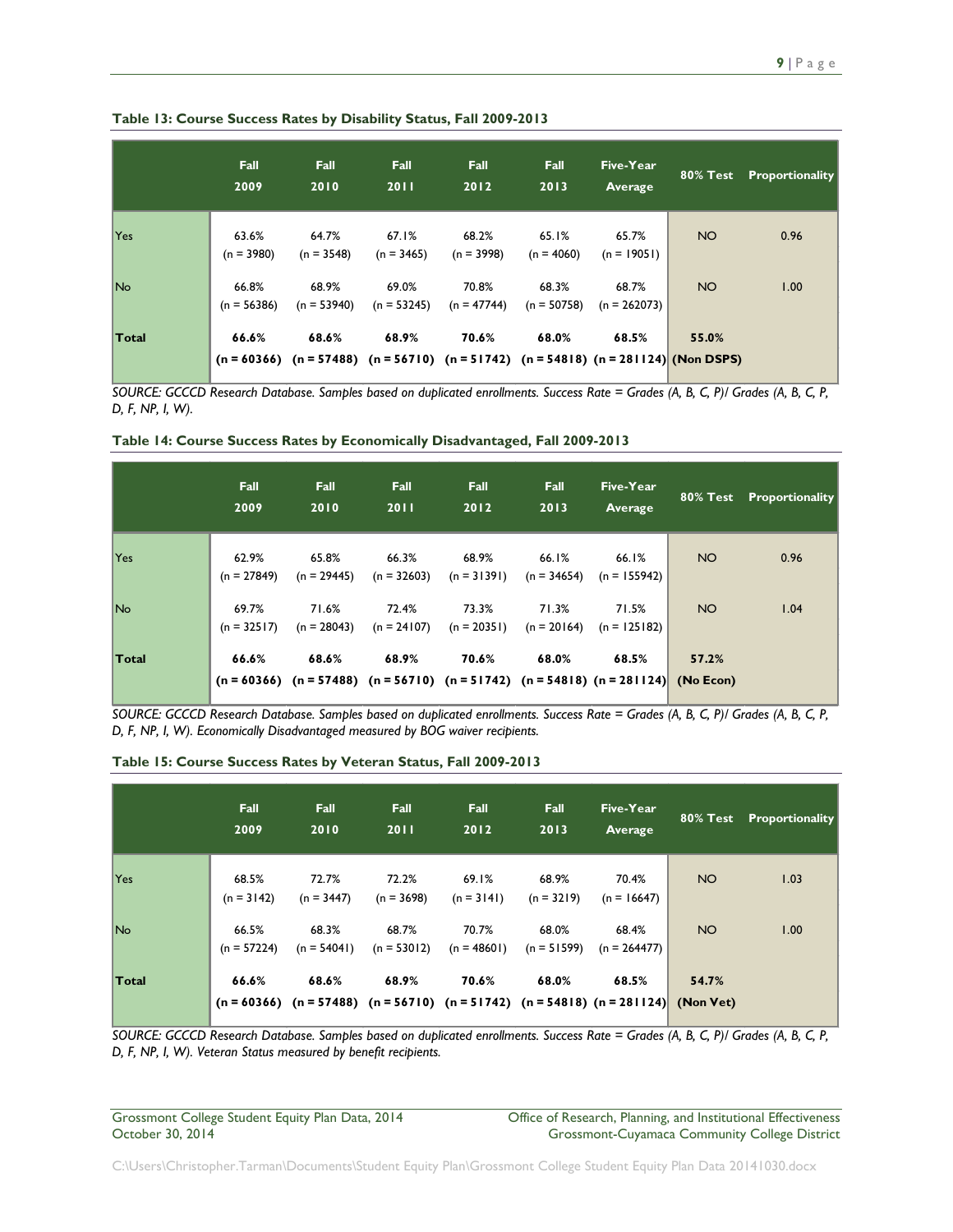# <span id="page-10-0"></span>**C. ESL and Basic Skills**

### <span id="page-10-1"></span>**Preparation Rates**

| Table 16: Preparation Rate Five-Year Trends by Race/Ethnicity |  |  |  |
|---------------------------------------------------------------|--|--|--|
|---------------------------------------------------------------|--|--|--|

|                  | 2003-04 to<br>2008-09 | 2004-05 to<br>2009-10 | 2005-06 to<br>$2010 - 11$ | 2006-07 to<br>$2011 - 12$ | 2007-08 to<br>$2012 - 13$           | Five-Year<br>Average  | <b>80% Test</b>  | Proportionality |
|------------------|-----------------------|-----------------------|---------------------------|---------------------------|-------------------------------------|-----------------------|------------------|-----------------|
| African American | 16.2%<br>$(n = 148)$  | 5.7%<br>$(n = 176)$   | 11.8%<br>$(n = 204)$      | 12.9%<br>$(n = 210)$      | 12.8%<br>$(n = 242)$                | 11.8%<br>$(n = 980)$  | <b>YES</b>       | 0.62            |
| American Indian  | 21.4%<br>$(n = 14)$   | 12.9%<br>$(n = 31)$   | 21.4%<br>$(n = 28)$       | 13.3%<br>$(n = 30)$       | 24.1%<br>$(n = 29)$                 | 18.2%<br>$(n = 132)$  | YES*             | 0.95            |
| Asian            | 14.1%<br>$(n = 170)$  | 18.9%<br>$(n = 127)$  | 16.2%<br>$(n = 105)$      | 16.7%<br>$(n = 114)$      | 14.4%<br>$(n = 104)$                | 16.0%<br>$(n = 620)$  | <b>YES</b>       | 0.84            |
| Filipino         | 18.3%<br>$(n = 93)$   | 7.0%<br>$(n = 115)$   | 11.9%<br>$(n = 118)$      | 11.3%<br>$(n = 106)$      | 9.3%<br>$(n = 107)$                 | 11.3%<br>$(n = 539)$  | <b>YES</b>       | 0.59            |
| Hispanic         | 14.3%<br>$(n = 447)$  | 13.9%<br>$(n = 460)$  | 13.8%<br>$(n = 429)$      | 11.7%<br>$(n = 504)$      | 13.4%<br>$(n = 485)$                | 13.4%<br>$(n = 2325)$ | <b>YES</b>       | 0.70            |
| Pacific Islander | 9.7%<br>$(n = 31)$    | 21.2%<br>$(n = 33)$   | 9.4%<br>$(n = 32)$        | 14.3%<br>$(n = 49)$       | 13.6%<br>$(n = 66)$                 | 13.7%<br>$(n = 211)$  | YES*             | 0.72            |
| White            | 24.4%<br>$(n = 1358)$ | 22.5%<br>$(n = 1286)$ | 22.3%<br>$(n = 1197)$     | 23.3%<br>$(n = 1265)$     | 22.7%<br>$(n = 1240)$               | 23.1%<br>$(n = 6346)$ | <b>NO</b>        | 1.21            |
| Unknown          | 26.0%<br>$(n = 258)$  | 23.3%<br>$(n = 245)$  | 23.4%<br>$(n = 214)$      | 16.5%<br>$(n = 237)$      | 17.5%<br>$(n = 251)$                | 21.3%<br>$(n = 1205)$ | <b>NO</b>        | 1.12            |
| Total            | 21.2%<br>$(n = 2519)$ | 18.7%<br>$(n = 2473)$ | 18.9%<br>$(n = 2327)$     | 18.4%<br>$(n = 2515)$     | 18.3%<br>$(n = 2524)$ $(n = 12358)$ | 19.1%                 | 18.4%<br>(White) |                 |

*SOURCE: 2014 Student Success Scorecard.*

| Table 17: Preparation Rate Five-Year Trends by Gender |  |  |
|-------------------------------------------------------|--|--|
|-------------------------------------------------------|--|--|

|        | 2003-04 to<br>2008-09 | 2009-10               | 2004-05 to 2005-06 to 2006-07 to<br>$2010 - 11$ | $2011 - 12$           | 2007-08 to<br>$2012 - 13$ | <b>Five-Year</b><br>Average |                 | 80% Test Proportionality |
|--------|-----------------------|-----------------------|-------------------------------------------------|-----------------------|---------------------------|-----------------------------|-----------------|--------------------------|
| Female | 20.9%<br>$(n = 1476)$ | 17.9%<br>$(n = 1367)$ | 18.7%<br>$(n = 1216)$                           | 18.5%<br>$(n = 1361)$ | 16.5%<br>$(n = 1343)$     | 18.5%<br>$(n = 6763)$       | NO <sub>1</sub> | 0.97                     |
| Male   | 21.4%<br>$(n = 1034)$ | 19.5%<br>$(n = 1090)$ | 19.3%<br>$(n = 1095)$                           | 18.3%<br>$(n = 1136)$ | 20.1%<br>$(n = 1156)$     | 19.7%<br>$(n = 5511)$       | NO <sub>1</sub> | 1.03                     |
| Total  | 21.2%<br>$(n = 2519)$ | 18.7%<br>$(n = 2473)$ | 18.9%<br>$(n = 2327)$                           | 18.4%<br>$(n = 2515)$ | 18.3%<br>$(n = 2524)$     | 19.1%<br>$(n = 12358)$      | 14.8%<br>(Male) |                          |

*SOURCE: 2014 Student Success Scorecard.*

Grossmont College Student Equity Plan Data, 2014 <br>Office of Research, Planning, and Institutional Effectiveness<br>Grossmont-Cuyamaca Community College District Grossmont-Cuyamaca Community College District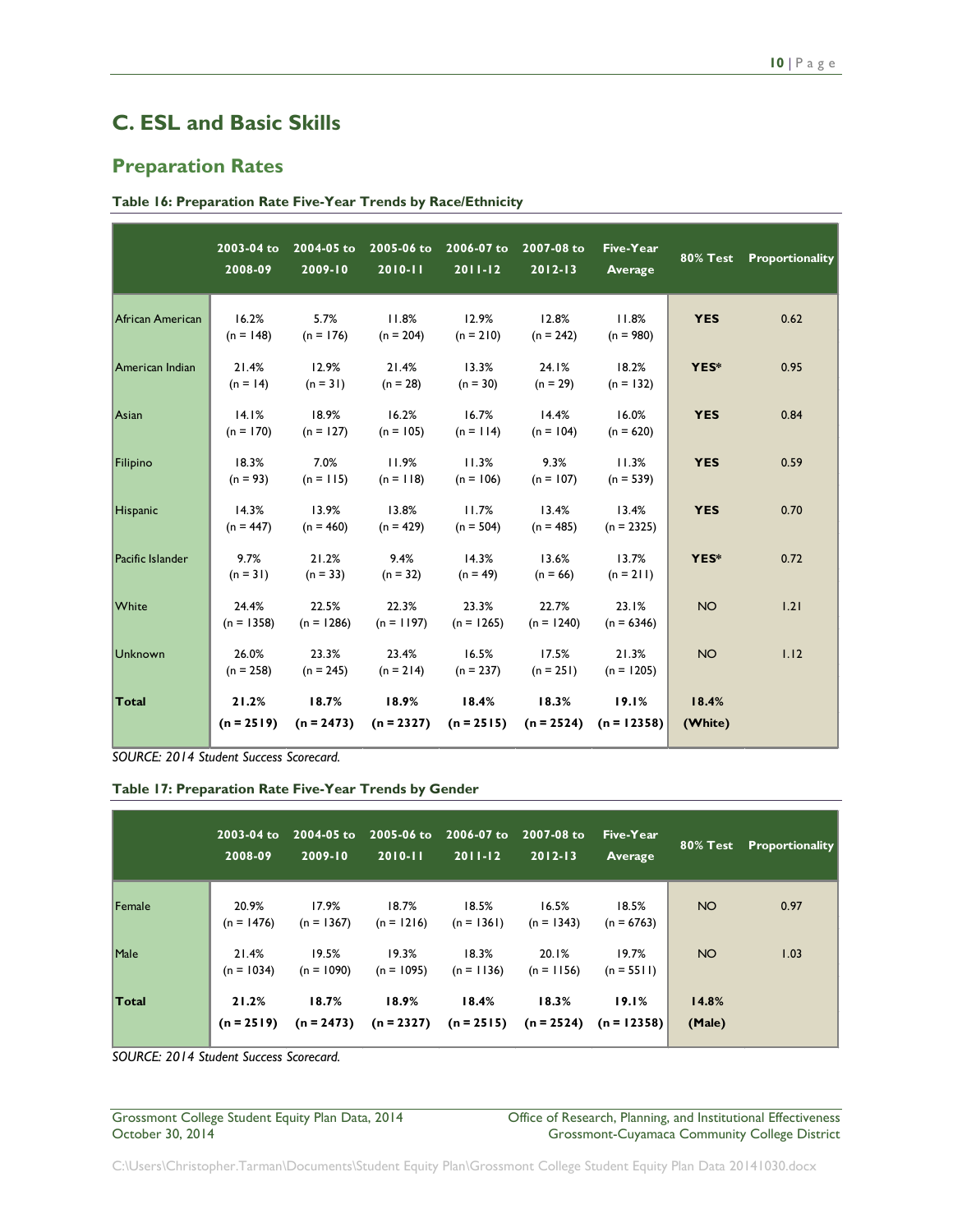|                | $2003 - 04$ to<br>2008-09 | 2004-05 to<br>2009-10 | 2005-06 to<br>$2010 - 11$ | 2006-07 to<br>$2011 - 12$ | 2007-08 to<br>$2012 - 13$ | Five-Year<br>Average   | $80\%$ Test              | <b>Proportionality</b> |
|----------------|---------------------------|-----------------------|---------------------------|---------------------------|---------------------------|------------------------|--------------------------|------------------------|
| $ $ <20 years  | 22.5%<br>$(n = 1968)$     | 19.7%<br>$(n = 1966)$ | 20.1%<br>$(n = 1907)$     | 19.6%<br>$(n = 2054)$     | 19.6%<br>$(n = 2075)$     | 20.3%<br>$(n = 9970)$  | <b>NO</b>                | 1.06                   |
| $20-24$ years  | 19.1%<br>$(n = 235)$      | 17.5%<br>$(n = 234)$  | 16.7%<br>$(n = 204)$      | 14.5%<br>$(n = 249)$      | 15.7%<br>$(n = 230)$      | 16.7%<br>$(n = 1152)$  | <b>NO</b>                | 0.87                   |
| $ 25-39$ years | 17.4%<br>$(n = 224)$      | 18.6%<br>$(n = 183)$  | 13.9%<br>$(n = 158)$      | 12.5%<br>$(n = 144)$      | 12.8%<br>$(n = 141)$      | 15.4%<br>$(n = 850)$   | <b>YES</b>               | 0.81                   |
| $40+$ years    | 7.6%<br>$(n = 92)$        | 1.1%<br>$(n = 90)$    | 0.0%<br>$(n = 58)$        | 8.8%<br>$(n = 68)$        | 1.3%<br>$(n = 78)$        | 3.9%<br>$(n = 386)$    | <b>YES</b>               | 0.20                   |
| Total          | 21.2%<br>$(n = 2519)$     | 18.7%<br>$(n = 2473)$ | 18.9%<br>$(n = 2327)$     | 18.4%<br>$(n = 2515)$     | 18.3%<br>$(n = 2524)$     | 19.1%<br>$(n = 12358)$ | 16.2%<br>$( < 20$ years) |                        |

#### **Table 18: Preparation Rate Five-Year Trends by Age**

*SOURCE: 2014 Student Success Scorecard.*

**Table 19: Preparation Rate Five-Year Trends by Disability Status**

|       | 2003-04 to<br>2008-09 | 2004-05 to<br>2009-10 | 2005-06 to<br>$2010 - 11$ | 2006-07 to<br>$2011 - 12$ | 2007-08 to<br>$2012 - 13$ | Five-Year<br>Average   |                     | <b>80% Test</b> Proportionality |
|-------|-----------------------|-----------------------|---------------------------|---------------------------|---------------------------|------------------------|---------------------|---------------------------------|
| Yes   | 9.2%<br>$(n = 120)$   | 10.8%<br>$(n = 120)$  | 8.1%<br>$(n = 135)$       | 11.0%<br>$(n = 136)$      | 6.1%<br>$(n = 132)$       | 9.0%<br>$(n = 643)$    | <b>YES</b>          | 0.47                            |
| No.   | 21.8%<br>$(n = 2398)$ | 19.1%<br>$(n = 2352)$ | 19.6%<br>$(n = 2191)$     | 18.8%<br>$(n = 2379)$     | 19.0%<br>$(n = 2392)$     | 19.7%<br>$(n = 11712)$ | <b>NO</b>           | 1.03                            |
| Total | 21.2%<br>$(n = 2518)$ | 18.7%<br>$(n = 2472)$ | 18.9%<br>$(n = 2326)$     | 18.4%<br>$(n = 2515)$     | 18.3%<br>$(n = 2524)$     | 19.1%<br>$(n = 12355)$ | 15.7%<br>(Not DSPS) |                                 |

*SOURCE: 2014 Student Success Scorecard.*

| Table 20: Preparation Rate Five-Year Trends by Economically Disadvantaged |  |  |  |  |
|---------------------------------------------------------------------------|--|--|--|--|
|---------------------------------------------------------------------------|--|--|--|--|

|       | 2003-04 to<br>2008-09 | $2009 - 10$           | 2004-05 to 2005-06 to<br>$2010 - 11$ | 2006-07 to<br>$2011-12$ | 2007-08 to<br>$2012 - 13$ | Five-Year<br>Average                |                    | <b>80% Test Proportionality</b> |
|-------|-----------------------|-----------------------|--------------------------------------|-------------------------|---------------------------|-------------------------------------|--------------------|---------------------------------|
| Yes   | 15.8%<br>$(n = 1237)$ | 13.9%<br>$(n = 1373)$ | 14.1%<br>$(n = 1251)$                | 13.6%<br>$(n = 1438)$   | 13.6%<br>$(n = 1424)$     | 14.2%<br>$(n = 6723)$               | <b>YES</b>         | 0.74                            |
| No.   | 26.4%<br>$(n = 1282)$ | 24.7%<br>$(n = 1100)$ | 24.4%<br>$(n = 1076)$                | 24.8%<br>$(n = 1077)$   | 24.4%<br>$(n = 1100)$     | 25.0%<br>$(n = 5635)$               | <b>NO</b>          | 1.31                            |
| Total | 21.2%<br>$(n = 2519)$ | 18.7%<br>$(n = 2473)$ | 18.9%<br>$(n = 2327)$                | 18.4%<br>$(n = 2515)$   | 18.3%                     | 19.1%<br>$(n = 2524)$ $(n = 12358)$ | 20.0%<br>(No-Econ) |                                 |

*SOURCE: 2014 Student Success Scorecard.*

Grossmont College Student Equity Plan Data, 2014 Office of Research, Planning, and Institutional Effectiveness<br>October 30, 2014 Ottober 30, 2014 Grossmont-Cuyamaca Community College District Grossmont-Cuyamaca Community College District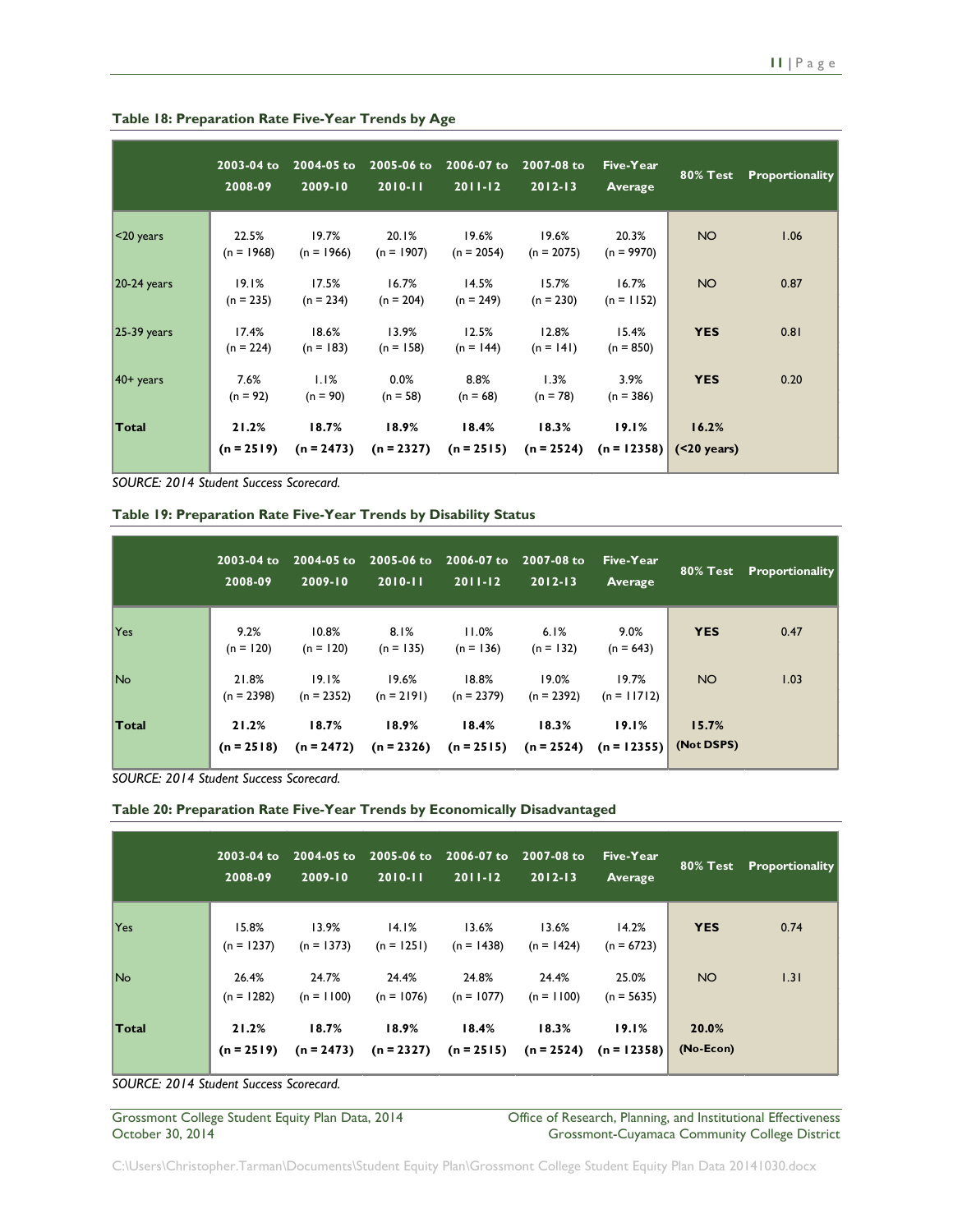|              | 2003-04 to<br>2008-09 | 2004-05 to<br>2009-10 | $2005 - 06$ to<br>$2010 - 11$ | 2006-07 to<br>$2011 - 12$ | 2007-08 to<br>$2012 - 13$ | Five-Year<br>Average   | 80% Test           | Proportionality |
|--------------|-----------------------|-----------------------|-------------------------------|---------------------------|---------------------------|------------------------|--------------------|-----------------|
| Yes          | 19.6%<br>$(n = 102)$  | 15.3%<br>$(n = 118)$  | 12.4%<br>$(n = 105)$          | 16.3%<br>$(n = 104)$      | 16.3%<br>$(n = 80)$       | 15.9%<br>$(n = 509)$   | <b>NO</b>          | 0.83            |
| No.          | 21.2%<br>$(n = 2417)$ | 18.9%<br>$(n = 2355)$ | 19.2%<br>$(n = 2222)$         | 18.5%<br>$(n = 2411)$     | 18.4%<br>$(n = 2444)$     | 19.2%<br>$(n = 11849)$ | <b>NO</b>          | 1.01            |
| <b>Total</b> | 21.2%<br>$(n = 2519)$ | 18.7%<br>$(n = 2473)$ | 18.9%<br>$(n = 2327)$         | 18.4%<br>$(n = 2515)$     | 18.3%<br>$(n = 2524)$     | 19.1%<br>$(n = 12358)$ | 15.4%<br>(Non Vet) |                 |

**Table 21: Preparation Rate Five-Year Trends by Veteran Status**

### <span id="page-12-0"></span>**Remedial English Progress Rates**

**Table 22: Remedial English Progress Rate Five-Year Trends by Race/Ethnicity**

|                  | 2003-04 to<br>2008-09 | 2004-05 to<br>2009-10 | 2005-06 to 2006-07 to<br>$2010 - 11$ | $2011 - 12$           | 2007-08 to<br>$2012 - 13$       | Five-Year<br>Average  | <b>80% Test</b>  | Proportionality |
|------------------|-----------------------|-----------------------|--------------------------------------|-----------------------|---------------------------------|-----------------------|------------------|-----------------|
| African American | 30.7%<br>$(n = 205)$  | 35.6%<br>$(n = 247)$  | 26.9%<br>$(n = 271)$                 | 35.7%<br>$(n = 280)$  | 32.9%<br>$(n = 334)$            | 32.5%<br>$(n = 1337)$ | <b>YES</b>       | 0.75            |
| American Indian  | 23.5%<br>$(n = 17)$   | 45.5%<br>$(n = 33)$   | 34.5%<br>$(n = 29)$                  | 42.1%<br>$(n = 38)$   | 59.4%<br>$(n = 32)$             | 43.0%<br>$(n = 149)$  | NO <sup>*</sup>  | 0.99            |
| Asian            | 40.3%<br>$(n = 211)$  | 51.9%<br>$(n = 156)$  | 51.8%<br>$(n = 139)$                 | 55.6%<br>$(n = 144)$  | 59.4%<br>$(n = 133)$            | 50.7%<br>$(n = 783)$  | <b>NO</b>        | 1.17            |
| Filipino         | 35.2%<br>$(n = 108)$  | 44.1%<br>$(n = 136)$  | 52.4%<br>$(n = 147)$                 | 54.2%<br>$(n = 142)$  | 47.3%<br>$(n = 146)$            | 47.3%<br>$(n = 679)$  | <b>NO</b>        | 1.09            |
| Hispanic         | 34.6%<br>$(n = 558)$  | 40.3%<br>$(n = 546)$  | 43.0%<br>$(n = 553)$                 | 41.6%<br>$(n = 632)$  | 40.7%<br>$(n = 605)$            | 40.1%<br>$(n = 2894)$ | <b>YES</b>       | 0.92            |
| Pacific Islander | 32.1%<br>$(n = 28)$   | 36.6%<br>$(n = 41)$   | 46.7%<br>$(n = 30)$                  | 31.9%<br>$(n = 47)$   | 45.3%<br>$(n = 64)$             | 39.0%<br>$(n = 210)$  | YES*             | 0.90            |
| White            | 33.0%<br>$(n = 1428)$ | 48.7%<br>$(n = 1335)$ | 48.2%<br>$(n = 1241)$                | 46.2%<br>$(n = 1246)$ | 48.5%<br>$(n = 1348)$           | 44.7%<br>$(n = 6598)$ | <b>NO</b>        | 1.03            |
| Unknown          | 42.4%<br>$(n = 229)$  | 50.9%<br>$(n = 216)$  | 56.6%<br>$(n = 212)$                 | 54.9%<br>$(n = 255)$  | 52.9%<br>$(n = 274)$            | 51.6%<br>$(n = 1186)$ | <b>NO</b>        | 1.19            |
| Total            | 34.5%<br>$(n = 2784)$ | 45.7%<br>$(n = 2710)$ | 45.8%<br>$(n = 2622)$                | 45.5%<br>$(n = 2784)$ | 46.0%<br>$(n=2936)$ $(n=13836)$ | 43.5%                 | 40.6%<br>(Asian) |                 |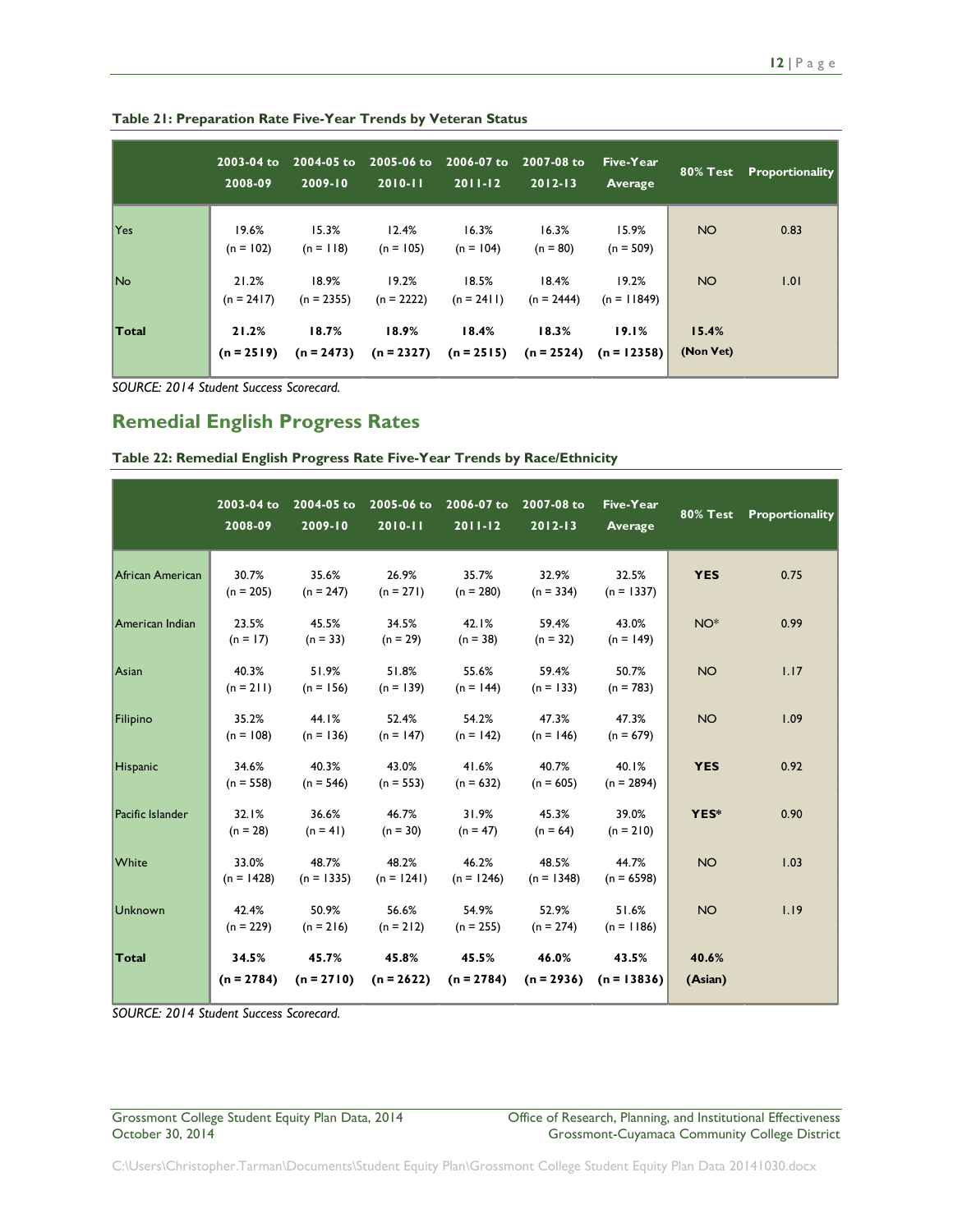|        | 2003-04 to<br>2008-09 | 2004-05 to<br>2009-10 | 2005-06 to<br>$2010 - 11$ | 2006-07 to<br>$2011 - 12$ | 2007-08 to<br>$2012 - 13$ | Five-Year<br>Average   | 80% Test          | Proportionality |
|--------|-----------------------|-----------------------|---------------------------|---------------------------|---------------------------|------------------------|-------------------|-----------------|
| Female | 36.8%<br>$(n = 1588)$ | 46.0%<br>$(n = 1510)$ | 47.9%<br>$(n = 1404)$     | 47.1%<br>$(n = 1468)$     | 48.4%<br>$(n = 1555)$     | 45.1%<br>$(n = 7525)$  | <b>NO</b>         | 1.04            |
| Male   | 31.5%<br>$(n = 1189)$ | 45.5%<br>$(n = 1190)$ | 43.3%<br>$(n = 1202)$     | 43.4%<br>$(n = 1289)$     | 43.0%<br>$(n = 1364)$     | 41.4%<br>$(n = 6234)$  | <b>NO</b>         | 0.95            |
| Total  | 34.5%<br>$(n = 2784)$ | 45.7%<br>$(n = 2710)$ | 45.8%<br>$(n = 2622)$     | 45.5%<br>$(n = 2784)$     | 46.0%<br>$(n = 2936)$     | 43.5%<br>$(n = 13836)$ | 36.1%<br>(Female) |                 |

**Table 23: Remedial English Progress Rate Five-Year Trends by Gender**

*NOTE: "Unknown" category not included in the table.*

|  |  |  | Table 24: Remedial English Progress Rate Five-Year Trends by Age |  |  |
|--|--|--|------------------------------------------------------------------|--|--|
|  |  |  |                                                                  |  |  |

|               | 2003-04 to<br>2008-09 | 2004-05 to<br>2009-10 | 2005-06 to<br>$2010 - 11$ | 2006-07 to<br>$2011 - 12$ | 2007-08 to<br>$2012 - 13$ | Five-Year<br>Average               | <b>80% Test</b> | Proportionality |
|---------------|-----------------------|-----------------------|---------------------------|---------------------------|---------------------------|------------------------------------|-----------------|-----------------|
| $ $ <20 years | 41.3%<br>$(n = 1633)$ | 53.4%<br>$(n = 1699)$ | 51.2%<br>$(n = 1658)$     | 50.1%<br>$(n = 1774)$     | 51.0%<br>$(n = 1873)$     | 49.5%<br>$(n = 8637)$              | NO              | 1.14            |
| $20-24$ years | 29.0%<br>$(n = 607)$  | 38.5%<br>$(n = 546)$  | 41.6%<br>$(n = 541)$      | 39.8%<br>$(n = 563)$      | 40.7%<br>$(n = 600)$      | 37.8%<br>$(n = 2857)$              | <b>YES</b>      | 0.87            |
| $25-39$ years | 22.3%<br>$(n = 408)$  | 29.2%<br>$(n = 322)$  | 33.3%<br>$(n = 321)$      | 37.0%<br>$(n = 338)$      | 33.4%<br>$(n = 329)$      | 30.7%<br>$(n = 1718)$              | <b>YES</b>      | 0.71            |
| $40+$ years   | 14.0%<br>$(n = 136)$  | 19.6%<br>$(n = 143)$  | 20.6%<br>$(n = 102)$      | 27.5%<br>$(n = 109)$      | 30.6%<br>$(n = 134)$      | 22.3%<br>$(n = 624)$               | <b>YES</b>      | 0.51            |
| Total         | 34.5%<br>$(n = 2784)$ | 45.7%<br>$(n = 2710)$ | 45.8%<br>$(n = 2622)$     | 45.5%<br>$(n = 2784)$     | 46.0%<br>$(n = 2936)$     | 43.5%<br>$(n = 13836)$ (<20 years) | 39.6%           |                 |

*SOURCE: 2014 Student Success Scorecard.*

| Table 25: Remedial English Progress Rate Five-Year Trends by Disability Status |  |  |  |  |
|--------------------------------------------------------------------------------|--|--|--|--|
|--------------------------------------------------------------------------------|--|--|--|--|

|                        | 2003-04 to<br>2008-09 | 2004-05 to<br>$2009 - 10$ | $2005 - 06$ to<br>$2010 - 11$ | 2006-07 to<br>$2011 - 12$ | $2007 - 08$ to<br>$2012 - 13$ | Five-Year<br>Average   | <b>80% Test</b>                   | Proportionality |
|------------------------|-----------------------|---------------------------|-------------------------------|---------------------------|-------------------------------|------------------------|-----------------------------------|-----------------|
| Yes                    | 36.4%<br>$(n = 198)$  | 34.5%<br>$(n = 165)$      | 35.5%<br>$(n = 169)$          | 46.8%<br>$(n = 171)$      | 38.0%<br>$(n = 213)$          | 38.2%<br>$(n = 916)$   | NO <sub>1</sub>                   | 0.88            |
| No.                    | 34.3%<br>$(n = 2586)$ | 46.4%<br>$(n = 2545)$     | 46.6%<br>$(n = 2453)$         | 45.4%<br>$(n = 2613)$     | 46.6%<br>$(n = 2723)$         | 43.9%<br>$(n = 12920)$ | <b>NO</b>                         | 1.01            |
| Total<br>$-0.115 - 10$ | 34.5%<br>$(n = 2784)$ | 45.7%<br>$(n = 2710)$     | 45.8%<br>$(n = 2622)$         | 45.5%<br>$(n = 2784)$     | 46.0%<br>$(n = 2936)$         | 43.5%                  | 35.1%<br>$(n = 13836)$ (Not DSPS) |                 |

*SOURCE: 2014 Student Success Scorecard.*

Grossmont College Student Equity Plan Data, 2014 Office of Research, Planning, and Institutional Effectiveness<br>October 30, 2014 Ottober 30, 2014 Grossmont-Cuyamaca Community College District Grossmont-Cuyamaca Community College District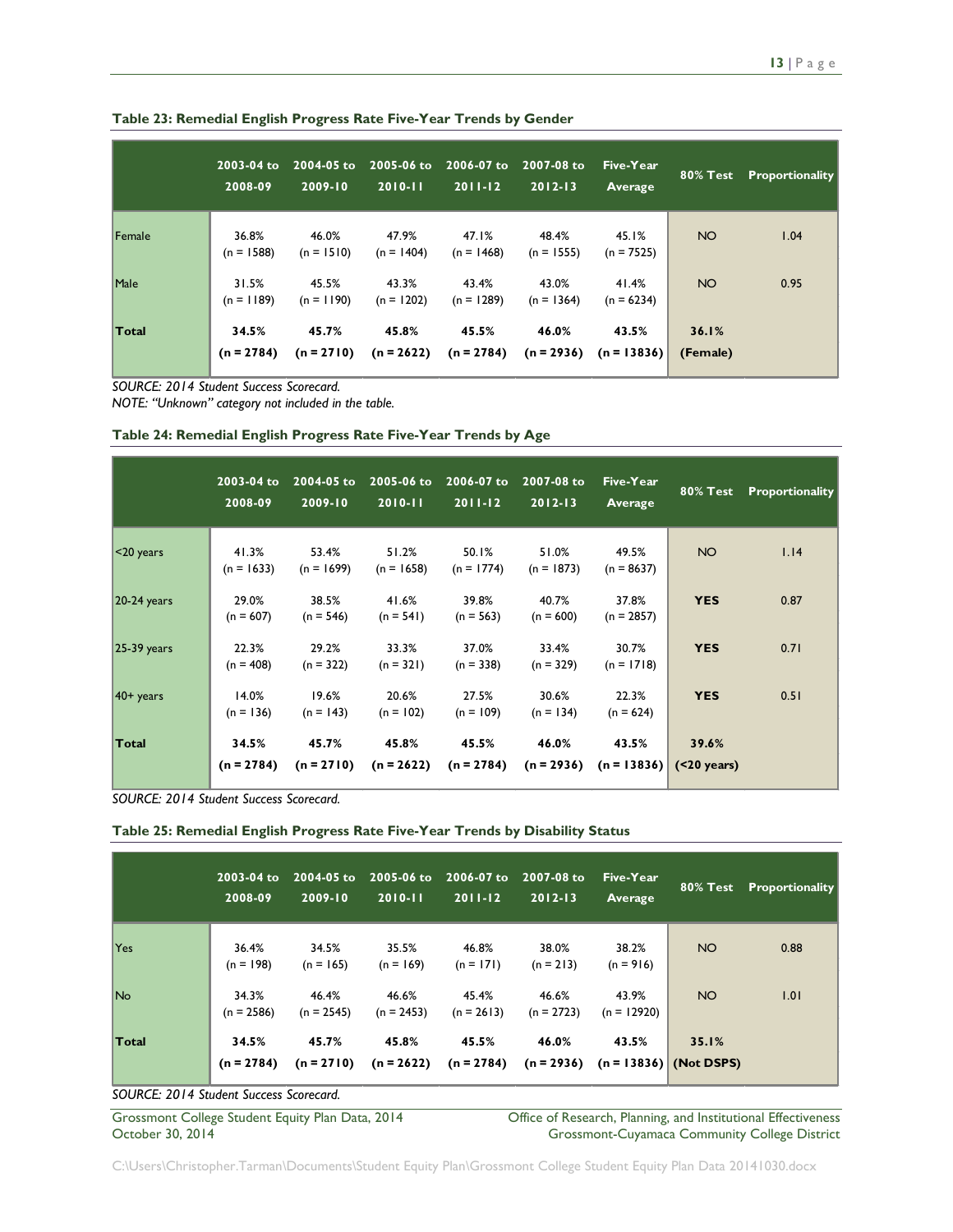|                | 2003-04 to<br>2008-09 | 2004-05 to<br>2009-10 | $2005 - 06$ to<br>$12010 - 11$ | 2006-07 to<br>$2011 - 12$ | 2007-08 to<br>$2012 - 13$ | Five-Year<br>Average                | $80\%$ Test        | <b>Proportionality</b> |
|----------------|-----------------------|-----------------------|--------------------------------|---------------------------|---------------------------|-------------------------------------|--------------------|------------------------|
| Yes            | 34.5%<br>$(n = 1218)$ | 43.4%<br>$(n = 1289)$ | 44.2%<br>$(n = 1236)$          | 44.8%<br>$(n = 1371)$     | 45.4%<br>$(n = 1400)$     | 42.6%<br>$(n = 6514)$               | <b>NO</b>          | 0.98                   |
| N <sub>o</sub> | 34.5%<br>$(n = 1566)$ | 47.9%<br>$(n = 1421)$ | 47.3%<br>$(n = 1386)$          | 46.2%<br>$(n = 1413)$     | 46.6%<br>$(n = 1536)$     | 44.3%<br>$(n = 7322)$               | <b>NO</b>          | 1.02                   |
| Total          | 34.5%<br>$(n = 2784)$ | 45.7%<br>$(n = 2710)$ | 45.8%<br>$(n = 2622)$          | 45.5%<br>$(n = 2784)$     | 46.0%                     | 43.5%<br>$(n = 2936)$ $(n = 13836)$ | 35.5%<br>(No Econ) |                        |

**Table 26: Remedial English Progress Rate Five-Year Trends by Economically Disadvantaged**

| Table 27: Remedial English Progress Rate Five-Year Trends by Veteran Status |  |  |
|-----------------------------------------------------------------------------|--|--|
|-----------------------------------------------------------------------------|--|--|

|       | 2003-04 to<br>2008-09 | 2004-05 to<br>2009-10 | 2005-06 to<br>$2010 - 11$ | 2006-07 to<br>$2011 - 12$ | $2007 - 08$ to<br>$2012 - 13$ | Five-Year<br>Average   |                    | 80% Test Proportionality |
|-------|-----------------------|-----------------------|---------------------------|---------------------------|-------------------------------|------------------------|--------------------|--------------------------|
| Yes   | 26.3%<br>$(n = 133)$  | 42.3%<br>$(n = 142)$  | 41.1%<br>$(n = 158)$      | 43.5%<br>$(n = 131)$      | 46.1%<br>$(n = 115)$          | 39.8%<br>$(n = 679)$   | NO <sub>1</sub>    | 0.91                     |
| No.   | 34.9%<br>$(n = 2651)$ | 45.9%<br>$(n = 2568)$ | 46.1%<br>$(n = 2464)$     | 45.6%<br>$(n = 2653)$     | 46.0%<br>$(n = 2821)$         | 43.7%<br>$(n = 13157)$ | NO <sub>1</sub>    | 1.00                     |
| Total | 34.5%<br>$(n = 2784)$ | 45.7%<br>$(n = 2710)$ | 45.8%<br>$(n = 2622)$     | 45.5%<br>$(n = 2784)$     | 46.0%<br>$(n = 2936)$         | 43.5%<br>$(n = 13836)$ | 35.0%<br>(Non Vet) |                          |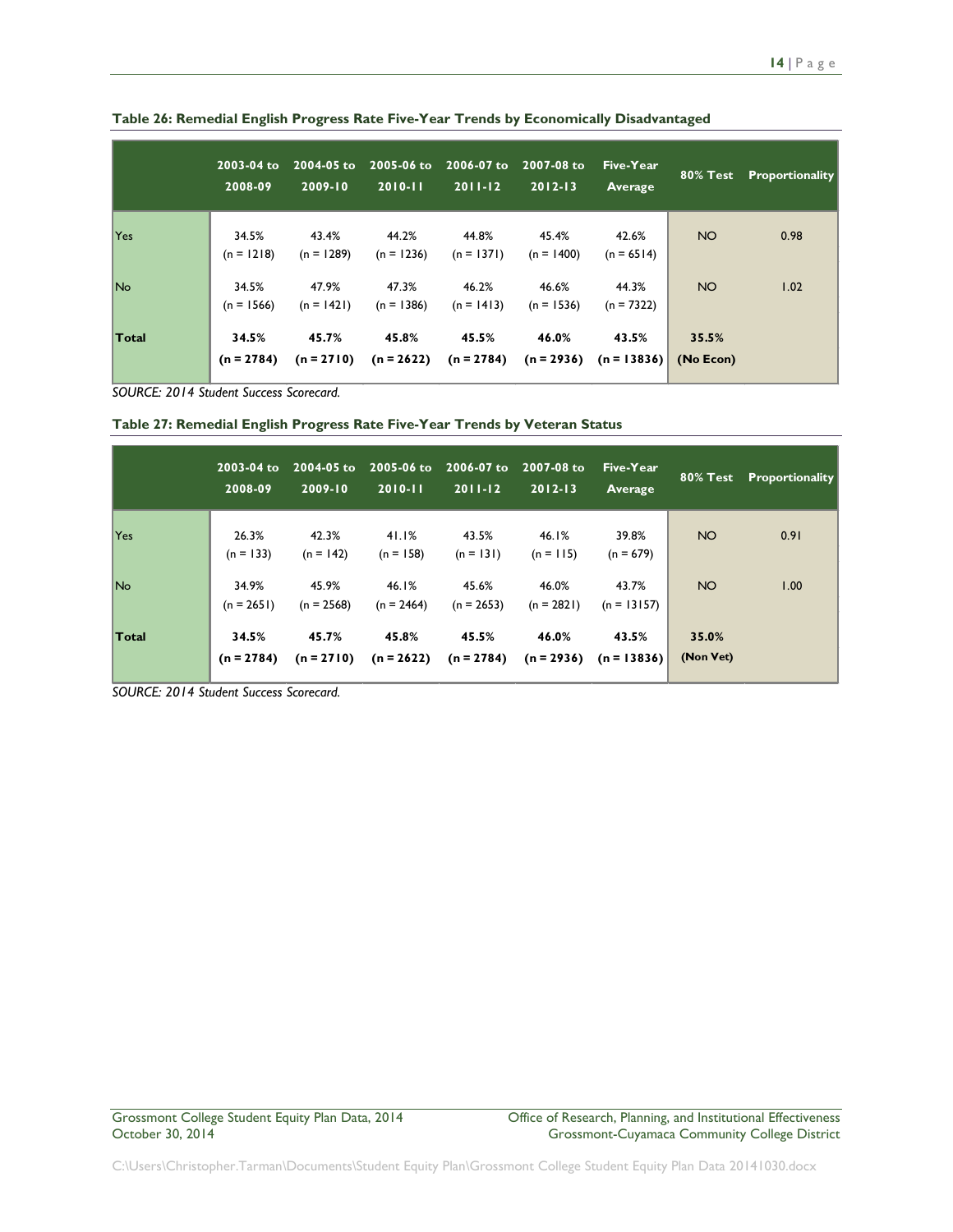### <span id="page-15-0"></span>**Remedial Math Progress Rates**

|                  | 2003-04 to<br>2008-09 | 2004-05 to<br>$2009 - 10$ | 2005-06 to<br>$2010 - 11$ | 2006-07 to<br>$2011 - 12$ | 2007-08 to<br>$2012 - 13$ | Five-Year<br>Average  | <b>80% Test</b>  | Proportionality |
|------------------|-----------------------|---------------------------|---------------------------|---------------------------|---------------------------|-----------------------|------------------|-----------------|
| African American | 26.0%<br>$(n = 177)$  | 21.7%<br>$(n = 180)$      | 22.4%<br>$(n = 183)$      | 22.4%<br>$(n = 183)$      | 22.9%<br>$(n = 236)$      | 23.0%<br>$(n = 959)$  | <b>YES</b>       | 0.65            |
| American Indian  | 28.6%<br>$(n = 14)$   | 37.5%<br>$(n = 24)$       | 31.6%<br>$(n = 19)$       | 31.6%<br>$(n = 19)$       | 37.5%<br>$(n = 16)$       | 33.7%<br>$(n = 92)$   | YES*             | 0.95            |
| Asian            | 45.5%<br>$(n = 44)$   | 47.8%<br>$(n = 46)$       | 47.4%<br>$(n = 38)$       | 49.0%<br>$(n = 51)$       | 59.1%<br>$(n = 44)$       | 49.8%<br>$(n = 223)$  | <b>NO</b>        | 1.40            |
| Filipino         | 36.2%<br>$(n = 47)$   | 48.8%<br>$(n = 41)$       | 48.5%<br>$(n = 66)$       | 37.8%<br>$(n = 37)$       | 35.2%<br>$(n = 54)$       | 41.6%<br>$(n = 245)$  | <b>NO</b>        | 1.17            |
| <b>Hispanic</b>  | 30.3%<br>$(n = 314)$  | 29.7%<br>$(n = 317)$      | 30.0%<br>$(n = 300)$      | 34.4%<br>$(n = 302)$      | 35.2%<br>$(n = 304)$      | 31.9%<br>$(n = 1537)$ | <b>YES</b>       | 0.90            |
| Pacific Islander | 45.0%<br>$(n = 20)$   | 38.5%<br>$(n = 26)$       | 25.0%<br>$(n = 12)$       | 32.1%<br>$(n = 28)$       | 38.7%<br>$(n = 31)$       | 36.8%<br>$(n = 117)$  | YES*             | 1.03            |
| White            | 39.5%<br>$(n = 712)$  | 41.5%<br>$(n = 636)$      | 39.1%<br>$(n = 565)$      | 37.3%<br>$(n = 579)$      | 37.8%<br>$(n = 545)$      | 39.1%<br>$(n = 3037)$ | <b>YES</b>       | 1.10            |
| <b>Unknown</b>   | 37.6%<br>$(n = 117)$  | 40.2%<br>$(n = 132)$      | 40.9%<br>$(n = 115)$      | 38.2%<br>$(n = 131)$      | 38.1%<br>$(n = 126)$      | 39.0%<br>$(n = 621)$  | <b>YES</b>       | 1.10            |
| Total            | 35.7%<br>$(n = 1445)$ | 36.4%<br>$(n = 1402)$     | 35.3%<br>$(n = 1298)$     | 35.0%<br>$(n = 1330)$     | 35.3%<br>$(n = 1356)$     | 35.5%<br>$(n = 6831)$ | 39.8%<br>(Asian) |                 |

**Table 28: Remedial Math Progress Rate Five-Year Trends by Race/Ethnicity**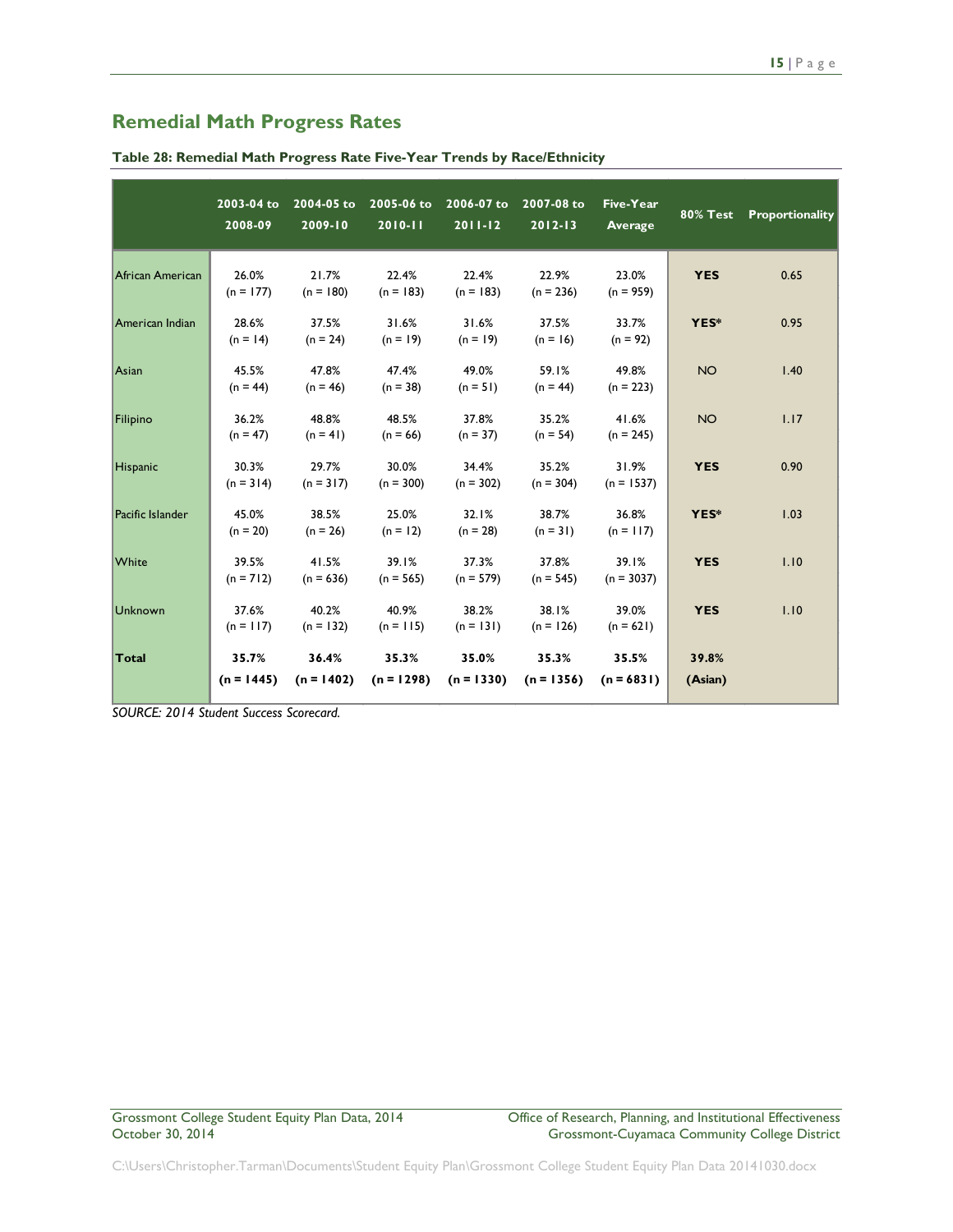|        | $2003 - 04$ to<br>2008-09 | 2004-05 to<br>2009-10 | 2005-06 to<br>$2010 - 11$ | 2006-07 to<br>$2011 - 12$ | 2007-08 to<br>$2012 - 13$ | Five-Year<br>Average  | $80\%$ Test       | <b>Proportionality</b> |
|--------|---------------------------|-----------------------|---------------------------|---------------------------|---------------------------|-----------------------|-------------------|------------------------|
| Female | 38.9%<br>$(n = 884)$      | 39.7%<br>$(n = 851)$  | 37.5%<br>$(n = 761)$      | 39.6%<br>$(n = 770)$      | 38.4%<br>$(n = 802)$      | 38.8%<br>$(n = 4068)$ | <b>NO</b>         | 1.09                   |
| Male   | 30.6%<br>$(n = 558)$      | 31.1%<br>$(n = 541)$  | 32.0%<br>$(n = 528)$      | 28.2%<br>$(n = 549)$      | 30.7%<br>$(n = 547)$      | 30.5%<br>$(n = 2723)$ | <b>YES</b>        | 0.86                   |
| Total  | 35.7%<br>$(n = 1445)$     | 36.4%<br>$(n = 1402)$ | 35.3%<br>$(n = 1298)$     | 35.0%<br>$(n = 1330)$     | 35.3%<br>$(n = 1356)$     | 35.5%<br>$(n = 6831)$ | 31.1%<br>(Female) |                        |

**Table 29: Remedial Math Progress Rate Five-Year Trends by Gender**

*NOTE: "Unknown" category not included in the table.*

#### **Table 30: Remedial Math Progress Rate Five-Year Trends by Age**

|               | 2003-04 to<br>2008-09 | 2004-05 to<br>2009-10 | 2005-06 to<br>$2010 - 11$ | 2006-07 to<br>$2011 - 12$ | 2007-08 to<br>$2012 - 13$ | Five-Year<br>Average  | <b>80% Test</b>                     | Proportionality |
|---------------|-----------------------|-----------------------|---------------------------|---------------------------|---------------------------|-----------------------|-------------------------------------|-----------------|
| $<$ 20 years  | 36.5%<br>$(n = 512)$  | 36.3%<br>$(n = 532)$  | 35.3%<br>$(n = 546)$      | 36.9%<br>$(n = 537)$      | 34.9%<br>$(n = 565)$      | 36.0%<br>$(n = 2692)$ | NO.                                 | 0.99            |
| $20-24$ years | 33.3%<br>$(n = 402)$  | 38.1%<br>$(n = 431)$  | 34.8%<br>$(n = 374)$      | 32.1%<br>$(n = 399)$      | 33.3%<br>$(n = 408)$      | 34.4%<br>$(n = 2014)$ | NO.                                 | 0.95            |
| $25-39$ years | 36.4%<br>$(n = 387)$  | 37.6%<br>$(n = 287)$  | 37.1%<br>$(n = 267)$      | 31.7%<br>$(n = 287)$      | 38.1%<br>$(n = 268)$      | 36.2%<br>$(n = 1496)$ | NO.                                 | 1.08            |
| $40+$ years   | 37.5%<br>$(n = 144)$  | 30.3%<br>$(n = 152)$  | 32.4%<br>$(n = 111)$      | 44.9%<br>$(n = 107)$      | 37.4%<br>$(n = 115)$      | 36.1%<br>$(n = 629)$  | NO.                                 | 1.06            |
| <b>Total</b>  | 35.7%<br>$(n = 1445)$ | 36.4%<br>$(n = 1402)$ | 35.3%<br>$(n = 1298)$     | 35.0%<br>$(n = 1330)$     | 35.3%<br>$(n = 1356)$     | 35.5%                 | 28.9%<br>$(n = 6831)$ (25-39 years) |                 |
|               |                       |                       |                           |                           |                           |                       |                                     |                 |

*SOURCE: 2014 Student Success Scorecard.*

#### **Table 31: Remedial Math Progress Rate Five-Year Trends by Disability Status**

|       | 2003-04 to<br>2008-09 | $2004 - 05$ to<br>$2009 - 10$                     | 2005-06 to<br>$2010 - 11$ | 2006-07 to<br>$2011 - 12$ | 2007-08 to<br>$2012 - 13$ | Five-Year<br>Average  |                     | <b>80% Test</b> Proportionality |
|-------|-----------------------|---------------------------------------------------|---------------------------|---------------------------|---------------------------|-----------------------|---------------------|---------------------------------|
| Yes   | 34.9%<br>$(n = 166)$  | 42.6%<br>$(n = 141)$                              | 30.6%<br>$(n = 134)$      | 40.0%<br>$(n = 135)$      | 38.4%<br>$(n = 138)$      | 37.3%<br>$(n = 714)$  | NO <sub>1</sub>     | 1.05                            |
| No.   | 35.8%<br>$(n = 1279)$ | 35.8%<br>$(n = 1261)$                             | 35.8%<br>$(n = 1164)$     | 34.4%<br>$(n = 1195)$     | 34.9%<br>$(n = 1218)$     | 35.3%<br>$(n = 6117)$ | <b>NO</b>           | 0.99                            |
| Total | 35.7%<br>$(n = 1445)$ | 36.4%<br>$(n = 1402)$<br>$\overline{\phantom{a}}$ | 35.3%<br>$(n = 1298)$     | 35.0%<br>$(n = 1330)$     | 35.3%<br>$(n = 1356)$     | 35.5%<br>$(n = 6831)$ | 28.3%<br>(Not DSPS) |                                 |

*SOURCE: 2014 Student Success Scorecard.*

Grossmont College Student Equity Plan Data, 2014 Office of Research, Planning, and Institutional Effectiveness<br>October 30, 2014 Grossmont-Cuyamaca Community College District Grossmont-Cuyamaca Community College District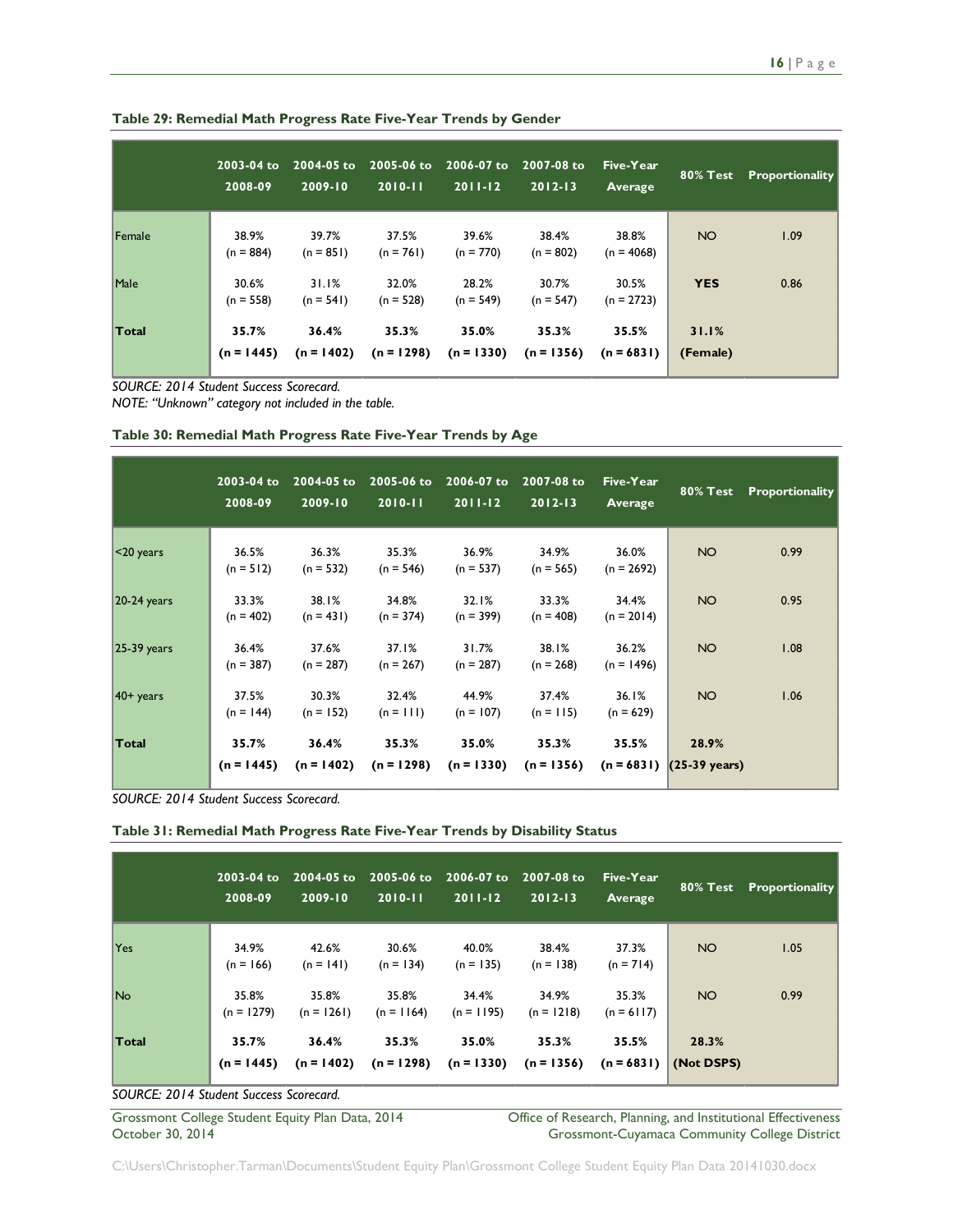|                | 2003-04 to<br>2008-09 | 2004-05 to<br>$2009 - 10$ | $2005 - 06$ to<br>$2010 - 11$ | 2006-07 to<br>$2011 - 12$ | 2007-08 to<br>$2012 - 13$ | Five-Year<br>Average  | 80% Test           | Proportionality |
|----------------|-----------------------|---------------------------|-------------------------------|---------------------------|---------------------------|-----------------------|--------------------|-----------------|
| Yes            | 38.4%<br>$(n = 700)$  | 36.8%<br>$(n = 756)$      | 37.2%<br>$(n = 704)$          | 34.7%<br>$(n = 778)$      | 33.9%<br>$(n = 746)$      | 36.2%<br>$(n = 3684)$ | <b>NO</b>          | 1.02            |
| N <sub>o</sub> | 33.2%<br>$(n = 745)$  | 36.1%<br>$(n = 646)$      | 33.0%<br>$(n = 594)$          | 35.3%<br>$(n = 552)$      | 36.9%<br>$(n = 610)$      | 34.8%<br>$(n = 3147)$ | <b>NO</b>          | 0.98            |
| Total          | 35.7%<br>$(n = 1445)$ | 36.4%<br>$(n = 1402)$     | 35.3%<br>$(n = 1298)$         | 35.0%<br>$(n = 1330)$     | 35.3%<br>$(n = 1356)$     | 35.5%<br>$(n = 6831)$ | 27.9%<br>(No Econ) |                 |

**Table 32: Remedial Math Progress Rate Five-Year Trends by Economically Disadvantaged**

**Table 33: Remedial Math Progress Rate Five-Year Trends by Veteran Status**

|       | 2003-04 to<br>2008-09 | 2004-05 to<br>2009-10 | 2005-06 to<br>$2010 - 11$ | 2006-07 to<br>$2011 - 12$ | 2007-08 to<br>$2012 - 13$ | Five-Year<br>Average  | 80% Test           | Proportionality |
|-------|-----------------------|-----------------------|---------------------------|---------------------------|---------------------------|-----------------------|--------------------|-----------------|
| Yes   | 42.2%<br>$(n = 116)$  | 41.5%<br>$(n = 118)$  | 42.9%<br>$(n = 91)$       | 40.0%<br>$(n = 95)$       | 45.9%<br>$(n = 85)$       | 42.4%<br>$(n = 505)$  | NO <sub>1</sub>    | 1.19            |
| No.   | 35.1%<br>$(n = 1329)$ | 36.0%<br>$(n = 1284)$ | 34.7%<br>$(n = 1207)$     | 34.6%<br>$(n = 1235)$     | 34.5%<br>$(n = 1271)$     | 35.0%<br>$(n = 6326)$ | NO <sub>1</sub>    | 0.98            |
| Total | 35.7%<br>$(n = 1445)$ | 36.4%<br>$(n = 1402)$ | 35.3%<br>$(n = 1298)$     | 35.0%<br>$(n = 1330)$     | 35.3%<br>$(n = 1356)$     | 35.5%<br>$(n = 6831)$ | 28.0%<br>(Non Vet) |                 |

*SOURCE: 2014 Student Success Scorecard.*

### <span id="page-17-0"></span>**ESL Progress Rates**

Because CB21 Codes (i.e., levels below transfer) were incorrect, data in Student Success Scorecard or Basic Skills Tracker were not accurate representations of ESL progress rates. Therefore, the Office of Research, Planning, and Institutional Effectiveness created cohorts of students based on similar logic used in the Student Success Scorecard, but using GCCCD data. The initial cohort is defined as the year the student attempts a credit course at "levels below transfer" in ESL at Grossmont College. These students are then then tracked for six years to see if they successfully completed a transfer-level English course (e.g., ENGL-120).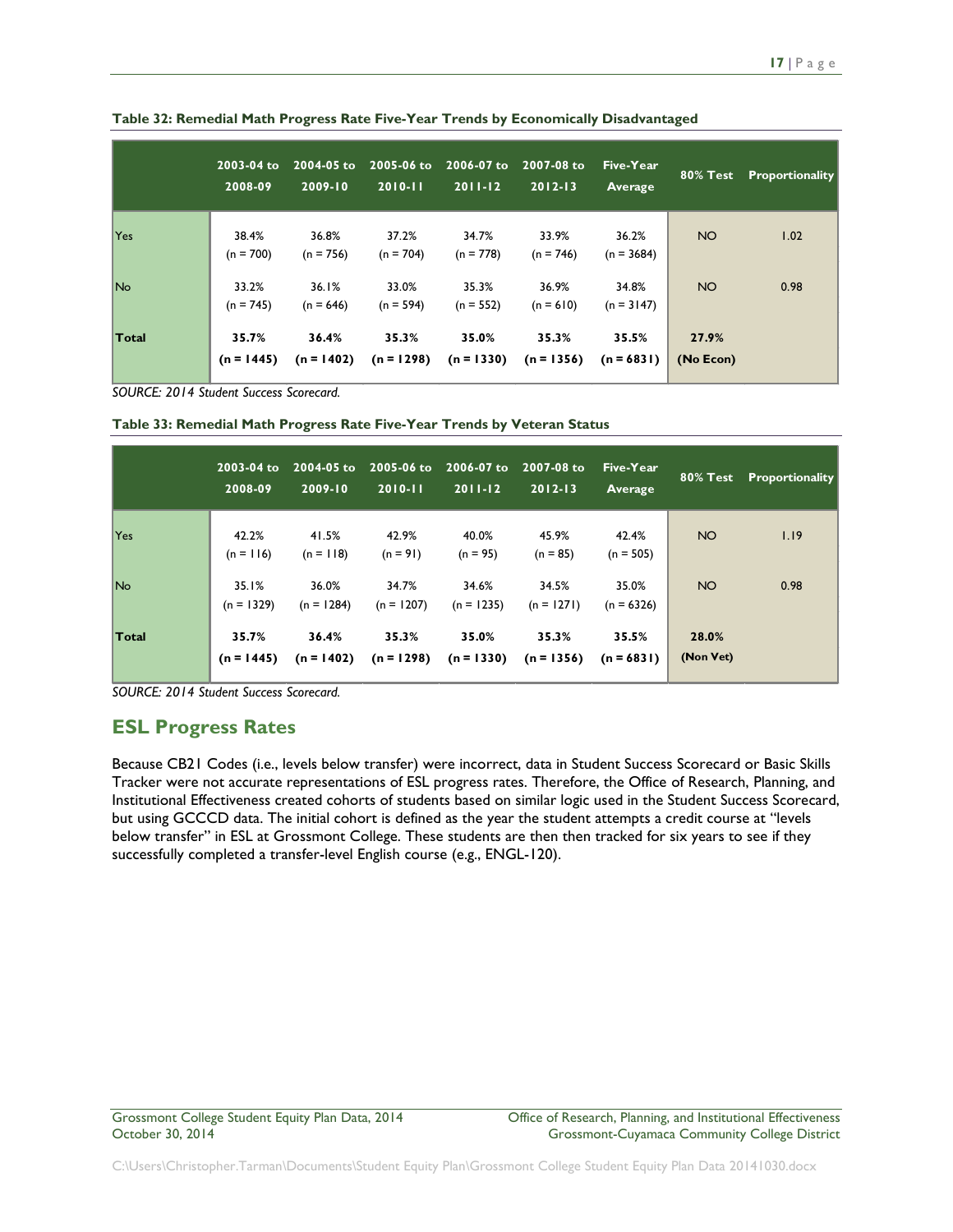|                                   | 2004-05 to<br>2009-10 | 2005-06 to<br>2010-11 | 2006-07 to<br>$2011 - 12$ | 2007-08 to<br>$2012 - 13$ | 2008-09 to<br>$2013 - 14$ | <b>Five-Year</b><br><b>Average</b> | <b>80% Test</b>  | Proportionality |
|-----------------------------------|-----------------------|-----------------------|---------------------------|---------------------------|---------------------------|------------------------------------|------------------|-----------------|
| African American/<br><b>Black</b> | 8.3%<br>$(n = 24)$    | 20.0%<br>$(n = 15)$   | 10.0%<br>$(n = 20)$       | 23.1%<br>$(n = 26)$       | 36.0%<br>$(n = 25)$       | 20.0%<br>$(n = 110)$               | <b>YES</b>       | 0.67            |
| American Indian                   | 0.0%<br>$(n = 0)$     | 0.0%<br>$(n = 0)$     | 0.0%<br>$(n = 0)$         | 0.0%<br>$(n = 0)$         | 0.0%<br>$(n = 0)$         | 0.0%<br>$(n = 0)$                  | N/A              | N/A             |
| Asian                             | 35.8%<br>$(n = 215)$  | 39.1%<br>$(n = 230)$  | 37.3%<br>$(n = 236)$      | 37.7%<br>$(n = 273)$      | 48.1%<br>$(n = 314)$      | 40.1%<br>$(n = 1268)$              | <b>NO</b>        | 1.35            |
| Filipino                          | 0.0%<br>$(n = 1)$     | 0.0%<br>$(n = 4)$     | 0.0%<br>$(n = 5)$         | 15.4%<br>$(n = 13)$       | 20.0%<br>$(n = 10)$       | 12.1%<br>$(n = 33)$                | YES*             | 0.41            |
| Hispanic/Latino                   | 12.4%<br>$(n = 105)$  | 11.4%<br>$(n = 88)$   | 14.9%<br>$(n = 114)$      | 21.9%<br>$(n = 155)$      | 17.5%<br>$(n = 97)$       | 16.3%<br>$(n = 559)$               | <b>YES</b>       | 0.55            |
| Pacific Islander                  | 0.0%<br>$(n = 1)$     | 0.0%<br>$(n = 1)$     | 0.0%<br>$(n = 1)$         | 100.0%<br>$(n = 1)$       | 0.0%<br>$(n = 0)$         | 25.0%<br>$(n = 4)$                 | N/A              | N/A             |
| White                             | 20.2%<br>$(n = 84)$   | 22.2%<br>$(n = 90)$   | 24.3%<br>$(n = 103)$      | 26.9%<br>$(n = 108)$      | 35.8%<br>$(n = 106)$      | 26.3%<br>$(n = 491)$               | <b>YES</b>       | 0.88            |
| Two or more                       | 0.0%<br>$(n = 8)$     | 0.0%<br>$(n = 2)$     | 14.3%<br>$(n = 7)$        | 0.0%<br>$(n = 10)$        | 16.7%<br>$(n = 6)$        | 6.1%<br>$(n = 33)$                 | YES*             | 0.20            |
| <b>Unknown</b>                    | 22.7%<br>$(n = 44)$   | 15.6%<br>$(n = 45)$   | 37.8%<br>$(n = 45)$       | 19.7%<br>$(n = 71)$       | 26.9%<br>$(n = 67)$       | 24.3%<br>$(n = 272)$               | <b>YES</b>       | 0.82            |
| Total                             | 24.7%<br>$(n = 482)$  | 27.4%<br>$(n = 475)$  | 28.2%<br>$(n = 531)$      | 28.8%<br>$(n = 657)$      | 37.8%<br>$(n = 625)$      | 29.7%<br>$(n = 2770)$              | 32.1%<br>(Asian) |                 |

**Table 34: ESL Progress Rate Five-Year Trends by Race/Ethnicity**

*SOURCE: GCCCD Research Database.*

**Table 35: ESL Progress Rate Five-Year Trends by Gender**

|              | 2004-05 to<br>2009-10 | $2010 - 11$          | 2005-06 to 2006-07 to<br>$2011 - 12$ | 2007-08 to<br>$2012 - 13$ | 2008-09 to<br>$2013 - 14$ | Five-Year<br>Average  | 80% Test        | Proportionality |
|--------------|-----------------------|----------------------|--------------------------------------|---------------------------|---------------------------|-----------------------|-----------------|-----------------|
| Female       | 22.6%<br>$(n = 279)$  | 24.3%<br>$(n = 243)$ | 26.8%<br>$(n = 302)$                 | 27.0%<br>$(n = 374)$      | 35.1%<br>$(n = 342)$      | 27.5%<br>$(n = 1540)$ | <b>NO</b>       | 0.91            |
| Male         | 27.6%<br>$(n = 203)$  | 30.6%<br>$(n = 232)$ | 30.1%<br>$(n = 229)$                 | 31.3%<br>$(n = 281)$      | 41.5%<br>$(n = 277)$      | 32.7%<br>$(n = 1222)$ | <b>NO</b>       | 1.12            |
| <b>Total</b> | 24.7%<br>$(n = 482)$  | 27.4%<br>$(n = 475)$ | 28.2%<br>$(n = 531)$                 | 28.8%<br>$(n = 657)$      | 37.8%<br>$(n = 625)$      | 29.7%<br>$(n = 2770)$ | 26.2%<br>(Male) |                 |

*SOURCE: GCCCD Research Database.*

#### Grossmont College Student Equity Plan Data, 2014 Office of Research, Planning, and Institutional Effectiveness<br>October 30, 2014 Ottober 30, 2014 Grossmont-Cuyamaca Community College District Grossmont-Cuyamaca Community College District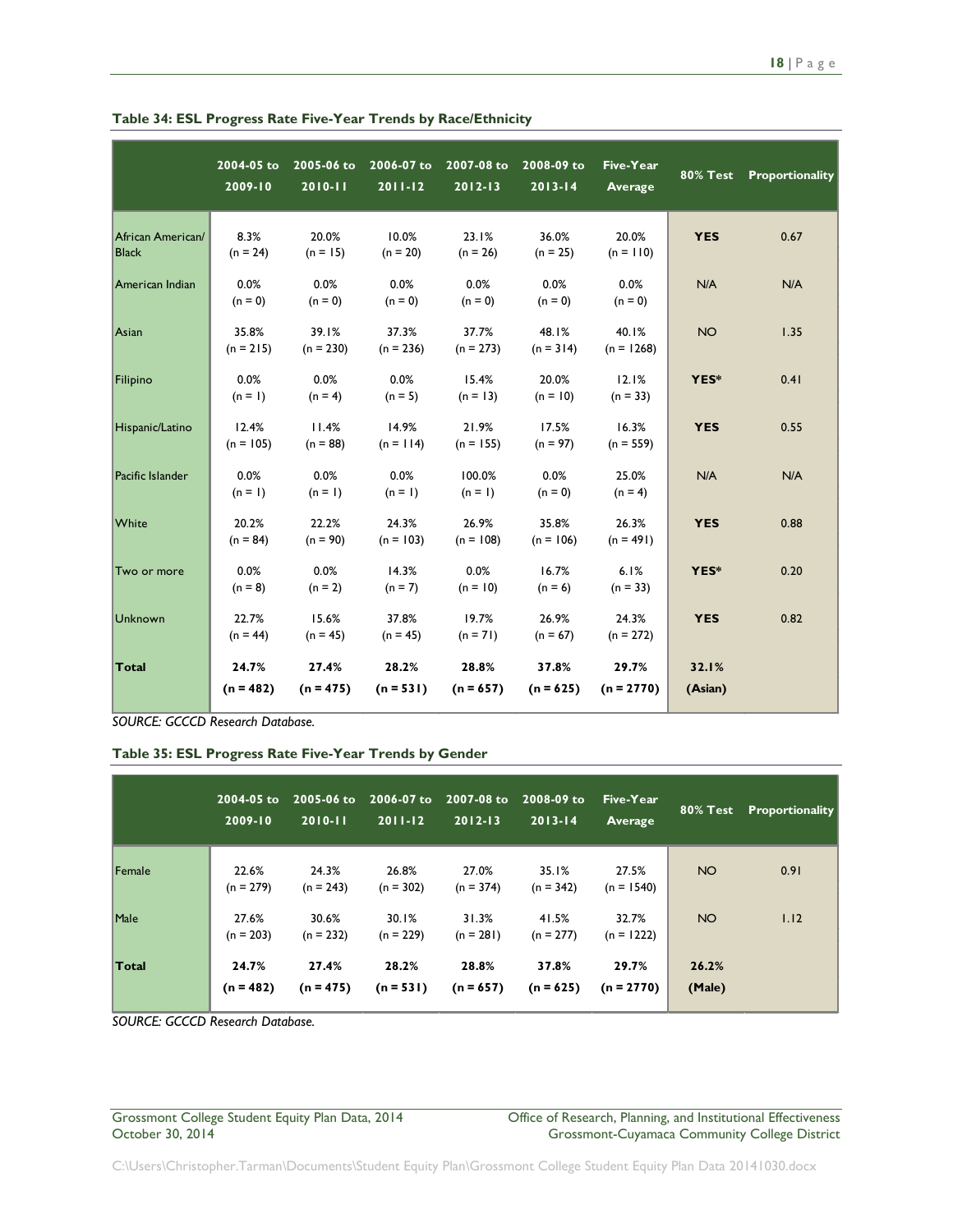|               | 2004-05 to<br>2009-10 | 2005-06 to<br>$2010 - 11$ | 2006-07 to<br>$2011 - 12$ | 2007-08 to<br>$2012 - 13$ | 2008-09 to<br>$2013 - 14$ | Five-Year<br>Average  | <b>80% Test</b>          | <b>Proportionality</b> |
|---------------|-----------------------|---------------------------|---------------------------|---------------------------|---------------------------|-----------------------|--------------------------|------------------------|
| $ $ <20 years | 43.6%<br>$(n = 94)$   | 45.5%<br>$(n = 88)$       | 44.3%<br>$(n = 115)$      | 40.8%<br>$(n = 174)$      | 54.0%<br>$(n = 137)$      | 45.6%<br>$(n = 608)$  | <b>NO</b>                | 1.53                   |
| $20-24$ years | 27.9%<br>$(n = 165)$  | 33.7%<br>$(n = 169)$      | 35.7%<br>$(n = 182)$      | 35.7%<br>$(n = 221)$      | 50.9%<br>$(n = 222)$      | 37.5%<br>$(n = 959)$  | <b>NO</b>                | 1.26                   |
| $25-39$ years | 17.3%<br>$(n = 168)$  | 16.3%<br>$(n = 172)$      | 17.6%<br>$(n = 182)$      | 18.8%<br>$(n = 191)$      | 23.1%<br>$(n = 186)$      | 18.7%<br>$(n = 899)$  | <b>YES</b>               | 0.63                   |
| $40+$ years   | 5.5%<br>$(n = 55)$    | 10.9%<br>$(n = 46)$       | 3.8%<br>$(n = 52)$        | 4.2%<br>$(n = 71)$        | 7.5%<br>$(n = 80)$        | 6.2%<br>$(n = 304)$   | <b>YES</b>               | 0.21                   |
| Total         | 24.7%<br>$(n = 482)$  | 27.4%<br>$(n = 475)$      | 28.2%<br>$(n = 531)$      | 28.8%<br>$(n = 657)$      | 37.8%<br>$(n = 625)$      | 29.7%<br>$(n = 2770)$ | 36.5%<br>$( < 20$ years) |                        |

**Table 36: ESL Progress Rate Five-Year Trends by Age**

*SOURCE: GCCCD Research Database.*

|  | Table 37: ESL Progress Rate Five-Year Trends by Disability Status |  |  |  |  |
|--|-------------------------------------------------------------------|--|--|--|--|
|--|-------------------------------------------------------------------|--|--|--|--|

|       | 2004-05 to<br>2009-10 | $2005 - 06$ to<br>$2010 - 11$ | 2006-07 to<br>$2011-12$ | 2007-08 to<br>$2012 - 13$ | 2008-09 to<br>$2013 - 14$ | Five-Year<br>Average  | 80% Test            | Proportionality |
|-------|-----------------------|-------------------------------|-------------------------|---------------------------|---------------------------|-----------------------|---------------------|-----------------|
| Yes   | 18.8%<br>$(n = 16)$   | 25.0%<br>$(n = 12)$           | 31.2%<br>$(n = 16)$     | 0.0%<br>$(n = 16)$        | 20.0%<br>$(n = 10)$       | 18.6%<br>$(n = 70)$   | <b>YES</b>          | 0.62            |
| No.   | 24.9%<br>$(n = 466)$  | 27.4%<br>$(n = 463)$          | 28.2%<br>$(n = 515)$    | 29.5%<br>$(n = 641)$      | 38.0%<br>$(n = 615)$      | 30.0%<br>$(n = 2700)$ | NO.                 | 1.01            |
| Total | 24.7%<br>$(n = 482)$  | 27.4%<br>$(n = 475)$          | 28.2%<br>$(n = 531)$    | 28.8%<br>$(n = 657)$      | 37.8%<br>$(n = 625)$      | 29.7%<br>$(n = 2770)$ | 24.0%<br>(Not DSPS) |                 |

*SOURCE: GCCCD Research Database.*

**Table 38: ESL Progress Rate Five-Year Trends by Economically Disadvantaged**

|            | 2004-05 to<br>2009-10 | 2005-06 to<br>$2010 - 11$ | 2006-07 to<br>$2011 - 12$ | 2007-08 to<br>$2012 - 13$ | $2008 - 09$ to<br>$2013 - 14$ | Five-Year<br>Average  | <b>80% Test</b>    | Proportionality |
|------------|-----------------------|---------------------------|---------------------------|---------------------------|-------------------------------|-----------------------|--------------------|-----------------|
| <b>Yes</b> | 16.7%<br>$(n = 114)$  | 15.3%<br>$(n = 111)$      | 20.8%<br>$(n = 125)$      | 25.6%<br>$(n = 133)$      | 28.4%<br>$(n = 134)$          | 21.7%<br>$(n = 617)$  | <b>YES</b>         | 0.73            |
| No.        | 27.2%<br>$(n = 368)$  | 31.0%<br>$(n = 364)$      | 30.5%<br>$(n = 406)$      | 29.6%<br>$(n = 524)$      | 40.3%<br>$(n = 491)$          | 32.0%<br>$(n = 2153)$ | NO <sub>1</sub>    | 1.08            |
| Total      | 24.7%<br>$(n = 482)$  | 27.4%<br>$(n = 475)$      | 28.2%<br>$(n = 531)$      | 28.8%<br>$(n = 657)$      | 37.8%<br>$(n = 625)$          | 29.7%<br>$(n = 2770)$ | 25.6%<br>(Not BOG) |                 |

*SOURCE: GCCCD Research Database. Economically disadvantaged category includes those students who received a BOG waiver.*

Grossmont College Student Equity Plan Data, 2014 College Office of Research, Planning, and Institutional Effectiveness<br>October 30, 2014 Crossmont-Cuyamaca Community College District Grossmont-Cuyamaca Community College District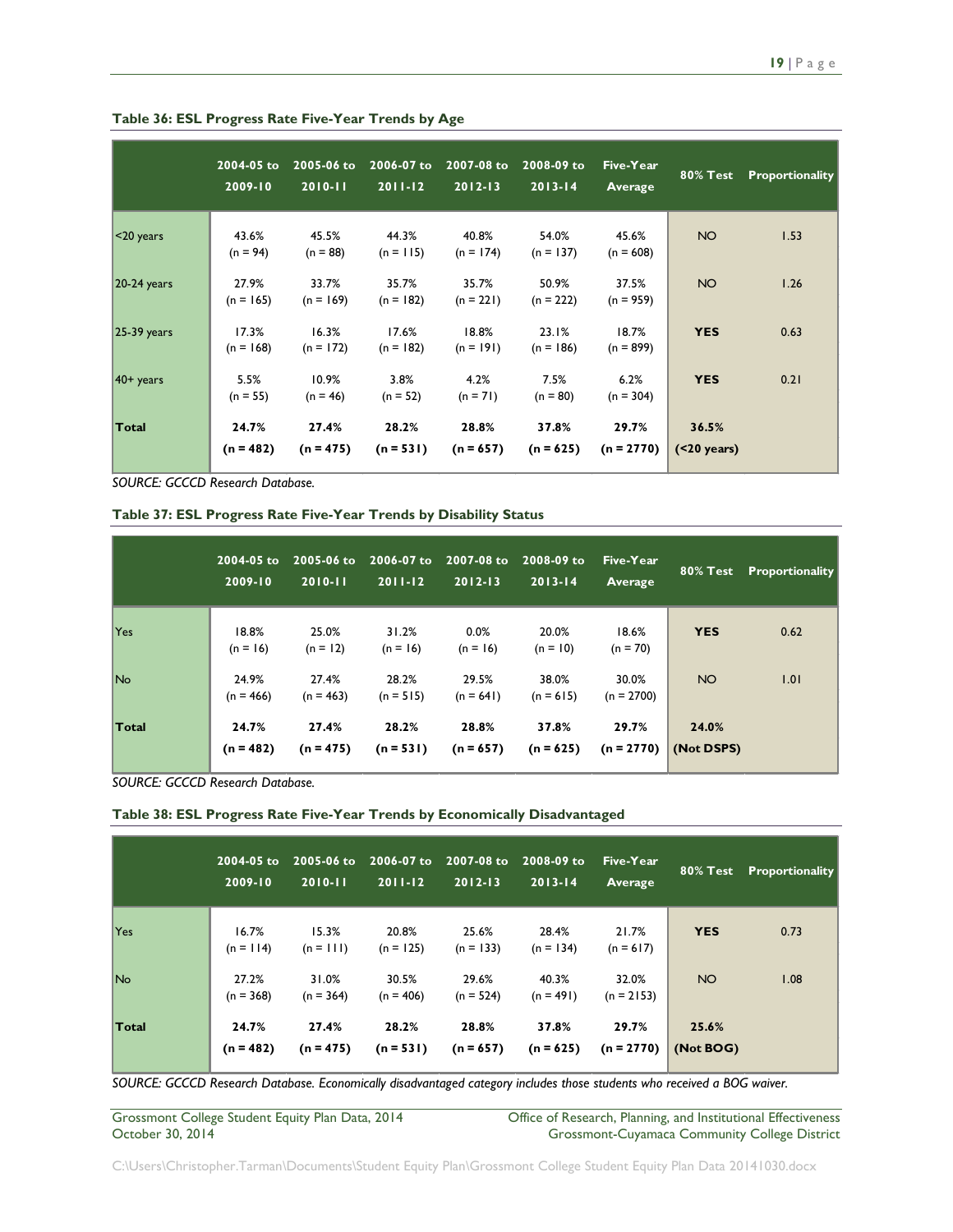|              | 2004-05 to<br>2009-10 | 2005-06 to<br>$2010 - 11$ | 2006-07 to<br>$2011 - 12$ | 2007-08 to<br>$2012 - 13$ | 2008-09 to<br>$2013 - 14$ | Five-Year<br>Average  | 80% Test           | <b>Proportionality</b> |
|--------------|-----------------------|---------------------------|---------------------------|---------------------------|---------------------------|-----------------------|--------------------|------------------------|
| Yes          | 21.4%<br>$(n = 14)$   | 25.0%<br>$(n = 8)$        | 0.0%<br>$(n = 2)$         | 12.5%<br>$(n = 8)$        | 0.0%<br>$(n = 2)$         | 17.6%<br>$(n = 34)$   | YES*               | 0.59                   |
| No.          | 24.8%<br>$(n = 468)$  | 27.4%<br>$(n = 467)$      | 28.4%<br>$(n = 529)$      | 29.0%<br>$(n = 649)$      | 37.9%<br>$(n = 623)$      | 29.9%<br>$(n = 2736)$ | <b>NO</b>          | 1.01                   |
| <b>Total</b> | 24.7%<br>$(n = 482)$  | 27.4%<br>$(n = 475)$      | 28.2%<br>$(n = 531)$      | 28.8%<br>$(n = 657)$      | 37.8%<br>$(n = 625)$      | 29.7%<br>$(n = 2770)$ | 23.9%<br>(Non Vet) |                        |

**Table 39: ESL Progress Rate Five-Year Trends by Veteran Status**

*SOURCE: GCCCD Research Database.*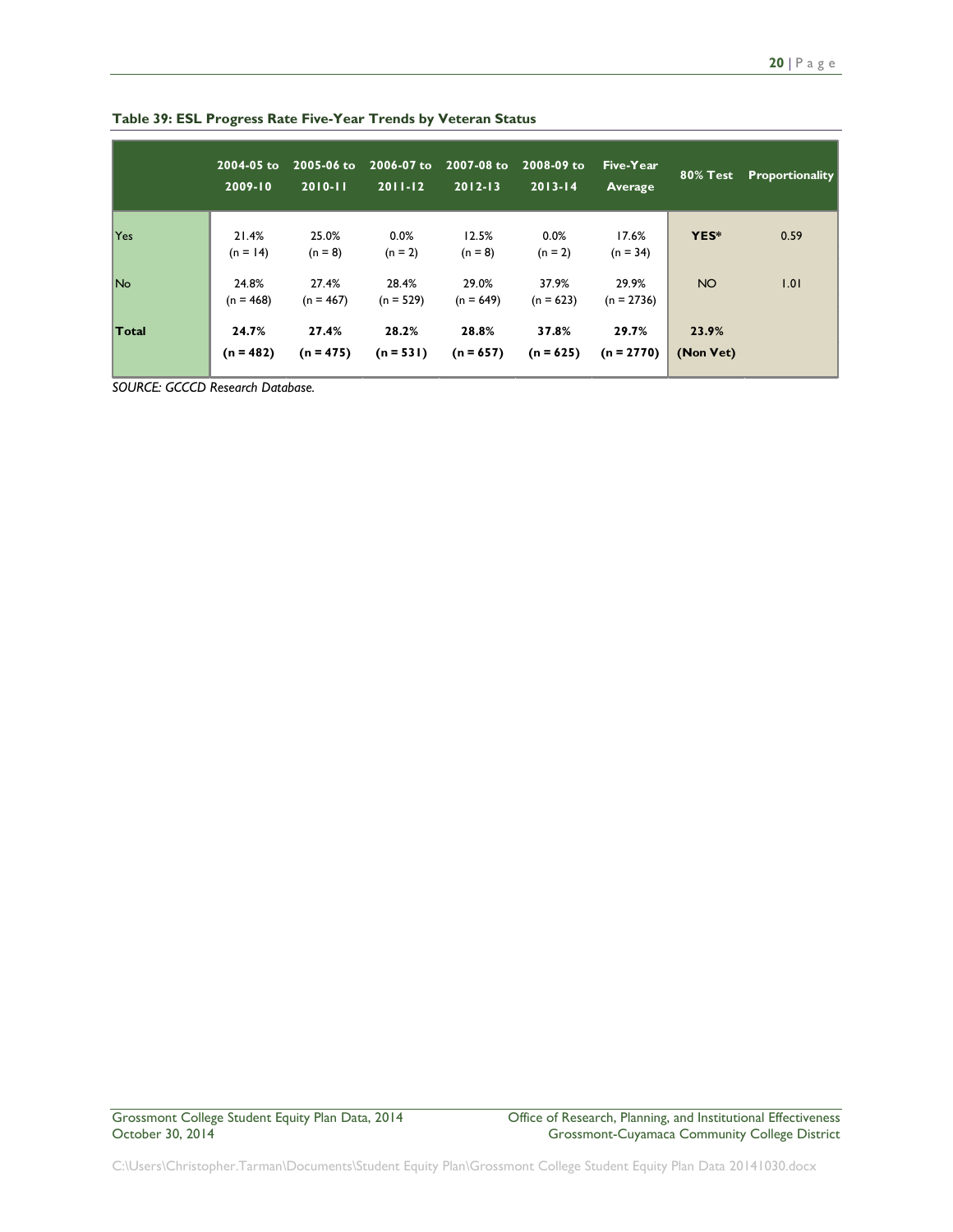# <span id="page-21-0"></span>**D. Degree and Certificate Completion**

### <span id="page-21-1"></span>**Persistence Rates**

| Table 40: Persistence Rate Five-Year Trends by Race/Ethnicity |  |  |  |
|---------------------------------------------------------------|--|--|--|
|---------------------------------------------------------------|--|--|--|

|                  | 2003-04 to<br>2008-09 | 2004-05 to<br>$2009 - 10$ | 2005-06 to<br>$2010 - 11$ | 2006-07 to<br>$2011 - 12$ | 2007-08 to<br>$2012 - 13$ | <b>Five-Year</b><br>Average | <b>80% Test</b>  | Proportionality |
|------------------|-----------------------|---------------------------|---------------------------|---------------------------|---------------------------|-----------------------------|------------------|-----------------|
| African American | 64.2%<br>$(n = 148)$  | 71.0%<br>$(n = 176)$      | 67.2%<br>$(n = 204)$      | 68.1%<br>$(n = 210)$      | 71.9%<br>$(n = 242)$      | 68.8%<br>$(n = 980)$        | <b>NO</b>        | 0.95            |
| American Indian  | 64.3%<br>$(n = 14)$   | 80.6%<br>$(n = 31)$       | 71.4%<br>$(n = 28)$       | 70.0%<br>$(n = 30)$       | 75.9%<br>$(n = 29)$       | 73.5%<br>$(n = 132)$        | NO <sup>*</sup>  | 1.02            |
| Asian            | 78.2%<br>$(n = 170)$  | 77.2%<br>$(n = 127)$      | 70.5%<br>$(n = 105)$      | 83.3%<br>$(n = 114)$      | 89.4%<br>$(n = 104)$      | 79.5%<br>$(n = 620)$        | <b>NO</b>        | 1.10            |
| Filipino         | 72.0%<br>$(n = 93)$   | 73.9%<br>$(n = 115)$      | 75.4%<br>$(n = 118)$      | 74.5%<br>$(n = 106)$      | 63.6%<br>$(n = 107)$      | 72.0%<br>$(n = 539)$        | <b>NO</b>        | 0.99            |
| Hispanic         | 72.7%<br>$(n = 447)$  | 69.3%<br>$(n = 460)$      | 71.3%<br>$(n = 429)$      | 69.6%<br>$(n = 504)$      | 71.1%<br>$(n = 485)$      | 70.8%<br>$(n = 2325)$       | <b>NO</b>        | 0.98            |
| Pacific Islander | 67.7%<br>$(n = 31)$   | 75.8%<br>$(n = 33)$       | 71.9%<br>$(n = 32)$       | 71.4%<br>$(n = 49)$       | 66.7%<br>$(n = 66)$       | 70.1%<br>$(n = 211)$        | NO <sup>*</sup>  | 0.97            |
| White            | 70.3%<br>$(n = 1358)$ | 72.8%<br>$(n = 1286)$     | 71.2%<br>$(n = 1197)$     | 74.2%<br>$(n = 1265)$     | 75.7%<br>$(n = 1240)$     | 72.8%<br>$(n = 6346)$       | <b>NO</b>        | 1.01            |
| <b>Unknown</b>   | 68.2%<br>$(n = 258)$  | 73.9%<br>$(n = 245)$      | 73.8%<br>$(n = 214)$      | 72.6%<br>$(n = 237)$      | 74.9%<br>$(n = 251)$      | 72.6%<br>$(n = 1205)$       | <b>NO</b>        | 1.00            |
| Total            | 70.7%<br>$(n = 2519)$ | 72.5%<br>$(n = 2473)$     | 71.3%<br>$(n = 2327)$     | 73.0%<br>$(n = 2515)$     | 74.2%<br>$(n = 2524)$     | 72.4%<br>$(n = 12358)$      | 63.6%<br>(Asian) |                 |

*SOURCE: 2014 Student Success Scorecard.*

#### **Table 41: Persistence Rate Five-Year Trends by Gender**

|        | 2003-04 to<br>2008-09 | 2004-05 to<br>$2009 - 10$ | $2005 - 06$ to<br>$2010 - 11$ | 2006-07 to<br>$2011 - 12$ | 2007-08 to<br>$2012 - 13$ | Five-Year<br>Average   | 80% Test          | Proportionality |
|--------|-----------------------|---------------------------|-------------------------------|---------------------------|---------------------------|------------------------|-------------------|-----------------|
| Female | 71.3%<br>$(n = 1476)$ | 72.7%<br>$(n = 1367)$     | 71.5%<br>$(n = 1216)$         | 73.4%<br>$(n = 1361)$     | 75.9%<br>$(n = 1343)$     | 73.0%<br>$(n = 6763)$  | NO <sub>1</sub>   | 1.01            |
| Male   | 69.9%<br>$(n = 1034)$ | 72.4%<br>$(n = 1090)$     | 70.8%<br>$(n = 1095)$         | 72.8%<br>$(n = 1136)$     | 72.1%<br>$(n = 1156)$     | 71.6%<br>$(n = 5511)$  | NO <sub>1</sub>   | 0.99            |
| Total  | 70.7%<br>$(n = 2519)$ | 72.5%<br>$(n = 2473)$     | 71.3%<br>$(n = 2327)$         | 73.0%<br>$(n = 2515)$     | 74.2%<br>$(n = 2524)$     | 72.4%<br>$(n = 12358)$ | 58.4%<br>(Female) |                 |

*SOURCE: 2014 Student Success Scorecard.*

Grossmont College Student Equity Plan Data, 2014 Office of Research, Planning, and Institutional Effectiveness<br>October 30, 2014 Ottober 30, 2014 Grossmont-Cuyamaca Community College District Grossmont-Cuyamaca Community College District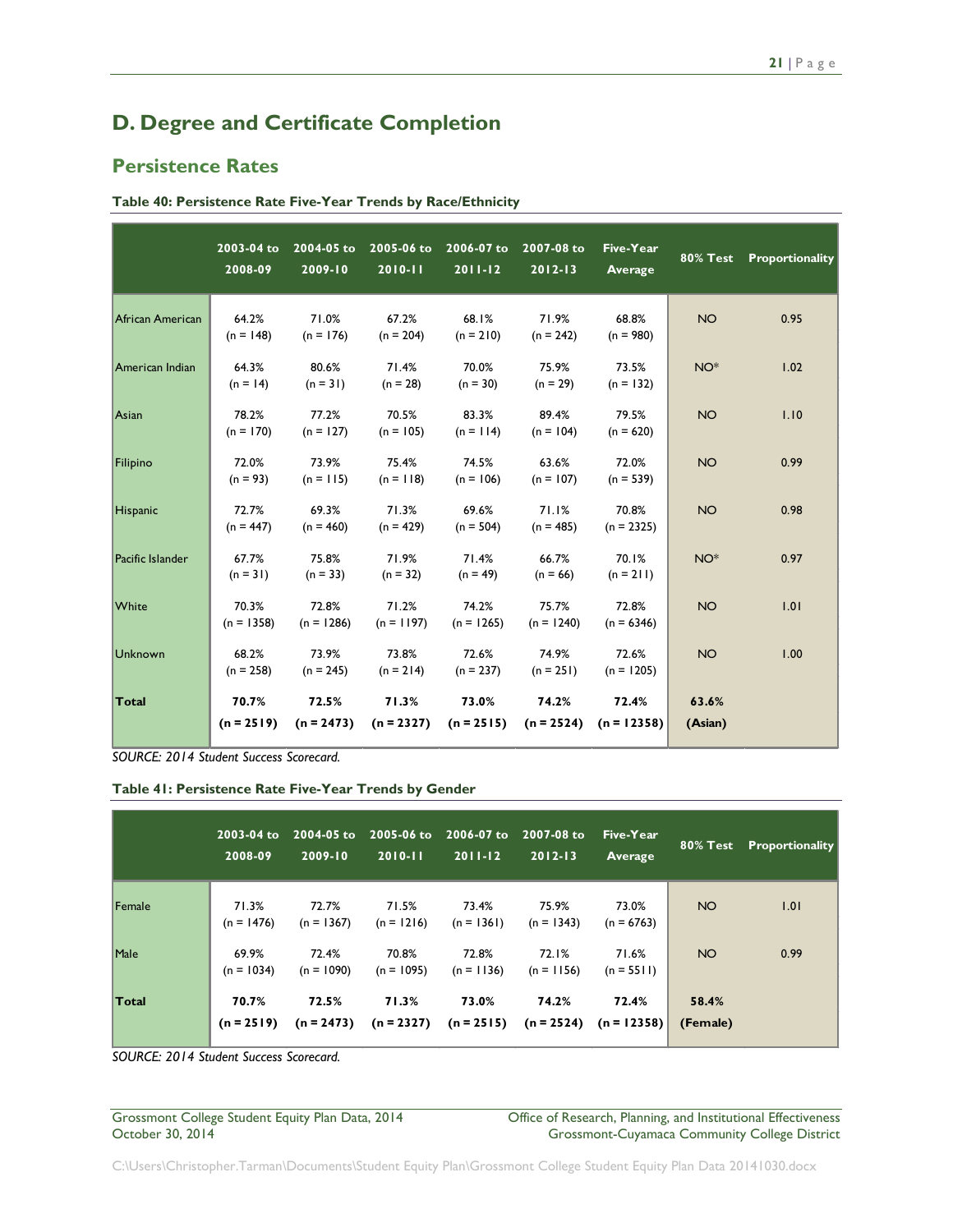|               | 2003-04 to<br>2008-09 | 2004-05 to<br>$2009 - 10$ | 2005-06 to<br>$2010 - 11$ | 2006-07 to<br>$2011 - 12$ | 2007-08 to<br>$2012 - 13$ | <b>Five-Year</b><br>Average | <b>80% Test</b>          | <b>Proportionality</b> |
|---------------|-----------------------|---------------------------|---------------------------|---------------------------|---------------------------|-----------------------------|--------------------------|------------------------|
| $ $ <20 years | 72.8%<br>$(n = 1968)$ | 73.8%<br>$(n = 1966)$     | 72.6%<br>$(n = 1907)$     | 75.1%<br>$(n = 2054)$     | 75.0%<br>$(n = 2075)$     | 73.9%<br>$(n = 9970)$       | NO <sub>1</sub>          | 1.02                   |
| $20-24$ years | 60.9%<br>$(n = 235)$  | 62.4%<br>$(n = 234)$      | 62.3%<br>$(n = 204)$      | 65.5%<br>$(n = 249)$      | 73.0%<br>$(n = 230)$      | 64.8%<br>$(n = 1152)$       | <b>NO</b>                | 0.90                   |
| $25-39$ years | 62.9%<br>$(n = 224)$  | 72.7%<br>$(n = 183)$      | 68.4%<br>$(n = 158)$      | 58.3%<br>$(n = 144)$      | 64.5%<br>$(n = 141)$      | 65.5%<br>$(n = 850)$        | NO <sub>1</sub>          | 0.91                   |
| $40+$ years   | 69.6%<br>$(n = 92)$   | 71.1%<br>$(n = 90)$       | 69.0%<br>$(n = 58)$       | 67.6%<br>$(n = 68)$       | 74.4%<br>$(n = 78)$       | 70.5%<br>$(n = 386)$        | <b>NO</b>                | 0.97                   |
| Total         | 70.7%<br>$(n = 2519)$ | 72.5%<br>$(n = 2473)$     | 71.3%<br>$(n = 2327)$     | 73.0%<br>$(n = 2515)$     | 74.2%<br>$(n = 2524)$     | 72.4%<br>$(n = 12358)$      | 59.1%<br>$( < 20$ years) |                        |

#### **Table 42: Persistence Rate Five-Year Trends by Age**

*SOURCE: 2014 Student Success Scorecard.*

**Table 43: Persistence Rate Five-Year Trends by Disability Status**

|       | 2003-04 to<br>2008-09 | 2004-05 to<br>2009-10 | 2005-06 to<br>$2010 - 11$ | 2006-07 to<br>$2011 - 12$ | 2007-08 to<br>$2012 - 13$ | Five-Year<br>Average              |                 | <b>80% Test</b> Proportionality |
|-------|-----------------------|-----------------------|---------------------------|---------------------------|---------------------------|-----------------------------------|-----------------|---------------------------------|
| Yes   | 75.8%<br>$(n = 120)$  | 76.7%<br>$(n = 120)$  | 79.3%<br>$(n = 135)$      | 75.7%<br>$(n = 136)$      | 77.3%<br>$(n = 132)$      | 77.0%<br>$(n = 643)$              | <b>NO</b>       | 1.06                            |
| No.   | 70.5%<br>$(n = 2398)$ | 72.3%<br>$(n = 2352)$ | 70.8%<br>$(n = 2191)$     | 72.8%<br>$(n = 2379)$     | 74.0%<br>$(n = 2392)$     | 72.1%<br>$(n = 11712)$            | NO <sub>1</sub> | 1.00                            |
| Total | 70.7%<br>$(n = 2518)$ | 72.5%<br>$(n = 2472)$ | 71.3%<br>$(n = 2326)$     | 73.0%<br>$(n = 2515)$     | 74.2%<br>$(n = 2524)$     | 72.4%<br>$(n = 12355)$ (Not DSPS) | 57.7%           |                                 |

*SOURCE: 2014 Student Success Scorecard.*

#### **Table 44: Persistence Rate Five-Year Trends by Economically Disadvantaged**

|       | $2003 - 04$ to<br>2008-09 | $2009 - 10$           | 2004-05 to 2005-06 to<br>$2010 - 11$ | 2006-07 to<br>$2011-12$ | 2007-08 to<br>$2012 - 13$ | Five-Year<br>Average                |                    | <b>80% Test Proportionality</b> |
|-------|---------------------------|-----------------------|--------------------------------------|-------------------------|---------------------------|-------------------------------------|--------------------|---------------------------------|
| Yes   | 73.3%<br>$(n = 1237)$     | 73.2%<br>$(n = 1373)$ | 72.4%<br>$(n = 1251)$                | 72.8%<br>$(n = 1438)$   | 75.6%<br>$(n = 1424)$     | 73.5%<br>$(n = 6723)$               | <b>NO</b>          | 1.02                            |
| No.   | 68.2%<br>$(n = 1282)$     | 71.7%<br>$(n = 1100)$ | 70.0%<br>$(n = 1076)$                | 73.2%<br>$(n = 1077)$   | 72.4%<br>$(n = 1100)$     | 71.0%<br>$(n = 5635)$               | <b>NO</b>          | 0.98                            |
| Total | 70.7%<br>$(n = 2519)$     | 72.5%<br>$(n = 2473)$ | 71.3%<br>$(n = 2327)$                | 73.0%<br>$(n = 2515)$   | 74.2%                     | 72.4%<br>$(n = 2524)$ $(n = 12358)$ | 56.8%<br>(No Econ) |                                 |

*SOURCE: 2014 Student Success Scorecard.*

Grossmont College Student Equity Plan Data, 2014 Office of Research, Planning, and Institutional Effectiveness<br>October 30, 2014 Ottober 30, 2014 Grossmont-Cuyamaca Community College District Grossmont-Cuyamaca Community College District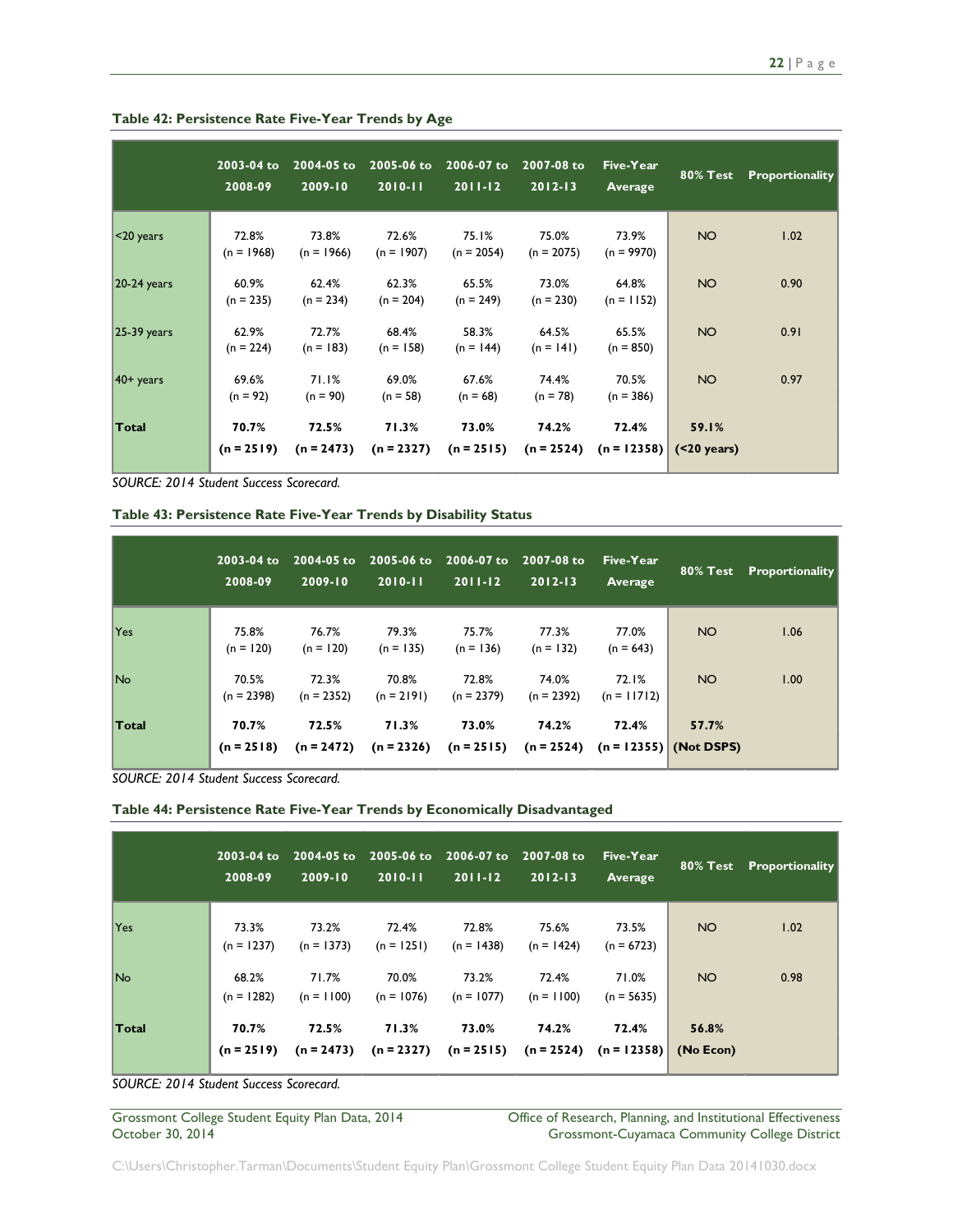|              | 2003-04 to<br>2008-09 | $2004 - 05$ to<br>$2009 - 10$ | 2005-06 to<br>$2010 - 11$ | 2006-07 to<br>$2011 - 12$ | 2007-08 to<br>$2012 - 13$ | Five-Year<br>Average   | 80% Test           | Proportionality |
|--------------|-----------------------|-------------------------------|---------------------------|---------------------------|---------------------------|------------------------|--------------------|-----------------|
| Yes          | 60.8%<br>$(n = 102)$  | 66.9%<br>$(n = 118)$          | 68.6%<br>$(n = 105)$      | 69.2%<br>$(n = 104)$      | 71.3%<br>$(n = 80)$       | 67.2%<br>$(n = 509)$   | <b>NO</b>          | 0.93            |
| No.          | 71.1%<br>$(n = 2417)$ | 72.8%<br>$(n = 2355)$         | 71.4%<br>$(n = 2222)$     | 73.1%<br>$(n = 2411)$     | 74.3%<br>$(n = 2444)$     | 72.6%<br>$(n = 11849)$ | <b>NO</b>          | 1.00            |
| <b>Total</b> | 70.7%<br>$(n = 2519)$ | 72.5%<br>$(n = 2473)$         | 71.3%<br>$(n = 2327)$     | 73.0%<br>$(n = 2515)$     | 74.2%<br>$(n = 2524)$     | 72.4%<br>$(n = 12358)$ | 58.1%<br>(Non Vet) |                 |

**Table 45: Persistence Rate Five-Year Trends by Veteran Status**

### <span id="page-23-0"></span>**30+ Unit Completion Rates**

|                  | 2003-04 to<br>2008-09 | 2004-05 to<br>2009-10 | 2005-06 to<br>2010-11 | 2006-07 to<br>$2011 - 12$ | 2007-08 to<br>$2012 - 13$           | Five-Year<br>Average  | $80%$ Test       | Proportionality |
|------------------|-----------------------|-----------------------|-----------------------|---------------------------|-------------------------------------|-----------------------|------------------|-----------------|
| African American | 58.8%<br>$(n = 148)$  | 68.2%<br>$(n = 176)$  | 54.9%<br>$(n = 204)$  | 58.1%<br>$(n = 210)$      | 61.6%<br>$(n = 242)$                | 60.2%<br>$(n = 980)$  | <b>YES</b>       | 0.89            |
| American Indian  | 35.7%<br>$(n = 14)$   | 71.0%<br>$(n = 31)$   | 60.7%<br>$(n = 28)$   | 73.3%<br>$(n = 30)$       | 72.4%<br>$(n = 29)$                 | 65.9%<br>$(n = 132)$  | NO <sup>*</sup>  | 0.97            |
| Asian            | 82.9%<br>$(n = 170)$  | 81.9%<br>$(n = 127)$  | 72.4%<br>$(n = 105)$  | 77.2%<br>$(n = 114)$      | 76.9%<br>$(n = 104)$                | 78.9%<br>$(n = 620)$  | <b>NO</b>        | 1.16            |
| Filipino         | 63.4%<br>$(n = 93)$   | 67.8%<br>$(n = 115)$  | 72.9%<br>$(n = 118)$  | 67.9%<br>$(n = 106)$      | 64.5%<br>$(n = 107)$                | 67.5%<br>$(n = 539)$  | <b>NO</b>        | 1.00            |
| Hispanic         | 63.1%<br>$(n = 447)$  | 62.6%<br>$(n = 460)$  | 66.0%<br>$(n = 429)$  | 62.5%<br>$(n = 504)$      | 64.7%<br>$(n = 485)$                | 63.7%<br>$(n = 2325)$ | <b>NO</b>        | 0.94            |
| Pacific Islander | 74.2%<br>$(n = 31)$   | 63.6%<br>$(n = 33)$   | 65.6%<br>$(n = 32)$   | 63.3%<br>$(n = 49)$       | 63.6%<br>$(n = 66)$                 | 65.4%<br>$(n = 211)$  | NO <sup>*</sup>  | 0.96            |
| White            | 67.7%<br>$(n = 1358)$ | 67.9%<br>$(n = 1286)$ | 69.2%<br>$(n = 1197)$ | 68.3%<br>$(n = 1265)$     | 71.1%<br>$(n = 1240)$               | 68.8%<br>$(n = 6346)$ | <b>NO</b>        | 1.01            |
| Unknown          | 69.0%<br>$(n = 258)$  | 71.4%<br>$(n = 245)$  | 74.3%<br>$(n = 214)$  | 73.0%<br>$(n = 237)$      | 70.9%<br>$(n = 251)$                | 71.6%<br>$(n = 1205)$ | <b>NO</b>        | 1.06            |
| Total            | 67.2%<br>$(n = 2519)$ | 68.0%<br>$(n = 2473)$ | 68.0%<br>$(n = 2327)$ | 67.1%<br>$(n = 2515)$     | 68.7%<br>$(n = 2524)$ $(n = 12358)$ | 67.8%                 | 63.1%<br>(Asian) |                 |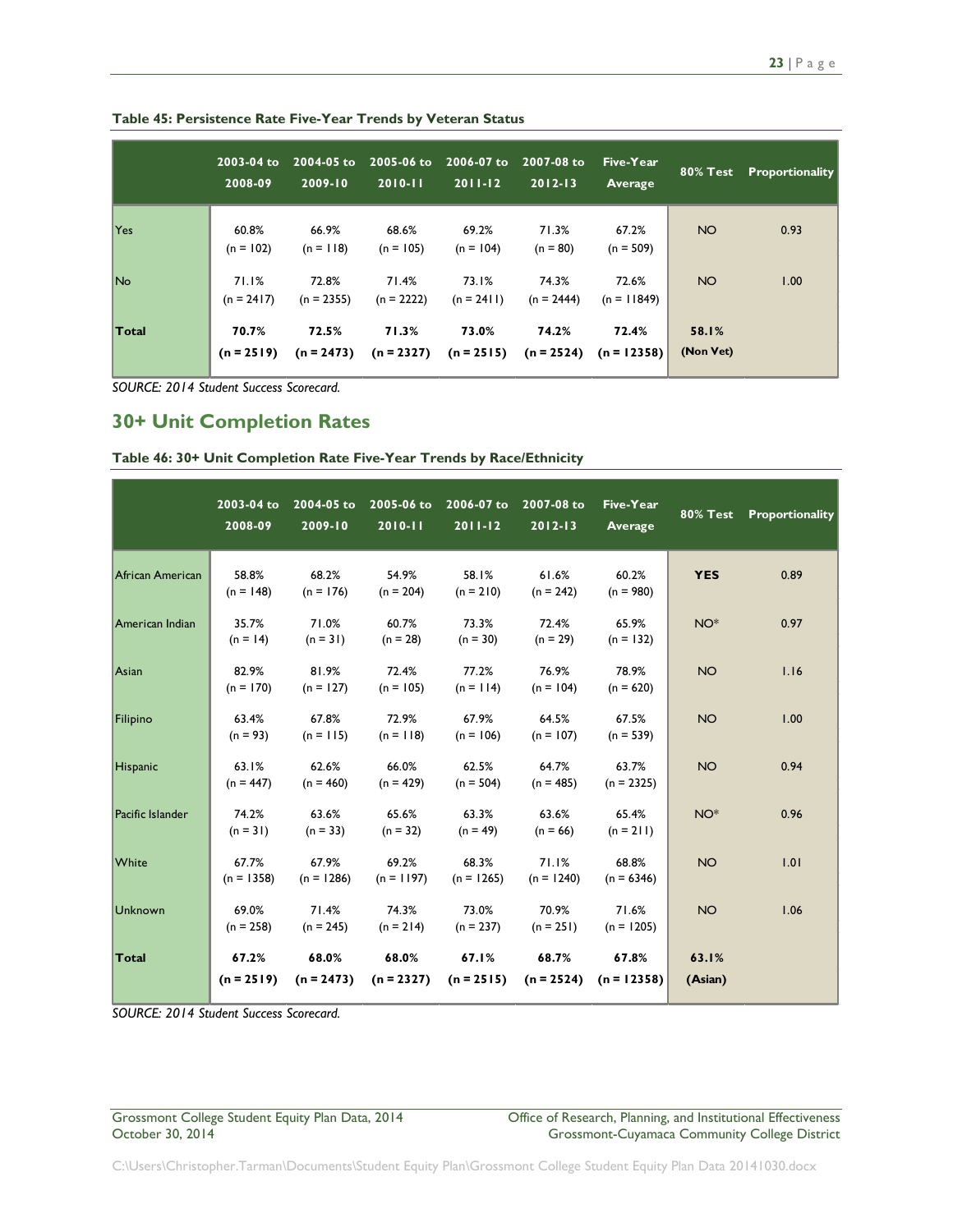|              | 2003-04 to<br>2008-09 | 2004-05 to<br>$12009 - 10$ | 2005-06 to<br>$2010 - 11$ | 2006-07 to<br>$2011 - 12$ | 2007-08 to<br>$2012 - 13$ | Five-Year<br>Average   | 80% Test          | Proportionality |
|--------------|-----------------------|----------------------------|---------------------------|---------------------------|---------------------------|------------------------|-------------------|-----------------|
| Female       | 67.1%<br>$(n = 1476)$ | 67.2%<br>$(n = 1367)$      | 69.5%<br>$(n = 1216)$     | 67.7%<br>$(n = 1361)$     | 71.0%<br>$(n = 1343)$     | 68.4%<br>$(n = 6763)$  | <b>NO</b>         | 1.01            |
| Male         | 67.5%<br>$(n = 1034)$ | 69.1%<br>$(n = 1090)$      | 66.3%<br>$(n = 1095)$     | 66.4%<br>$(n = 1136)$     | 66.2%<br>$(n = 1156)$     | 67.1%<br>$(n = 5511)$  | NO <sub>1</sub>   | 0.99            |
| <b>Total</b> | 67.2%<br>$(n = 2519)$ | 68.0%<br>$(n = 2473)$      | 68.0%<br>$(n = 2327)$     | 67.I%<br>$(n = 2515)$     | 68.7%<br>$(n = 2524)$     | 67.8%<br>$(n = 12358)$ | 54.8%<br>(Female) |                 |

**Table 47: 30+ Unit Completion Rate Five-Year Trends by Gender**

| Table 48: 30+ Unit Completion Rate Five-Year Trends by Age |  |  |  |  |  |
|------------------------------------------------------------|--|--|--|--|--|
|------------------------------------------------------------|--|--|--|--|--|

|               | $2003 - 04$ to<br>2008-09 | 2004-05 to<br>2009-10 | 2005-06 to<br>$2010 - 11$ | 2006-07 to<br>$2011 - 12$ | 2007-08 to<br>$2012 - 13$ | Five-Year<br>Average   | <b>80% Test</b>                | Proportionality |
|---------------|---------------------------|-----------------------|---------------------------|---------------------------|---------------------------|------------------------|--------------------------------|-----------------|
| $ <$ 20 years | 69.4%<br>$(n = 1968)$     | 69.7%<br>$(n = 1966)$ | 69.8%<br>$(n = 1907)$     | 69.5%<br>$(n = 2054)$     | 70.8%<br>$(n = 2075)$     | 69.8%<br>$(n = 9970)$  | <b>NO</b>                      | 1.03            |
| $20-24$ years | 57.9%<br>$(n = 235)$      | 62.8%<br>$(n = 234)$  | 60.8%<br>$(n = 204)$      | 58.2%<br>$(n = 249)$      | 60.0%<br>$(n = 230)$      | 59.9%<br>$(n = 1152)$  | NO <sub>1</sub>                | 0.88            |
| $25-39$ years | 60.7%<br>$(n = 224)$      | 61.7%<br>$(n = 183)$  | 60.8%<br>$(n = 158)$      | 54.9%<br>$(n = 144)$      | 58.9%<br>$(n = 141)$      | 59.6%<br>$(n = 850)$   | NO <sub>1</sub>                | 0.88            |
| $40+$ years   | 60.9%<br>$(n = 92)$       | 56.7%<br>$(n = 90)$   | 51.7%<br>$(n = 58)$       | 52.9%<br>$(n = 68)$       | 57.7%<br>$(n = 78)$       | 56.5%<br>$(n = 386)$   | NO <sub>1</sub>                | 0.83            |
| <b>Total</b>  | 67.2%<br>$(n = 2519)$     | 68.0%<br>$(n = 2473)$ | 68.0%<br>$(n = 2327)$     | 67.1%<br>$(n = 2515)$     | 68.7%<br>$(n = 2524)$     | 67.8%<br>$(n = 12358)$ | 55.9%<br>$( 20 \text{ years})$ |                 |

*SOURCE: 2014 Student Success Scorecard.*

|  |  | Table 49: 30+ Unit Completion Rate Five-Year Trends by Disability Status |  |  |  |  |  |  |
|--|--|--------------------------------------------------------------------------|--|--|--|--|--|--|
|--|--|--------------------------------------------------------------------------|--|--|--|--|--|--|

|            | 2003-04 to<br>2008-09 | $2004 - 05$ to<br>$2009 - 10$ | 2005-06 to<br>$2010 - 11$ | 2006-07 to<br>$2011-12$ | 2007-08 to<br>$2012 - 13$ | Five-Year<br>Average   | <b>80% Test</b>                   | <b>Proportionality</b> |
|------------|-----------------------|-------------------------------|---------------------------|-------------------------|---------------------------|------------------------|-----------------------------------|------------------------|
| <b>Yes</b> | 67.5%<br>$(n = 120)$  | 75.0%<br>$(n = 120)$          | 72.6%<br>$(n = 135)$      | 72.8%<br>$(n = 136)$    | 65.9%<br>$(n = 132)$      | 70.8%<br>$(n = 643)$   | NO <sub>1</sub>                   | 1.04                   |
| <b>No</b>  | 67.3%<br>$(n = 2398)$ | 67.6%<br>$(n = 2352)$         | 67.7%<br>$(n = 2191)$     | 66.8%<br>$(n = 2379)$   | 68.9%<br>$(n = 2392)$     | 67.7%<br>$(n = 11712)$ | NO <sub>1</sub>                   | 1.00                   |
| Total      | 67.2%<br>$(n = 2518)$ | 68.0%<br>$(n = 2472)$         | 68.0%<br>$(n = 2326)$     | 67.1%<br>$(n = 2515)$   | 68.7%<br>$(n = 2524)$     | 67.8%                  | 54.1%<br>$(n = 12355)$ (Not DSPS) |                        |

*SOURCE: 2014 Student Success Scorecard.*

Grossmont College Student Equity Plan Data, 2014 Office of Research, Planning, and Institutional Effectiveness<br>October 30, 2014 Ottober 30, 2014 Grossmont-Cuyamaca Community College District Grossmont-Cuyamaca Community College District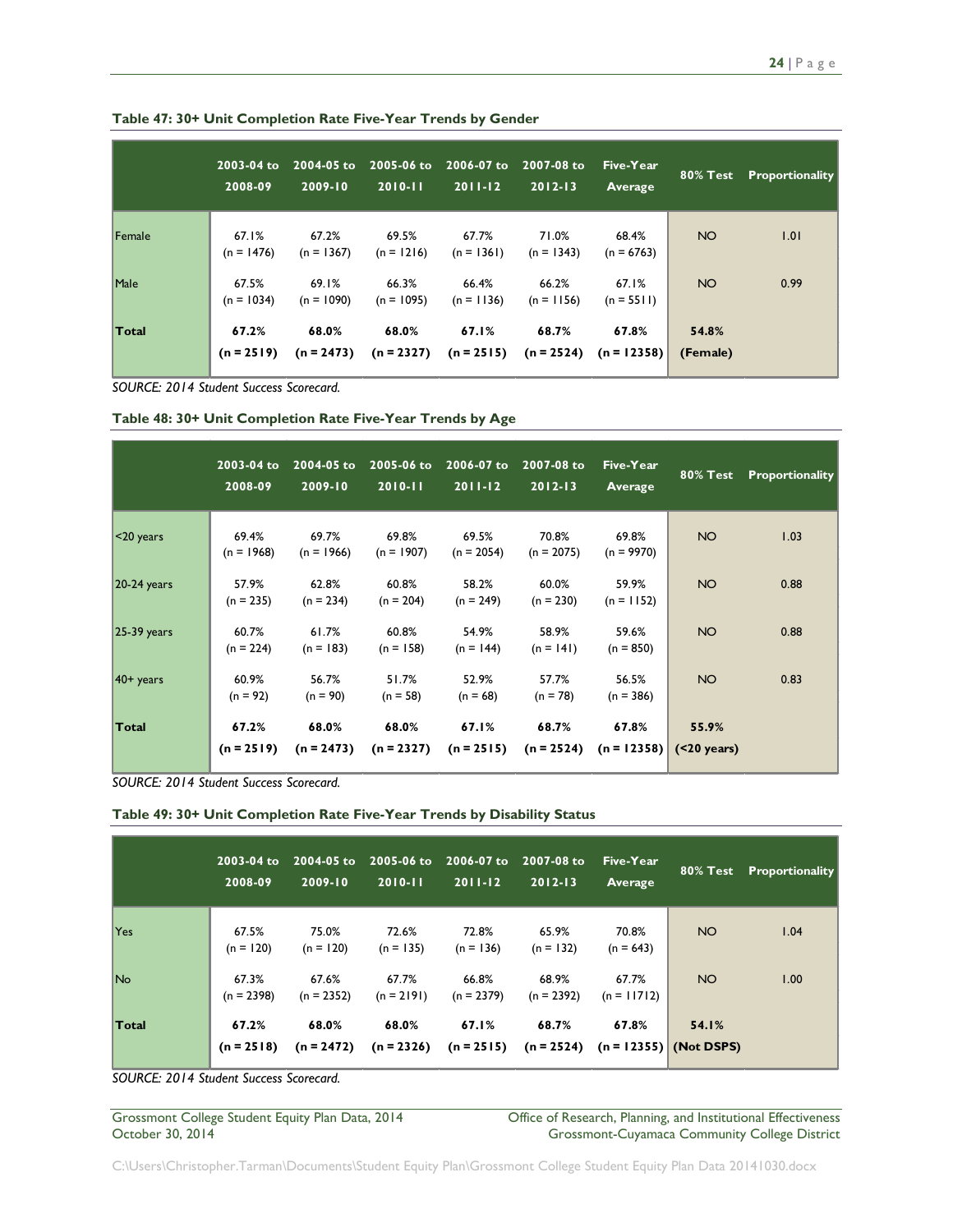|            | $2003 - 04$ to<br>2008-09 | 2004-05 to<br>$2009 - 10$ | $2005 - 06$ to<br>$2010 - 11$ | 2006-07 to<br>$2011 - 12$ | 2007-08 to<br>$2012 - 13$ | Five-Year<br>Average             |           | 80% Test Proportionality |
|------------|---------------------------|---------------------------|-------------------------------|---------------------------|---------------------------|----------------------------------|-----------|--------------------------|
| <b>Yes</b> | 72.4%<br>$(n = 1237)$     | 72.4%<br>$(n = 1373)$     | 72.0%<br>$(n = 1251)$         | 70.1%<br>$(n = 1438)$     | 72.0%<br>$(n = 1424)$     | 71.8%<br>$(n = 6723)$            | <b>NO</b> | 1.06                     |
| <b>No</b>  | 62.2%<br>$(n = 1282)$     | 62.5%<br>$(n = 1100)$     | 63.3%<br>$(n = 1076)$         | 63.0%<br>$(n = 1077)$     | 64.5%<br>$(n = 1100)$     | 63.1%<br>$(n = 5635)$            | NO.       | 0.93                     |
| Total      | 67.2%<br>$(n = 2519)$     | 68.0%<br>$(n = 2473)$     | 68.0%<br>$(n = 2327)$         | 67.1%<br>$(n = 2515)$     | 68.7%<br>$(n = 2524)$     | 67.8%<br>$(n = 12358)$ (No Econ) | 50.5%     |                          |

**Table 50: 30+ Unit Completion Rate Five-Year Trends by Economically Disadvantaged**

**Table 51: 30+ Unit Completion Rate Five-Year Trends by Veteran Status**

|           | $2003 - 04$ to<br>2008-09 | 2004-05 to<br>2009-10 | 2005-06 to<br>$2010 - 11$ | 2006-07 to<br>$2011 - 12$ | 2007-08 to<br>$2012 - 13$ | Five-Year<br>Average   | 80% Test           | Proportionality |
|-----------|---------------------------|-----------------------|---------------------------|---------------------------|---------------------------|------------------------|--------------------|-----------------|
| Yes       | 62.7%<br>$(n = 102)$      | 69.5%<br>$(n = 118)$  | 72.4%<br>$(n = 105)$      | 63.5%<br>$(n = 104)$      | 73.8%<br>$(n = 80)$       | 68.2%<br>$(n = 509)$   | NO <sub>1</sub>    | 1.01            |
| <b>No</b> | 67.4%<br>$(n = 2417)$     | 67.9%<br>$(n = 2355)$ | 67.8%<br>$(n = 2222)$     | 67.2%<br>$(n = 2411)$     | 68.6%<br>$(n = 2444)$     | 67.8%<br>$(n = 11849)$ | NO <sub>1</sub>    | 1.00            |
| Total     | 67.2%<br>$(n = 2519)$     | 68.0%<br>$(n = 2473)$ | 68.0%<br>$(n = 2327)$     | 67.1%<br>$(n = 2515)$     | 68.7%<br>$(n = 2524)$     | 67.8%<br>$(n = 12358)$ | 54.2%<br>(Non Vet) |                 |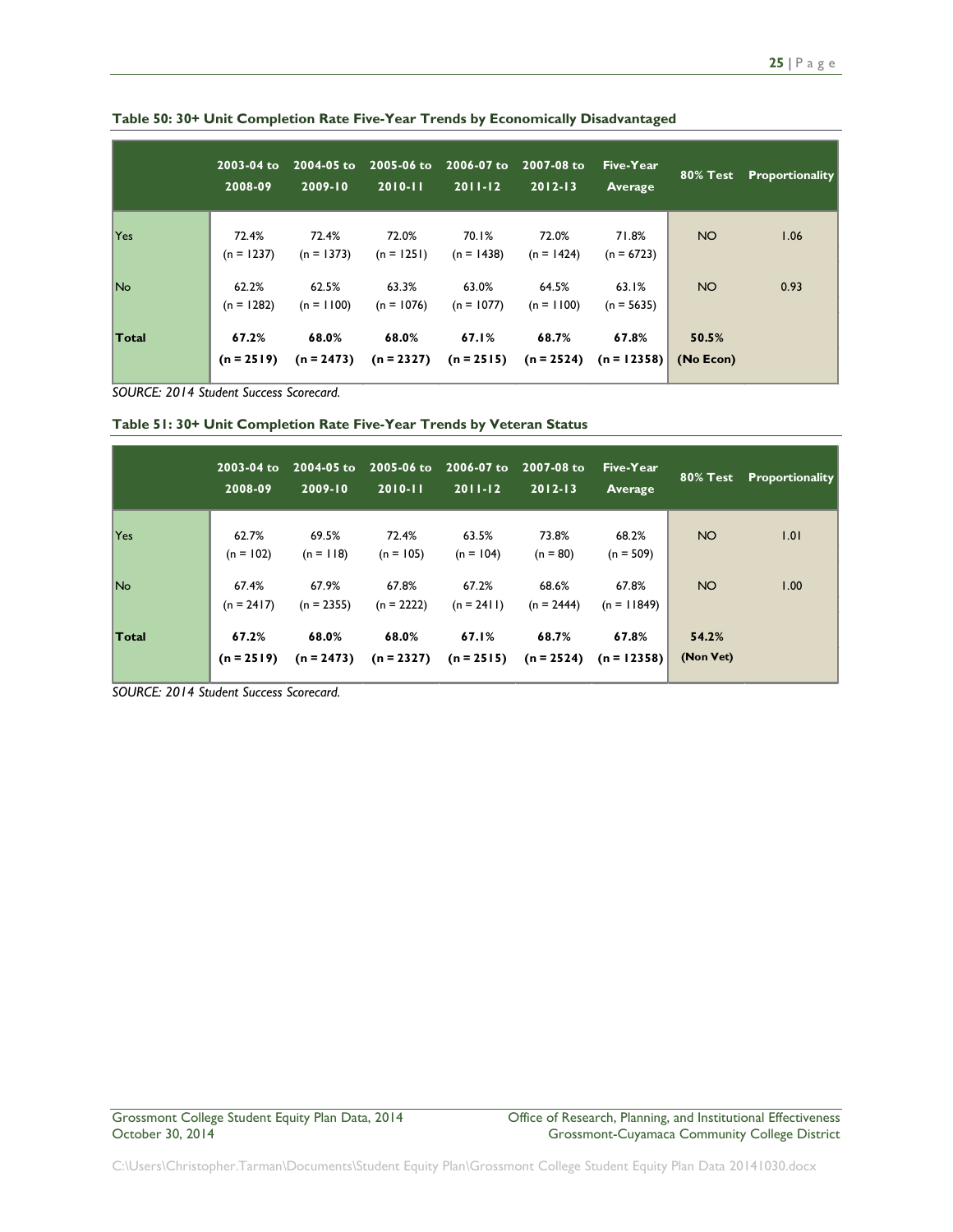### <span id="page-26-0"></span>**Completion (SPAR) Rates**

|                  | 2003-04 to<br>2008-09 | 2004-05 to<br>2009-10 | $2010 - 11$           | 2005-06 to 2006-07 to<br>$2011 - 12$ | 2007-08 to<br>$2012 - 13$           | <b>Five-Year</b><br>Average | <b>80% Test</b>  | Proportionality |
|------------------|-----------------------|-----------------------|-----------------------|--------------------------------------|-------------------------------------|-----------------------------|------------------|-----------------|
| African American | 36.5%<br>$(n = 148)$  | 43.8%<br>$(n = 176)$  | 34.3%<br>$(n = 204)$  | 40.0%<br>$(n = 210)$                 | 39.3%<br>$(n = 242)$                | 38.8%<br>$(n = 980)$        | <b>YES</b>       | 0.76            |
| American Indian  | 28.6%<br>$(n = 14)$   | 45.2%<br>$(n = 31)$   | 39.3%<br>$(n = 28)$   | 43.3%<br>$(n = 30)$                  | 55.2%<br>$(n = 29)$                 | 43.9%<br>$(n = 132)$        | YES*             | 0.86            |
| Asian            | 64.7%<br>$(n = 170)$  | 62.2%<br>$(n = 127)$  | 62.9%<br>$(n = 105)$  | 63.2%<br>$(n = 114)$                 | 67.3%<br>$(n = 104)$                | 64.0%<br>$(n = 620)$        | <b>NO</b>        | 1.26            |
| Filipino         | 55.9%<br>$(n = 93)$   | 50.4%<br>$(n = 115)$  | 57.6%<br>$(n = 118)$  | 56.6%<br>$(n = 106)$                 | 46.7%<br>$(n = 107)$                | 53.4%<br>$(n = 539)$        | <b>NO</b>        | 1.05            |
| <b>Hispanic</b>  | 43.2%<br>$(n = 447)$  | 44.8%<br>$(n = 460)$  | 45.0%<br>$(n = 429)$  | 45.2%<br>$(n = 504)$                 | 43.5%<br>$(n = 485)$                | 44.3%<br>$(n = 2325)$       | <b>YES</b>       | 0.87            |
| Pacific Islander | 48.4%<br>$(n = 31)$   | 51.5%<br>$(n = 33)$   | 46.9%<br>$(n = 32)$   | 44.9%<br>$(n = 49)$                  | 42.4%<br>$(n = 66)$                 | 46.0%<br>$(n = 211)$        | YES*             | 0.90            |
| White            | 52.1%<br>$(n = 1358)$ | 55.0%<br>$(n = 1286)$ | 53.4%<br>$(n = 1197)$ | 52.3%<br>$(n = 1265)$                | 53.9%<br>$(n = 1240)$               | 53.3%<br>$(n = 6346)$       | <b>NO</b>        | 1.05            |
| Unknown          | 53.5%<br>$(n = 258)$  | 56.7%<br>$(n = 245)$  | 59.3%<br>$(n = 214)$  | 54.0%<br>$(n = 237)$                 | 53.8%<br>$(n = 251)$                | 55.4%<br>$(n = 1205)$       | <b>NO</b>        | 1.09            |
| Total            | 50.5%<br>$(n = 2519)$ | 52.4%<br>$(n = 2473)$ | 51.1%<br>$(n = 2327)$ | 50.4%<br>$(n = 2515)$                | 50.4%<br>$(n = 2524)$ $(n = 12358)$ | 51.0%                       | 51.2%<br>(Asian) |                 |

**Table 52: Completion Rate Five-Year Trends by Race/Ethnicity**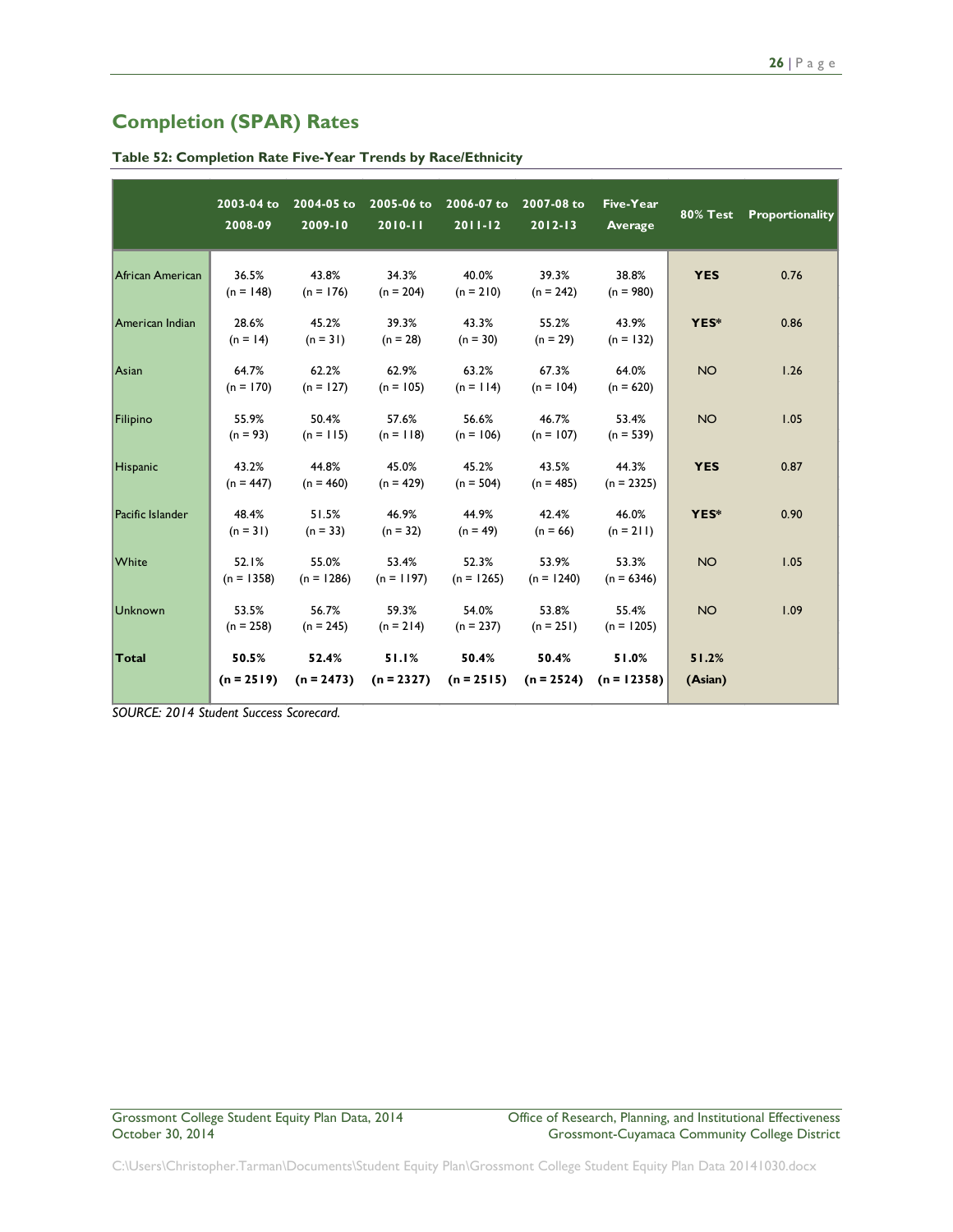|        | 2003-04 to<br>2008-09 | 2004-05 to<br>2009-10 | 2005-06 to<br>$2010 - 11$ | 2006-07 to<br>$2011 - 12$ | 2007-08 to<br>$2012 - 13$ | Five-Year<br>Average   | 80% Test          | Proportionality |
|--------|-----------------------|-----------------------|---------------------------|---------------------------|---------------------------|------------------------|-------------------|-----------------|
| Female | 50.7%<br>$(n = 1476)$ | 53.9%<br>$(n = 1367)$ | 53.4%<br>$(n = 1216)$     | 51.7%<br>$(n = 1361)$     | 52.9%<br>$(n = 1343)$     | 52.5%<br>$(n = 6763)$  | <b>NO</b>         | 1.03            |
| Male   | 50.2%<br>$(n = 1034)$ | 51.0%<br>$(n = 1090)$ | 48.4%<br>$(n = 1095)$     | 49.1%<br>$(n = 1136)$     | 47.4%<br>$(n = 1156)$     | 49.2%<br>$(n = 5511)$  | <b>NO</b>         | 0.96            |
| Total  | 50.5%<br>$(n = 2519)$ | 52.4%<br>$(n = 2473)$ | 51.1%<br>$(n = 2327)$     | 50.4%<br>$(n = 2515)$     | 50.4%<br>$(n = 2524)$     | 51.0%<br>$(n = 12358)$ | 42.0%<br>(Female) |                 |

#### **Table 53: Completion Rate Five-Year Trends by Gender**

*SOURCE: 2014 Student Success Scorecard.*

*NOTE: "Unknown" category not included in the table.*

#### **Table 54: Completion Rate Five-Year Trends by Age**

|               | 2003-04 to<br>2008-09 | 2004-05 to<br>2009-10 | 2005-06 to<br>$2010 - 11$ | 2006-07 to<br>$2011 - 12$ | 2007-08 to<br>$2012 - 13$ | Five-Year<br>Average   | $80\%$ Test              | Proportionality |
|---------------|-----------------------|-----------------------|---------------------------|---------------------------|---------------------------|------------------------|--------------------------|-----------------|
| $ <$ 20 years | 53.5%<br>$(n = 1968)$ | 54.6%<br>$(n = 1966)$ | 53.9%<br>$(n = 1907)$     | 53.6%<br>$(n = 2054)$     | 53.4%<br>$(n = 2075)$     | 53.8%<br>$(n = 9970)$  | NO                       | 1.05            |
| $20-24$ years | 44.7%<br>$(n = 235)$  | 46.6%<br>$(n = 234)$  | 44.I%<br>$(n = 204)$      | 37.8%<br>$(n = 249)$      | 37.4%<br>$(n = 230)$      | 42.0%<br>$(n = 1152)$  | <b>YES</b>               | 0.82            |
| $25-39$ years | 38.4%<br>$(n = 224)$  | 44.3%<br>$(n = 183)$  | 34.2%<br>$(n = 158)$      | 36.8%<br>$(n = 144)$      | 36.2%<br>$(n = 141)$      | 38.2%<br>$(n = 850)$   | <b>YES</b>               | 0.75            |
| $40+$ years   | 32.6%<br>$(n = 92)$   | 36.7%<br>$(n = 90)$   | 31.0%<br>$(n = 58)$       | 30.9%<br>$(n = 68)$       | 34.6%<br>$(n = 78)$       | 33.4%<br>$(n = 386)$   | <b>YES</b>               | 0.66            |
| Total         | 50.5%<br>$(n = 2519)$ | 52.4%<br>$(n = 2473)$ | 51.1%<br>$(n = 2327)$     | 50.4%<br>$(n = 2515)$     | 50.4%<br>$(n = 2524)$     | 51.0%<br>$(n = 12358)$ | 43.0%<br>$( < 20$ years) |                 |

*SOURCE: 2014 Student Success Scorecard.*

| Table 55: Completion Rate Five-Year Trends by Disability Status |  |  |  |  |
|-----------------------------------------------------------------|--|--|--|--|
|-----------------------------------------------------------------|--|--|--|--|

|       | 2003-04 to<br>2008-09 | 2004-05 to<br>$2009 - 10$ | $2005 - 06$ to<br>$2010 - 11$ | 2006-07 to<br>$2011 - 12$ | 2007-08 to<br>$2012 - 13$ | Five-Year<br>Average   | <b>80% Test</b>                   | Proportionality |
|-------|-----------------------|---------------------------|-------------------------------|---------------------------|---------------------------|------------------------|-----------------------------------|-----------------|
| Yes   | 35.8%<br>$(n = 120)$  | 51.7%<br>$(n = 120)$      | 40.7%<br>$(n = 135)$          | 41.2%<br>$(n = 136)$      | 40.2%<br>$(n = 132)$      | 41.8%<br>$(n = 643)$   | <b>NO</b>                         | 0.82            |
| No    | 51.3%<br>$(n = 2398)$ | 52.5%<br>$(n = 2352)$     | 51.8%<br>$(n = 2191)$         | 50.9%<br>$(n = 2379)$     | 51.0%<br>$(n = 2392)$     | 51.5%<br>$(n = 11712)$ | NO <sub>1</sub>                   | 1.01            |
| Total | 50.5%<br>$(n = 2518)$ | 52.4%<br>$(n = 2472)$     | 51.1%<br>$(n = 2326)$         | 50.4%<br>$(n = 2515)$     | 50.4%<br>$(n = 2524)$     | 51.0%                  | 41.2%<br>$(n = 12355)$ (Not DSPS) |                 |

*SOURCE: 2014 Student Success Scorecard.*

Grossmont College Student Equity Plan Data, 2014 Office of Research, Planning, and Institutional Effectiveness<br>October 30, 2014 Ottober 30, 2014 Grossmont-Cuyamaca Community College District Grossmont-Cuyamaca Community College District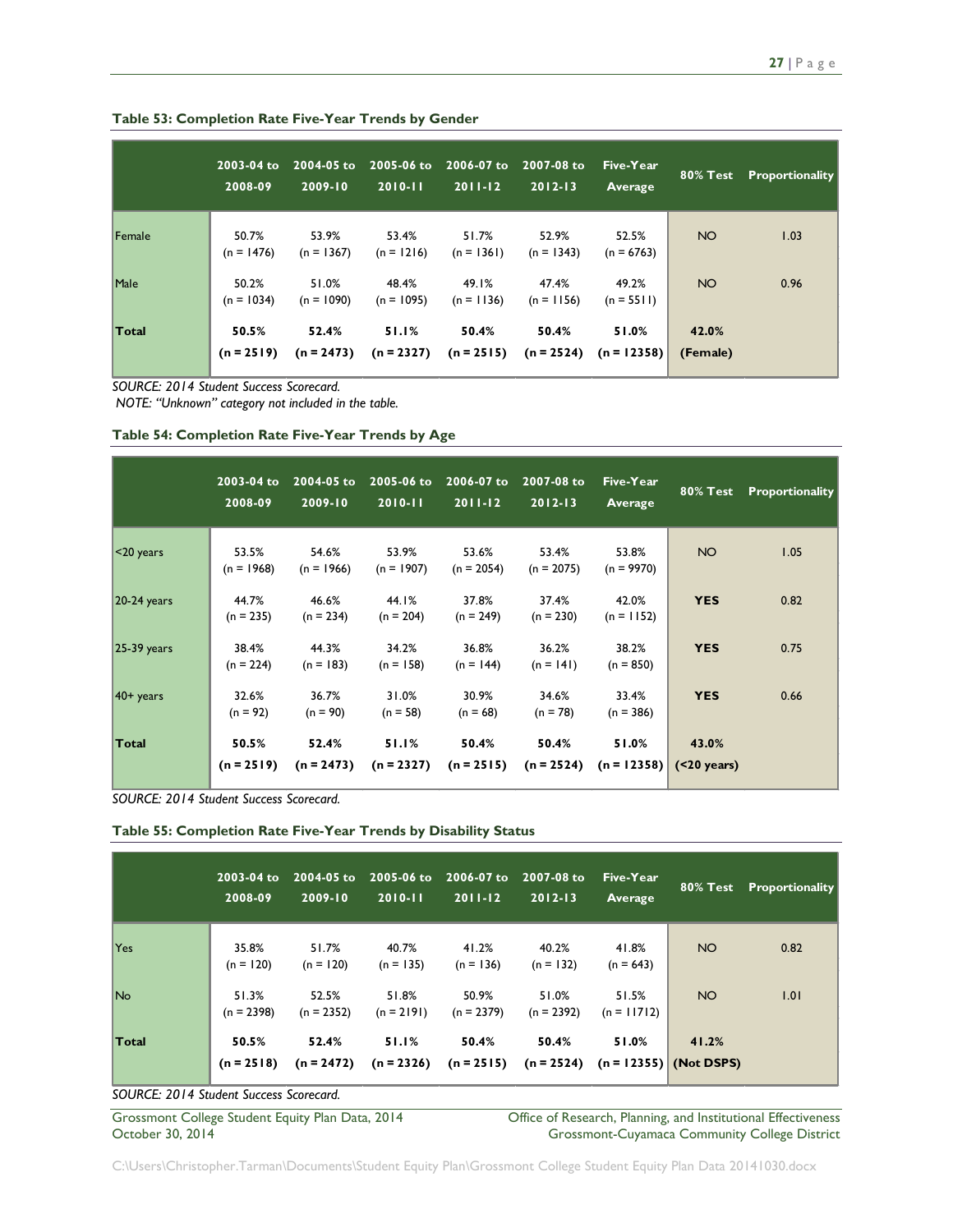|            | 2003-04 to<br>2008-09 | 2004-05 to<br>$2009 - 10$ | 2005-06 to<br>$2010 - 11$ | 2006-07 to<br>$2011 - 12$ | 2007-08 to<br>$2012 - 13$ | Five-Year<br>Average   |                    | 80% Test Proportionality |
|------------|-----------------------|---------------------------|---------------------------|---------------------------|---------------------------|------------------------|--------------------|--------------------------|
| <b>Yes</b> | 49.5%<br>$(n = 1237)$ | 51.2%<br>$(n = 1373)$     | 50.4%<br>$(n = 1251)$     | 48.5%<br>$(n = 1438)$     | 48.9%<br>$(n = 1424)$     | 49.7%<br>$(n = 6723)$  | NO <sub>1</sub>    | 0.97                     |
| <b>No</b>  | 51.6%<br>$(n = 1282)$ | 54.0%<br>$(n = 1100)$     | 52.0%<br>$(n = 1076)$     | 52.9%<br>$(n = 1077)$     | 52.4%<br>$(n = 1100)$     | 52.5%<br>$(n = 5635)$  | <b>NO</b>          | 1.03                     |
| Total      | 50.5%<br>$(n = 2519)$ | 52.4%<br>$(n = 2473)$     | 51.1%<br>$(n = 2327)$     | 50.4%<br>$(n = 2515)$     | 50.4%<br>$(n = 2524)$     | 51.0%<br>$(n = 12358)$ | 42.0%<br>(No Econ) |                          |

**Table 56: Completion Rate Five-Year Trends by Economically Disadvantaged**

**Table 57: Completion Rate Five-Year Trends by Veteran Status**

|       | $2003 - 04$ to<br>2008-09 | $2004 - 05$ to<br>2009-10 | 2005-06 to<br>$2010 - 11$ | 2006-07 to<br>$2011 - 12$ | 2007-08 to<br>$2012 - 13$ | Five-Year<br>Average   | 80% Test           | Proportionality |
|-------|---------------------------|---------------------------|---------------------------|---------------------------|---------------------------|------------------------|--------------------|-----------------|
| Yes   | 47.1%<br>$(n = 102)$      | 56.8%<br>$(n = 118)$      | 57.1%<br>$(n = 105)$      | 53.8%<br>$(n = 104)$      | 57.5%<br>$(n = 80)$       | 54.4%<br>$(n = 509)$   | NO <sub>1</sub>    | 1.07            |
| No.   | 50.7%<br>$(n = 2417)$     | 52.2%<br>$(n = 2355)$     | 50.8%<br>$(n = 2222)$     | 50.3%<br>$(n = 2411)$     | 50.2%<br>$(n = 2444)$     | 50.8%<br>$(n = 11849)$ | NO <sub>1</sub>    | 1.00            |
| Total | 50.5%<br>$(n = 2519)$     | 52.4%<br>$(n = 2473)$     | 51.1%<br>$(n = 2327)$     | 50.4%<br>$(n = 2515)$     | 50.4%<br>$(n = 2524)$     | 51.0%<br>$(n = 12358)$ | 40.7%<br>(Non Vet) |                 |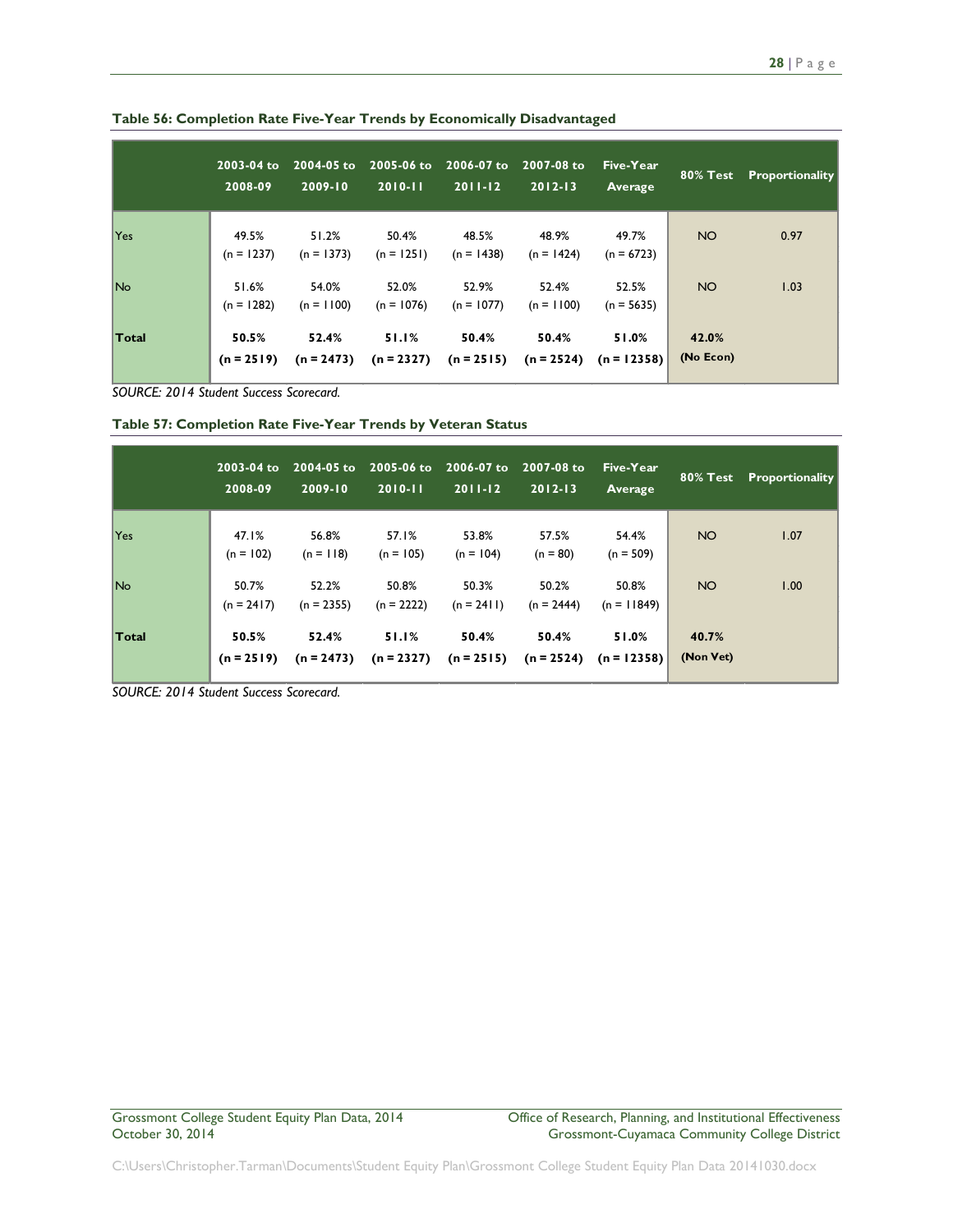### <span id="page-29-0"></span>**CTE Completion Rates**

|                  | 2003-04 to<br>2008-09 | 2004-05 to<br>2009-10 | 2005-06 to<br>$2010 - 11$ | 2006-07 to<br>$2011 - 12$ | 2007-08 to<br>$2012 - 13$ | <b>Five-Year</b><br>Average | <b>80% Test</b>  | Proportionality |
|------------------|-----------------------|-----------------------|---------------------------|---------------------------|---------------------------|-----------------------------|------------------|-----------------|
| African American | 43.3%<br>$(n = 104)$  | 44.4%<br>$(n = 126)$  | 47.4%<br>$(n = 97)$       | 38.9%<br>$(n = 113)$      | 45.8%<br>$(n = 118)$      | 43.9%<br>$(n = 558)$        | <b>YES</b>       | 0.73            |
| American Indian  | 50.0%<br>$(n = 10)$   | 83.3%<br>$(n = 12)$   | 63.6%<br>$(n = 11)$       | 55.6%<br>$(n = 9)$        | 77.8%<br>$(n = 18)$       | 68.3%<br>$(n = 60)$         | $NO^*$           | 1.13            |
| Asian            | 68.3%<br>$(n = 101)$  | 66.7%<br>$(n = 63)$   | 64.7%<br>$(n = 68)$       | 65.1%<br>$(n = 63)$       | 73.4%<br>$(n = 79)$       | 67.9%<br>$(n = 374)$        | <b>NO</b>        | 1.13            |
| Filipino         | 62.2%<br>$(n = 82)$   | 60.6%<br>$(n = 99)$   | 73.7%<br>$(n = 76)$       | 72.5%<br>$(n = 69)$       | 65.4%<br>$(n = 104)$      | 66.3%<br>$(n = 430)$        | <b>NO</b>        | 1.10            |
| Hispanic         | 58.4%<br>$(n = 243)$  | 60.9%<br>$(n = 266)$  | 57.0%<br>$(n = 251)$      | 56.8%<br>$(n = 259)$      | 52.1%<br>$(n = 315)$      | 56.8%<br>$(n = 1334)$       | <b>NO</b>        | 0.94            |
| Pacific Islander | 78.9%<br>$(n = 19)$   | 72.7%<br>$(n = 11)$   | 61.5%<br>$(n = 13)$       | 76.9%<br>$(n = 13)$       | 73.7%<br>$(n = 19)$       | 73.3%<br>$(n = 75)$         | $NO^*$           | 1.22            |
| White            | 59.6%<br>$(n = 800)$  | 59.7%<br>$(n = 703)$  | 64.1%<br>$(n = 557)$      | 62.6%<br>$(n = 607)$      | 64.1%<br>$(n = 686)$      | 61.9%<br>$(n = 3353)$       | <b>NO</b>        | 1.03            |
| Unknown          | 37.6%<br>$(n = 106)$  | 40.2%<br>$(n = 125)$  | 40.9%<br>$(n = 106)$      | 38.2%<br>$(n = 122)$      | 38.1%<br>$(n = 111)$      | 62.6%<br>$(n = 570)$        | <b>NO</b>        | 1.04            |
| Total            | 59.2%<br>$(n = 1465)$ | 59.6%<br>$(n = 1405)$ | 61.7%<br>$(n = 1179)$     | 60.4%<br>$(n = 1255)$     | 60.6%<br>$(n = 1450)$     | 60.2%<br>$(n = 6754)$       | 54.3%<br>(Asian) |                 |

**Table 58: CTE Completion Rate Five-Year Trends by Race/Ethnicity**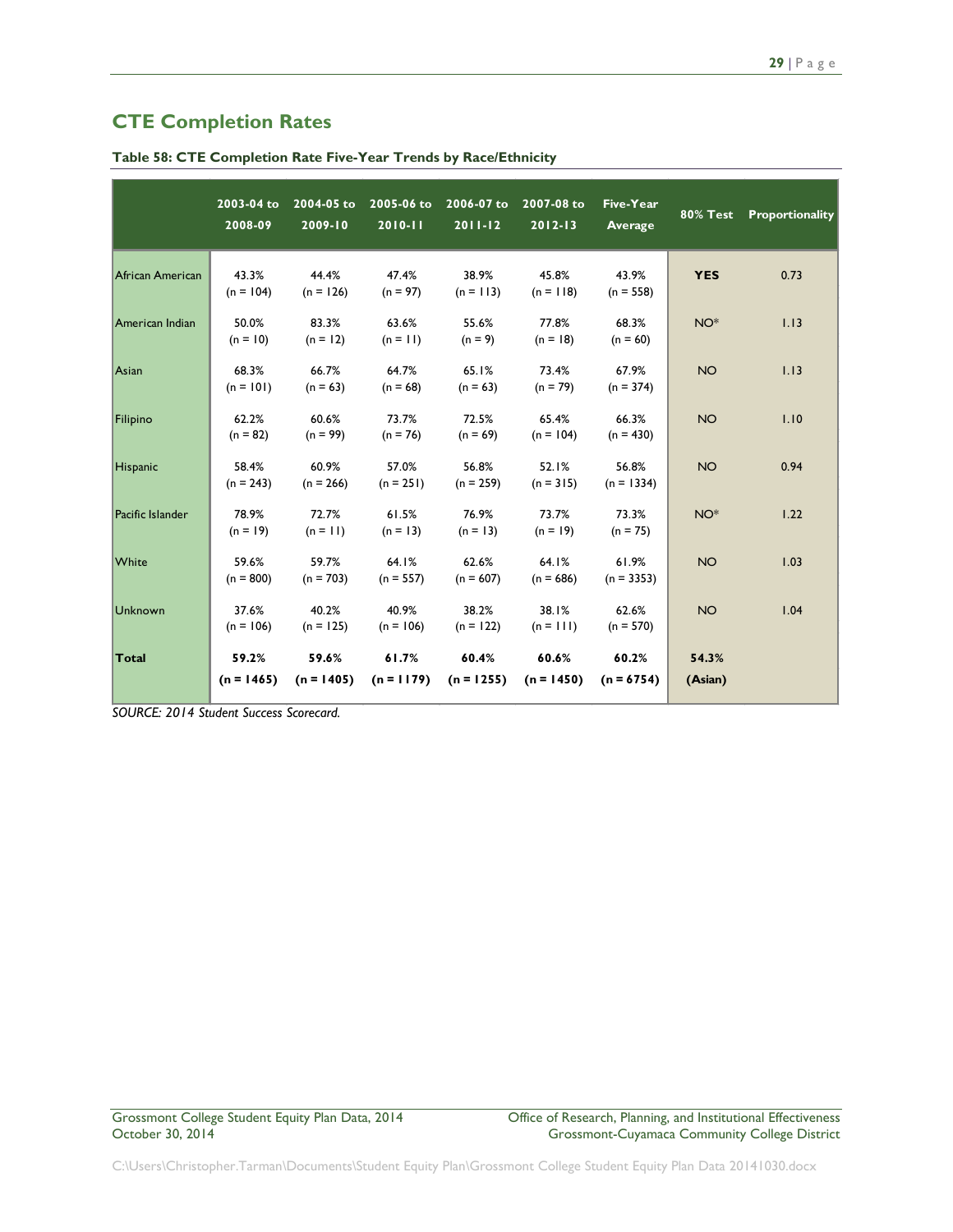|              | 2003-04 to<br>2008-09 | 2004-05 to<br>2009-10 | 2005-06 to<br>$2010 - 11$ | 2006-07 to<br>$2011 - 12$ | 2007-08 to<br>$2012 - 13$ | Five-Year<br>Average  | <b>80% Test</b>   | Proportionality |
|--------------|-----------------------|-----------------------|---------------------------|---------------------------|---------------------------|-----------------------|-------------------|-----------------|
| Female       | 58.4%<br>$(n = 885)$  | 59.9%<br>$(n = 828)$  | 61.5%<br>$(n = 691)$      | 59.4%<br>$(n = 731)$      | 62.7%<br>$(n = 871)$      | 60.4%<br>$(n = 4006)$ | <b>NO</b>         | 1.00            |
| Male         | 61.0%<br>$(n = 575)$  | 59.4%<br>$(n = 564)$  | 62.6%<br>$(n = 476)$      | 61.4%<br>$(n = 511)$      | 57.7%<br>$(n = 570)$      | 60.3%<br>$(n = 2696)$ | <b>NO</b>         | 1.00            |
| <b>Total</b> | 59.2%<br>$(n = 1465)$ | 59.6%<br>$(n = 1405)$ | 61.7%<br>$(n = 1179)$     | 60.4%<br>$(n = 1255)$     | 60.6%<br>$(n = 1450)$     | 60.2%<br>$(n = 6754)$ | 48.3%<br>(Female) |                 |

**Table 59: CTE Completion Rate Five-Year Trends by Gender**

*NOTE: "Unknown" category not included in the table.*

|               | 2003-04 to<br>2008-09 | 2004-05 to<br>2009-10 | $2005 - 06$ to<br>$2010 - 11$ | 2006-07 to<br>$2011 - 12$ | 2007-08 to<br>$2012 - 13$ | Five-Year<br>Average  | <b>80% Test</b>          | <b>Proportionality</b> |
|---------------|-----------------------|-----------------------|-------------------------------|---------------------------|---------------------------|-----------------------|--------------------------|------------------------|
| $<$ 20 years  | 64.0%<br>$(n = 356)$  | 63.6%<br>$(n = 349)$  | 65.0%<br>$(n = 331)$          | 65.5%<br>$(n = 328)$      | 66.8%<br>$(n = 361)$      | 65.0%<br>$(n = 1725)$ | NO <sub>1</sub>          | 1.08                   |
| $20-24$ years | 67.2%<br>$(n = 430)$  | 61.6%<br>$(n = 404)$  | 64.3%<br>$(n = 347)$          | 64.8%<br>$(n = 401)$      | 63.6%<br>$(n = 448)$      | 64.3%<br>$(n = 2030)$ | <b>NO</b>                | 1.07                   |
| $25-39$ years | 56.3%<br>$(n = 403)$  | 58.8%<br>$(n = 432)$  | 58.1%<br>$(n = 344)$          | 54.2%<br>$(n = 367)$      | 56.3%<br>$(n = 439)$      | 56.8%<br>$(n = 1985)$ | <b>NO</b>                | 0.94                   |
| $40+$ years   | 44.9%<br>$(n = 276)$  | 50.9%<br>$(n = 220)$  | 57.3%<br>$(n = 157)$          | 52.8%<br>$(n = 159)$      | 52.0%<br>$(n = 202)$      | 50.8%<br>$(n = 1014)$ | <b>YES</b>               | 0.84                   |
| <b>Total</b>  | 59.2%<br>$(n = 1465)$ | 59.6%<br>$(n = 1405)$ | 61.7%<br>$(n = 1179)$         | 60.4%<br>$(n = 1255)$     | 60.6%<br>$(n = 1450)$     | 60.2%<br>$(n = 6754)$ | 52.0%<br>$( < 20$ years) |                        |

*SOURCE: 2014 Student Success Scorecard.*

**Table 61: CTE Completion Rate Five-Year Trends by Disability Status**

|                                         | 2003-04 to<br>2008-09 | 2004-05 to<br>$2009 - 10$ | $2005 - 06$ to<br>$2010 - 11$ | 2006-07 to<br>$2011 - 12$ | 2007-08 to<br>$2012 - 13$ | Five-Year<br>Average  | 80% Test            | Proportionality |
|-----------------------------------------|-----------------------|---------------------------|-------------------------------|---------------------------|---------------------------|-----------------------|---------------------|-----------------|
| Yes                                     | 47.4%<br>$(n = 78)$   | 65.2%<br>$(n = 69)$       | 57.7%<br>$(n = 78)$           | 59.7%<br>$(n = 77)$       | 65.4%<br>$(n = 78)$       | 58.9%<br>$(n = 380)$  | NO <sub>1</sub>     | 0.98            |
| No.                                     | 59.9%<br>$(n = 1387)$ | 59.3%<br>$(n = 1336)$     | 62.0%<br>$(n = 1101)$         | 60.4%<br>$(n = 1178)$     | 60.3%<br>$(n = 1372)$     | 60.3%<br>$(n = 6374)$ | NO <sub>1</sub>     | 1.00            |
| <b>Total</b>                            | 59.2%<br>$(n = 1465)$ | 59.6%<br>$(n = 1405)$     | 61.7%<br>$(n = 1179)$         | 60.4%<br>$(n = 1255)$     | 60.6%<br>$(n = 1450)$     | 60.2%<br>$(n = 6754)$ | 48.3%<br>(Not DSPS) |                 |
| SOURCE: 2014 Student Success Scorecard. |                       |                           |                               |                           |                           |                       |                     |                 |

Grossmont College Student Equity Plan Data, 2014 College Office of Research, Planning, and Institutional Effectiveness<br>October 30, 2014 Crossmont-Cuyamaca Community College District Grossmont-Cuyamaca Community College District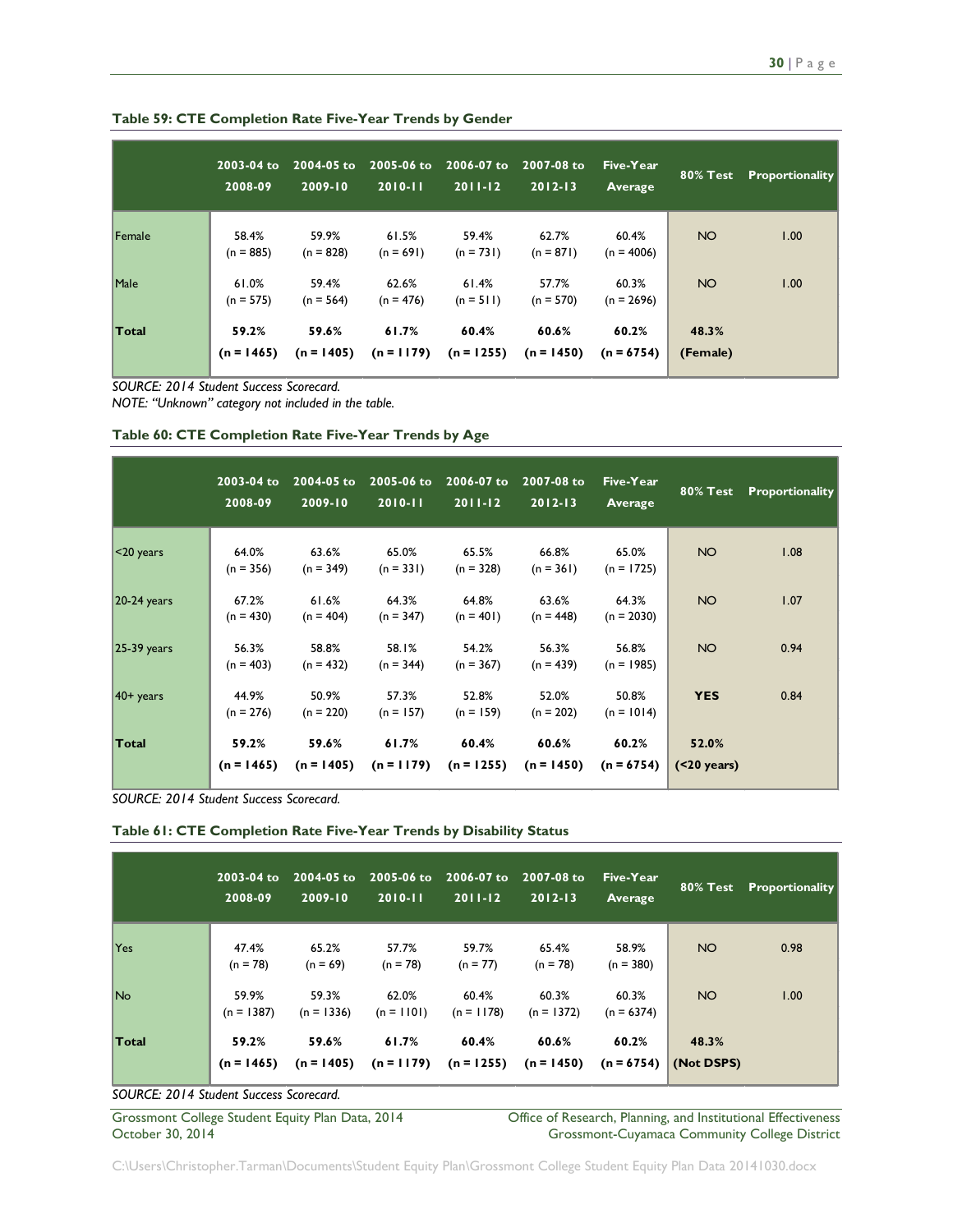|              | $2003 - 04$ to<br>2008-09 | 2004-05 to<br>$2009 - 10$ | 2005-06 to<br>$2010 - 11$ | 2006-07 to<br>$2011 - 12$ | 2007-08 to<br>$2012 - 13$ | Five-Year<br>Average  | 80% Test           | Proportionality |
|--------------|---------------------------|---------------------------|---------------------------|---------------------------|---------------------------|-----------------------|--------------------|-----------------|
| <b>Yes</b>   | 63.8%<br>$(n = 777)$      | 63.0%<br>$(n = 792)$      | 63.3%<br>$(n = 682)$      | 64.8%<br>$(n = 761)$      | 65.0%<br>$(n = 881)$      | 64.0%<br>$(n = 3893)$ | <b>NO</b>          | 1.06            |
| No.          | 54.1%<br>$(n = 688)$      | 55.1%<br>$(n = 613)$      | 59.6%<br>$(n = 497)$      | 53.6%<br>$(n = 494)$      | 53.6%<br>$(n = 569)$      | 55.1%<br>$(n = 2861)$ | NO <sub>1</sub>    | 0.91            |
| <b>Total</b> | 59.2%<br>$(n = 1465)$     | 59.6%<br>$(n = 1405)$     | 61.7%<br>$(n = 1179)$     | 60.4%<br>$(n = 1255)$     | 60.6%<br>$(n = 1450)$     | 60.2%<br>$(n = 6754)$ | 44.1%<br>(No Econ) |                 |

**Table 62: CTE Completion Rate Five-Year Trends by Economically Disadvantaged**

**Table 63: CTE Completion Rate Five-Year Trends by Veteran Status**

|       | $2003 - 04$ to<br>2008-09 | 2004-05 to<br>2009-10 | 2005-06 to<br>$2010 - 11$ | 2006-07 to<br>$2011 - 12$ | 2007-08 to<br>$2012 - 13$ | Five-Year<br>Average  | 80% Test           | Proportionality |
|-------|---------------------------|-----------------------|---------------------------|---------------------------|---------------------------|-----------------------|--------------------|-----------------|
| Yes   | 61.8%<br>$(n = 123)$      | 51.9%<br>$(n = 135)$  | 60.6%<br>$(n = 94)$       | 52.6%<br>$(n = 95)$       | 60.4%<br>$(n = 106)$      | 57.3%<br>$(n = 553)$  | NO <sub>1</sub>    | 0.95            |
| No.   | 59.0%<br>$(n = 1342)$     | 60.4%<br>$(n = 1270)$ | 61.8%<br>$(n = 1085)$     | 61.0%<br>$(n = 1160)$     | 60.6%<br>$(n = 1344)$     | 60.5%<br>$(n = 6201)$ | NO <sub>1</sub>    | 1.00            |
| Total | 59.2%<br>$(n = 1465)$     | 59.6%<br>$(n = 1405)$ | 61.7%<br>$(n = 1179)$     | 60.4%<br>$(n = 1255)$     | 60.6%<br>$(n = 1450)$     | 60.2%<br>$(n = 6754)$ | 48.4%<br>(Non Vet) |                 |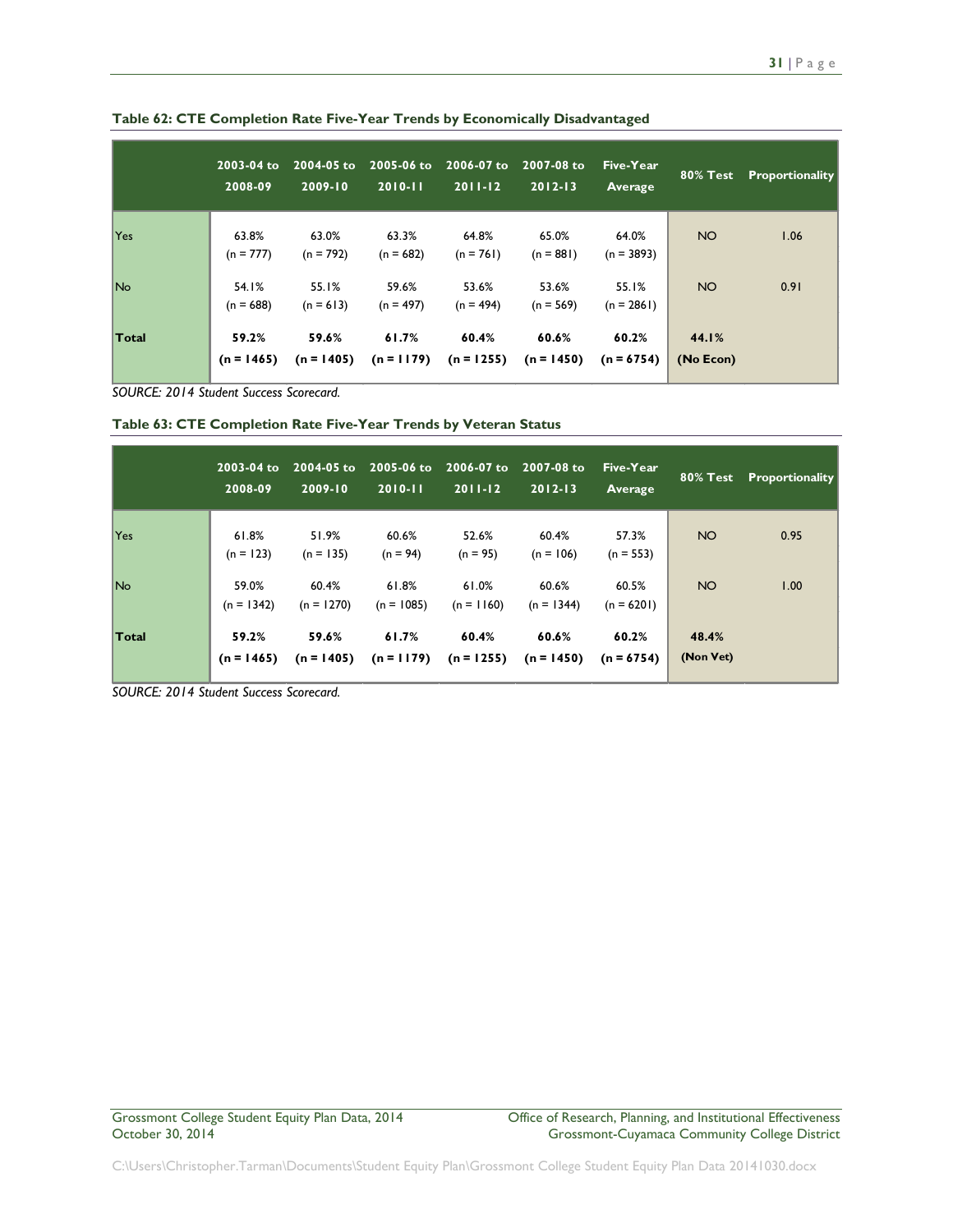# <span id="page-32-0"></span>**E. Transfer**

|                  | 2003-04 to<br>2008-09 | 2004-05 to<br>2009-10 | 2005-06 to<br>2010-11 | 2006-07 to<br>$2011 - 12$ | 2007-08 to<br>$2012 - 13$ | <b>Five-Year</b><br><b>Average</b> | <b>80% Test</b>  | Proportionality |
|------------------|-----------------------|-----------------------|-----------------------|---------------------------|---------------------------|------------------------------------|------------------|-----------------|
| African American | 29.1%<br>$(n = 148)$  | 34.1%<br>$(n = 176)$  | 28.4%<br>$(n = 204)$  | 31.0%<br>$(n = 210)$      | 31.0%<br>$(n = 242)$      | 30.7%<br>$(n = 980)$               | <b>YES</b>       | 0.81            |
| American Indian  | 28.6%<br>$(n = 14)$   | 22.6%<br>$(n = 31)$   | 21.4%<br>$(n = 28)$   | 30.0%<br>$(n = 30)$       | 34.5%<br>$(n = 29)$       | 27.3%<br>$(n = 132)$               | YES*             | 0.72            |
| Asian            | 50.0%<br>$(n = 170)$  | 41.7%<br>$(n = 127)$  | 49.5%<br>$(n = 105)$  | 47.4%<br>$(n = 114)$      | 49.0%<br>$(n = 104)$      | 47.6%<br>$(n = 620)$               | <b>NO</b>        | 1.26            |
| Filipino         | 40.9%<br>$(n = 93)$   | 37.4%<br>$(n = 115)$  | 40.7%<br>$(n = 118)$  | 42.5%<br>$(n = 106)$      | 35.5%<br>$(n = 107)$      | 39.3%<br>$(n = 539)$               | <b>NO</b>        | 1.04            |
| Hispanic         | 28.9%<br>$(n = 447)$  | 32.2%<br>$(n = 460)$  | 33.6%<br>$(n = 429)$  | 32.5%<br>$(n = 504)$      | 29.3%<br>$(n = 485)$      | 31.3%<br>$(n = 2325)$              | <b>YES</b>       | 0.83            |
| Pacific Islander | 35.5%<br>$(n = 31)$   | 39.4%<br>$(n = 33)$   | 34.4%<br>$(n = 32)$   | 28.6%<br>$(n = 49)$       | 27.3%<br>$(n = 66)$       | 31.8%<br>$(n = 211)$               | YES*             | 0.84            |
| White            | 40.2%<br>$(n = 1358)$ | 41.4%<br>$(n = 1286)$ | 39.2%<br>$(n = 1197)$ | 38.2%<br>$(n = 1265)$     | 39.7%<br>$(n = 1240)$     | 39.7%<br>$(n = 6346)$              | <b>NO</b>        | 1.05            |
| Unknown          | 44.6%<br>$(n = 258)$  | 43.3%<br>$(n = 245)$  | 44.4%<br>$(n = 214)$  | 40.5%<br>$(n = 237)$      | 37.8%<br>$(n = 251)$      | 42.1%<br>$(n = 1205)$              | <b>NO</b>        | 1.11            |
| Total            | 38.5%<br>$(n = 2519)$ | 38.9%<br>$(n = 2473)$ | 37.9%<br>$(n = 2327)$ | 37.0%<br>$(n = 2515)$     | 36.5%<br>$(n = 2524)$     | 37.8%<br>$(n = 12358)$             | 38.I%<br>(Asian) |                 |

**Table 64: Transfer Rate Five-Year Trends by Race/Ethnicity**

*SOURCE: 2014 Student Success Scorecard.*

**Table 65: Transfer Rate Five-Year Trends by Gender**

|        | $2003 - 04$ to<br>2008-09 | 2004-05 to<br>2009-10 | 2005-06 to 2006-07 to<br>$2010 - 11$ | $2011 - 12$           | 2007-08 to<br>$2012 - 13$ | Five-Year<br>Average   |                    | 80% Test Proportionality |
|--------|---------------------------|-----------------------|--------------------------------------|-----------------------|---------------------------|------------------------|--------------------|--------------------------|
| Female | 39.2%<br>$(n = 1476)$     | 39.5%<br>$(n = 1367)$ | 39.4%<br>$(n = 1216)$                | 37.5%<br>$(n = 1361)$ | 37.7%<br>$(n = 1343)$     | 38.6%<br>$(n = 6763)$  | NO <sub>1</sub>    | 1.02                     |
| Male   | 37.7%<br>$(n = 1034)$     | 38.3%<br>$(n = 1090)$ | 36.3%<br>$(n = 1095)$                | 36.4%<br>$(n = 1136)$ | 34.8%<br>$(n = 1156)$     | 36.7%<br>$(n = 5511)$  | NO <sub>1</sub>    | 0.97                     |
| Total  | 38.5%<br>$(n = 2519)$     | 38.9%<br>$(n = 2473)$ | 37.9%<br>$(n = 2327)$                | 37.0%<br>$(n = 2515)$ | 36.5%<br>$(n = 2524)$     | 37.8%<br>$(n = 12358)$ | 30.9%<br>(Females) |                          |

*SOURCE: 2014 Student Success Scorecard.*

Grossmont College Student Equity Plan Data, 2014 Office of Research, Planning, and Institutional Effectiveness<br>October 30, 2014 Ottober 30, 2014 Grossmont-Cuyamaca Community College District Grossmont-Cuyamaca Community College District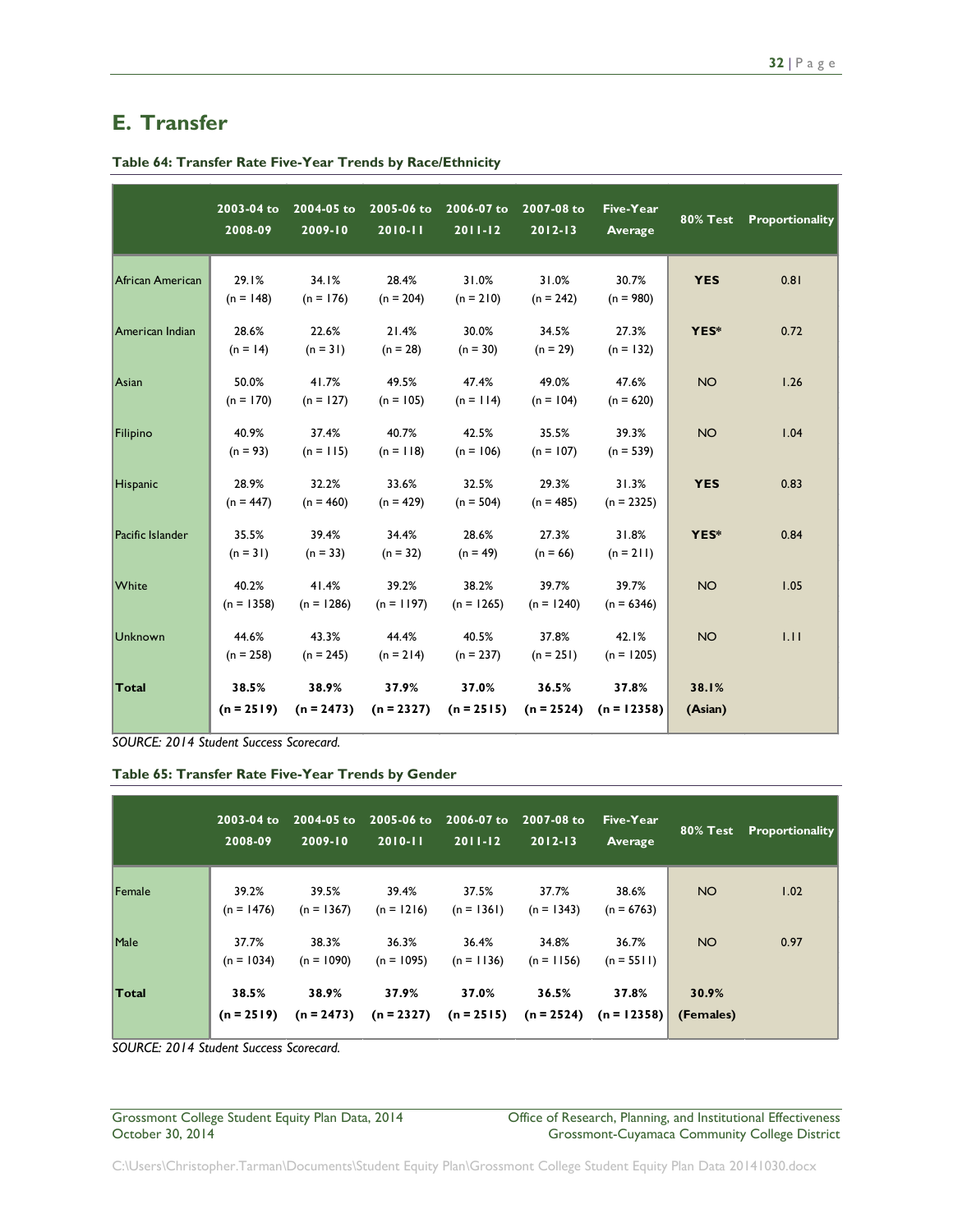|               | 2003-04 to<br>2008-09 | 2004-05 to<br>2009-10 | 2005-06 to<br>$2010 - 11$ | 2006-07 to<br>$2011 - 12$ | 2007-08 to<br>$2012 - 13$ | Five-Year<br><b>Average</b> | <b>80% Test</b>                     | <b>Proportionality</b> |
|---------------|-----------------------|-----------------------|---------------------------|---------------------------|---------------------------|-----------------------------|-------------------------------------|------------------------|
| $<$ 20 years  | 42.5%<br>$(n = 1968)$ | 42.0%<br>$(n = 1966)$ | 40.7%<br>$(n = 1907)$     | 40.1%<br>$(n = 2054)$     | 38.9%<br>$(n = 2075)$     | 40.8%<br>$(n = 9970)$       | <b>NO</b>                           | 1.08                   |
| $20-24$ years | 30.2%<br>$(n = 235)$  | 36.3%<br>$(n = 234)$  | 30.4%<br>$(n = 204)$      | 26.1%<br>$(n = 249)$      | 28.3%<br>$(n = 230)$      | 30.2%<br>$(n = 1152)$       | <b>YES</b>                          | 0.80                   |
| $25-39$ years | 23.7%<br>$(n = 224)$  | 21.3%<br>$(n = 183)$  | 22.8%<br>$(n = 158)$      | 22.9%<br>$(n = 144)$      | 26.2%<br>$(n = 141)$      | 23.3%<br>$(n = 850)$        | <b>YES</b>                          | 0.62                   |
| $40+$ years   | 10.9%<br>$(n = 92)$   | 14.4%<br>$(n = 90)$   | 13.8%<br>$(n = 58)$       | 13.2%<br>$(n = 68)$       | 14.1%<br>$(n = 78)$       | 13.2%<br>$(n = 386)$        | <b>YES</b>                          | 0.35                   |
| Total         | 38.5%<br>$(n = 2519)$ | 38.9%<br>$(n = 2473)$ | 37.9%<br>$(n = 2327)$     | 37.0%<br>$(n = 2515)$     | 36.5%<br>$(n = 2524)$     | 37.8%                       | 32.7%<br>$(n = 12358)$ (< 20 years) |                        |

#### **Table 66: Transfer Rate Five-Year Trends by Age**

*SOURCE: 2014 Student Success Scorecard.*

| Table 67: Transfer Rate Five-Year Trends by Disability Status |  |  |  |
|---------------------------------------------------------------|--|--|--|
|---------------------------------------------------------------|--|--|--|

|            | $2003 - 04$ to<br>2008-09 | 2004-05 to<br>$2009 - 10$ | 2005-06 to<br>$2010 - 11$ | 2006-07 to<br>$2011 - 12$ | 2007-08 to<br>$2012 - 13$ | Five-Year<br>Average   |                                   | 80% Test Proportionality |
|------------|---------------------------|---------------------------|---------------------------|---------------------------|---------------------------|------------------------|-----------------------------------|--------------------------|
| <b>Yes</b> | 21.7%<br>$(n = 120)$      | 28.3%<br>$(n = 120)$      | 24.4%<br>$(n = 135)$      | 21.3%<br>$(n = 136)$      | 20.5%<br>$(n = 132)$      | 23.2%<br>$(n = 643)$   | <b>YES</b>                        | 0.61                     |
| No.        | 39.4%<br>$(n = 2399)$     | 39.4%<br>$(n = 2353)$     | 38.8%<br>$(n = 2192)$     | 37.9%<br>$(n = 2379)$     | 37.4%<br>$(n = 2392)$     | 38.6%<br>$(n = 11715)$ | NO <sub>1</sub>                   | 1.02                     |
| Total      | 38.5%<br>$(n = 2519)$     | 38.9%<br>$(n = 2473)$     | 37.9%<br>$(n = 2327)$     | 37.0%<br>$(n = 2515)$     | 36.5%<br>$(n = 2524)$     | 37.8%                  | 30.9%<br>$(n = 12358)$ (Not DSPS) |                          |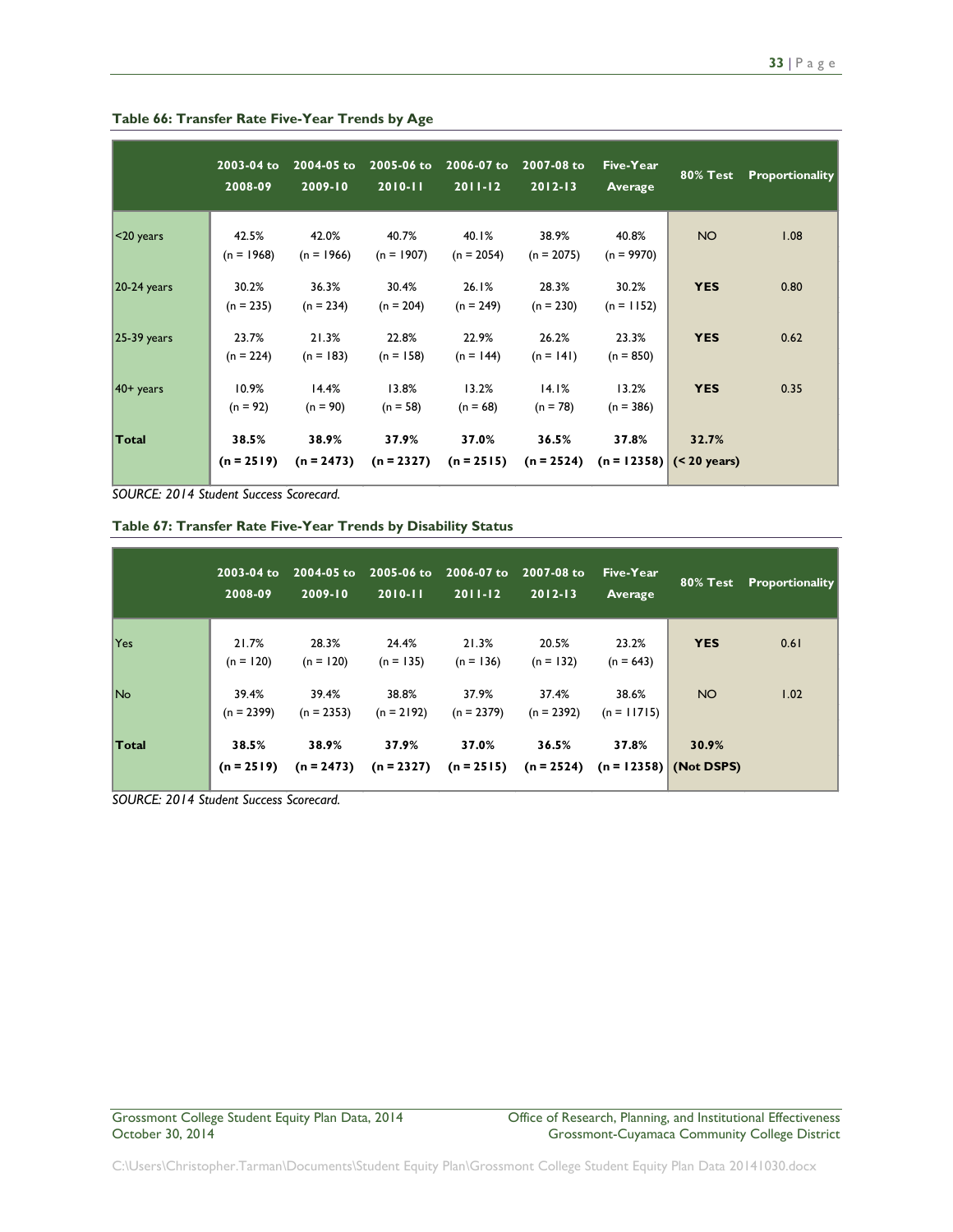|            | 2003-04 to<br>2008-09 | 2004-05 to<br>$2009 - 10$ | 2005-06 to<br>$2010 - 11$ | 2006-07 to<br>$2011-12$ | $2007 - 08$ to<br>$2012 - 13$ | Five-Year<br>Average   |                    | <b>80% Test</b> Proportionality |
|------------|-----------------------|---------------------------|---------------------------|-------------------------|-------------------------------|------------------------|--------------------|---------------------------------|
| <b>Yes</b> | 36.1%<br>$(n = 1237)$ | 35.6%<br>$(n = 1373)$     | 36.1%<br>$(n = 1251)$     | 33.7%<br>$(n = 1438)$   | 33.5%<br>$(n = 1424)$         | 34.9%<br>$(n = 6723)$  | NO <sub>1</sub>    | 0.92                            |
| <b>No</b>  | 41.0%<br>$(n = 1282)$ | 43.0%<br>$(n = 1100)$     | 40.1%<br>$(n = 1076)$     | 41.4%<br>$(n = 1077)$   | 40.4%<br>$(n = 1100)$         | 41.2%<br>$(n = 5635)$  | NO <sub>1</sub>    | 1.09                            |
| Total      | 38.5%<br>$(n = 2519)$ | 38.9%<br>$(n = 2473)$     | 37.9%<br>$(n = 2327)$     | 37.0%<br>$(n = 2515)$   | 36.5%<br>$(n = 2524)$         | 37.8%<br>$(n = 12358)$ | 32.9%<br>(No Econ) |                                 |

**Table 68: Transfer Rate Five-Year Trends by Economically Disadvantaged**

**Table 69: Transfer Rate Five-Year Trends by Veteran Status**

|            | 2003-04 to<br>2008-09 | 2004-05 to<br>$2009 - 10$ | 2005-06 to<br>$2010 - 11$ | 2006-07 to<br>$2011 - 12$ | 2007-08 to<br>$2012 - 13$ | Five-Year<br>Average   | 80% Test           | <b>Proportionality</b> |
|------------|-----------------------|---------------------------|---------------------------|---------------------------|---------------------------|------------------------|--------------------|------------------------|
| <b>Yes</b> | 29.4%<br>$(n = 102)$  | 39.0%<br>$(n = 118)$      | 47.6%<br>$(n = 105)$      | 34.6%<br>$(n = 104)$      | 37.5%<br>$(n = 80)$       | 37.7%<br>$(n = 509)$   | NO.                | 1.00                   |
| <b>No</b>  | 38.9%<br>$(n = 2417)$ | 38.9%<br>$(n = 2355)$     | 37.5%<br>$(n = 2222)$     | 37.1%<br>$(n = 2411)$     | 36.5%<br>$(n = 2444)$     | 37.8%<br>$(n = 11849)$ | NO <sub>1</sub>    | 1.00                   |
| Total      | 38.5%<br>$(n = 2519)$ | 38.9%<br>$(n = 2473)$     | 37.9%<br>$(n = 2327)$     | 37.0%<br>$(n = 2515)$     | 36.5%<br>$(n = 2524)$     | 37.8%<br>$(n = 12358)$ | 30.2%<br>(Non Vet) |                        |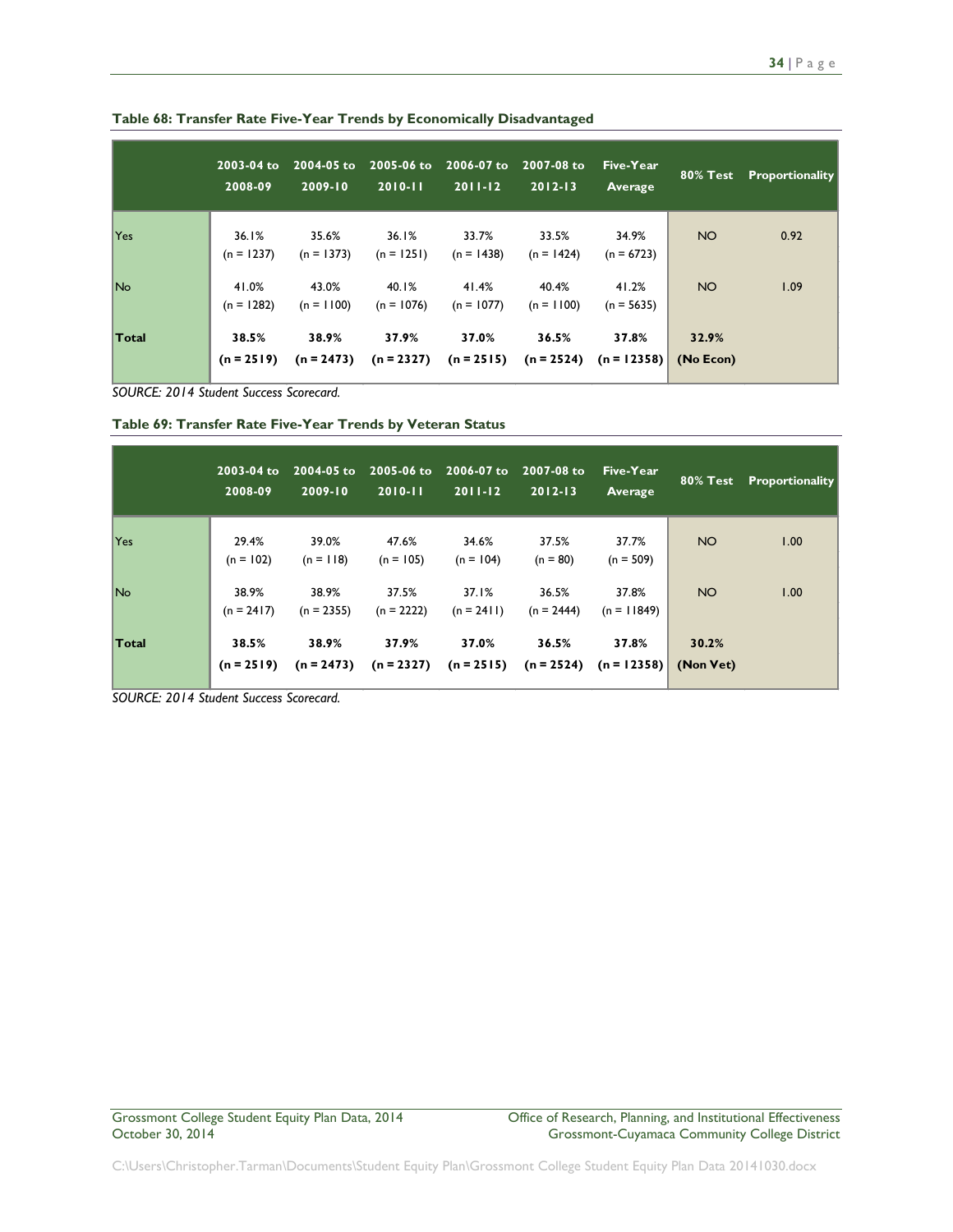# <span id="page-35-0"></span>**Foster Youth Data**

The following data metrics were pulled from the "Foster Youth Dashboard" produced by Cal-PASSPlus. All data reported here are based on CCCCO MIS data submissions from AY 2012-13. The Foster Youth data element indicates whether the student has ever been or currently is in a **court-ordered** out-of-home placement—to be designated as "Foster Youth" the student must provide verification from the San Diego County Department of Social Services/Child Protective Services. The submission of this data element became mandatory in summer 2012; therefore, data are only available in recent academic terms.

|                                        | <b>Foster</b><br>Youth | <b>Non-Foster</b><br><b>Youth</b> | Total         |
|----------------------------------------|------------------------|-----------------------------------|---------------|
| <b>Attempted Math, English, or ESL</b> | 86.1%                  | 87.1%                             | 87.1%         |
|                                        | $(n = 105)$            | $(n = 14393)$                     | $(n = 14498)$ |
| <b>Attempted Math</b>                  | 68.0%                  | 77.8%                             | 77.7%         |
|                                        | $(n = 83)$             | $(n = 12860)$                     | $(n = 12943)$ |
| <b>Attempted English</b>               | 79.5%                  | 75.3%                             | 75.3%         |
|                                        | $(n = 97)$             | $(n = 12441)$                     | $(n = 12538)$ |
| Total                                  | 100.0%                 | 100.0%                            | 100.0%        |
|                                        | $(n = 122)$            | $(n = 16525)$                     | $(n = 16647)$ |

**Table 70: Unduplicated Headcount by Attempted Enrollments in Math, English, or ESL**

*SOURCE: Foster Youth Dashboard from Cal-PASSPlus (data retrieved on 8/13/2014).*

#### **Table 71: 1st Attempted Math Course at Transfer Level**

|              | $2012 - 13$            | <b>80% Test</b>   | <b>Proportionality</b> |
|--------------|------------------------|-------------------|------------------------|
| Yes          | 31.3%<br>$(n = 83)$    | <b>YES</b>        | 0.67                   |
| No           | 46.9%<br>$(n = 12860)$ | <b>NO</b>         | 1.00                   |
| <b>Total</b> | 46.8%<br>$(n = 12943)$ | 37.5%<br>(Non FY) |                        |

*SOURCE: Foster Youth Dashboard from Cal-PASSPlus (data retrieved on 8/13/2014).*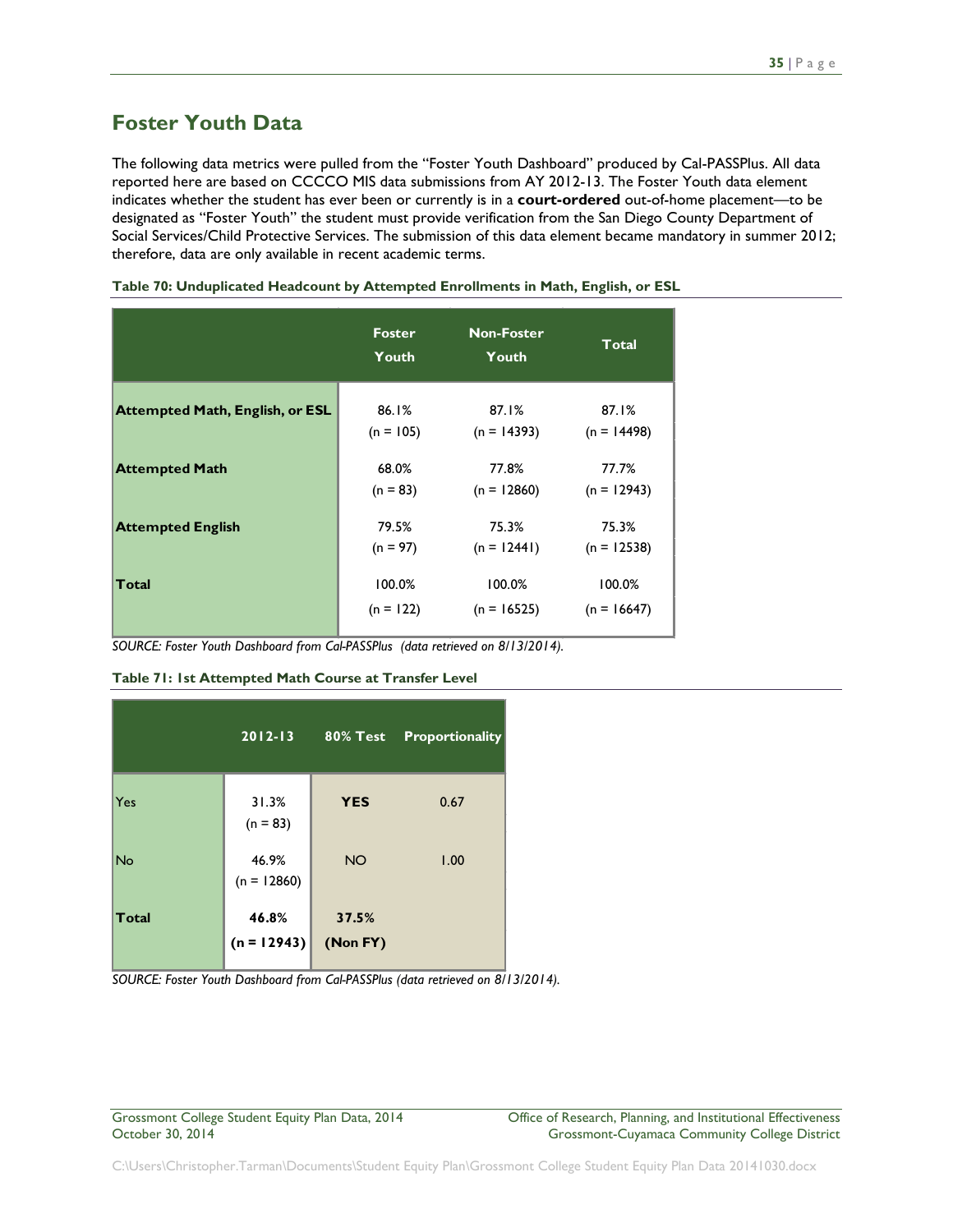|              | $2012 - 13$            | <b>80% Test</b>   | <b>Proportionality</b> |
|--------------|------------------------|-------------------|------------------------|
| Yes          | 7.2%<br>$(n = 97)$     | <b>YES</b>        | 0.26                   |
| <b>No</b>    | 27.4%<br>$(n = 12441)$ | <b>NO</b>         | 1.01                   |
| <b>Total</b> | 27.3%<br>$(n = 12538)$ | 21.9%<br>(Non FY) |                        |

**Table 72: 1st Attempted English Course at Transfer Level**

*SOURCE: Foster Youth Dashboard from Cal-PASSPlus (data retrieved on 8/13/2014).*

**Table 73: 30+ Unit Completion Rate**

|           | $2012 - 13$            | 80% Test          | <b>Proportionality</b> |
|-----------|------------------------|-------------------|------------------------|
| Yes       | 40.2%<br>$(n = 122)$   | <b>YES</b>        | 0.70                   |
| <b>No</b> | 57.7%<br>$(n = 16525)$ | <b>NO</b>         | 1.00                   |
| Total     | 57.6%<br>$(n = 16647)$ | 46.2%<br>(Non FY) |                        |

*SOURCE: Foster Youth Dashboard from Cal-PASSPlus (data retrieved on 8/13/2014).*

#### **Table 74: Achieving Satisfactory Progress (Not on Academic/Lack of Progress Probation)**

|              | $2012 - 13$            | <b>80% Test</b>   | Proportionality |
|--------------|------------------------|-------------------|-----------------|
| Yes          | 42.6%<br>$(n = 122)$   | <b>YES</b>        | 0.74            |
| <b>No</b>    | 57.4%<br>$(n = 16525)$ | <b>NO</b>         | 1.00            |
| <b>Total</b> | 57.3%<br>$(n = 16647)$ | 45.9%<br>(Non FY) |                 |

*SOURCE: Foster Youth Dashboard from Cal-PASSPlus (data retrieved on 8/13/2014).*

Grossmont College Student Equity Plan Data, 2014 Office of Research, Planning, and Institutional Effectiveness<br>October 30, 2014 Crossmont-Cuyamaca Community College District Grossmont-Cuyamaca Community College District